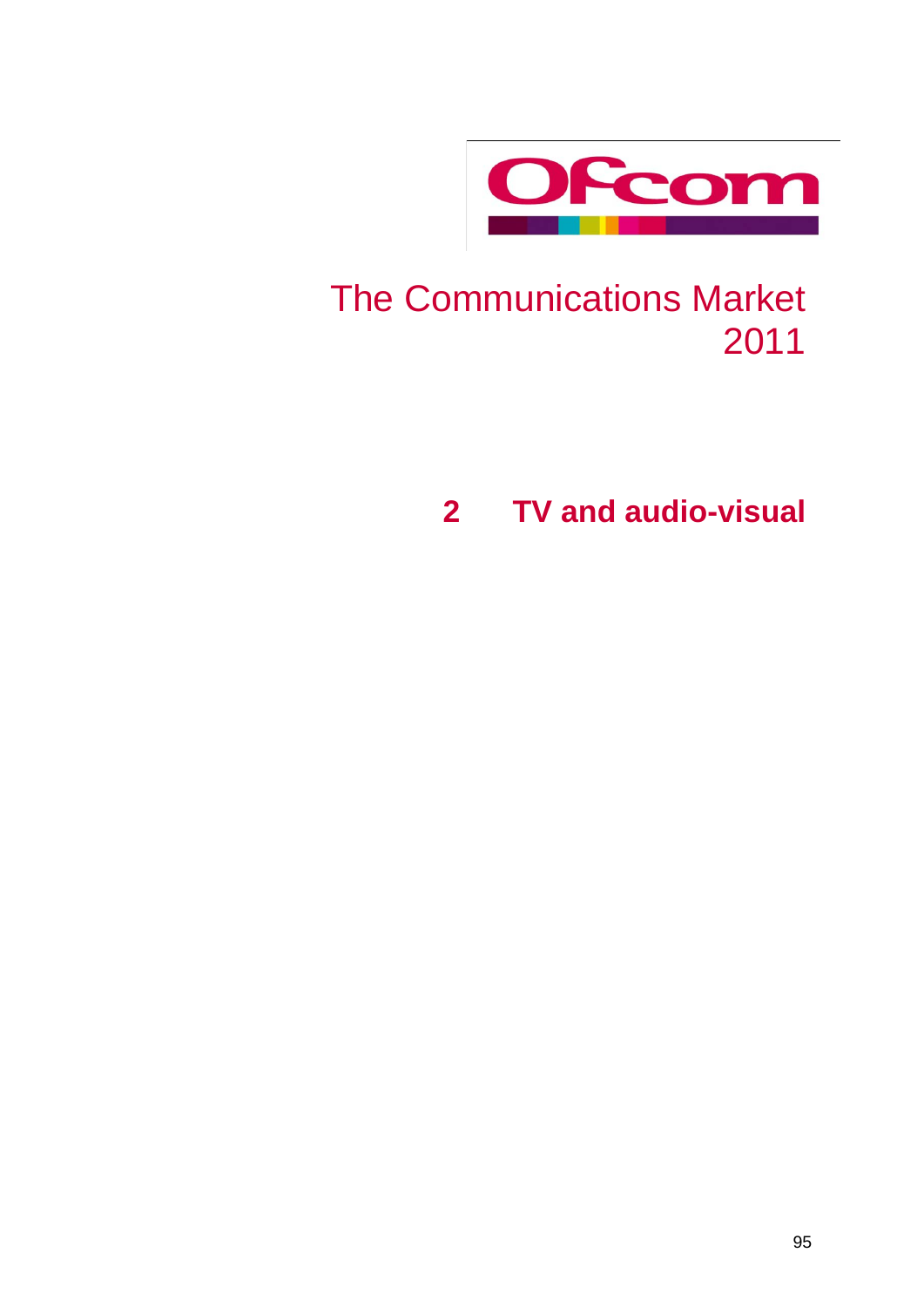# **Contents**

| 2.1              | Key market developments in TV and audio-visual                            | 97  |
|------------------|---------------------------------------------------------------------------|-----|
| 2.1.1            | Industry metrics and summary                                              | 97  |
| 2.1.2            | TV industry revenue up by 5.7% to £11.7bn, fuelled by the ad recovery     | 98  |
| 2.1.3            | Digital TV take-up hits 93% of main sets, as platforms offer new services | 99  |
| 2.1.4            | Growing popularity of content on demand                                   | 103 |
| 2.1.5            | A fifth of games console users use them to view audio-visual output       | 108 |
| 2.1.6            | Children's television viewing in 2010                                     | 111 |
| $2.2\phantom{0}$ | The TV and audio-visual industries                                        | 115 |
| 2.2.1            | Introduction                                                              | 115 |
| 2.2.2            | Television industry revenue                                               | 116 |
| 2.2.3            | Other TV revenue                                                          | 120 |
| 2.2.4            | Revenue among multichannel genres                                         | 120 |
| 2.2.5            | Spend on UK television programmes                                         | 121 |
| 2.2.6            | Spend on first-run originations by the five main PSB channels             | 122 |
| 2.2.7            | TV industry output                                                        | 123 |
| 2.2.8            | Television output on the five main PSB channels                           | 124 |
| 2.2.9            | Multichannel output and spend                                             | 128 |
| 2.2.10           | Other audio-visual revenue                                                | 129 |
| 2.3              | The TV and audio-visual viewer                                            | 131 |
| 2.3.1            | Summary                                                                   | 131 |
| 2.3.2            | Availability of multichannel TV platforms                                 | 131 |
| 2.3.3            | Multichannel television take-up                                           | 132 |
| 2.3.4            | Consumption of television                                                 | 134 |
| 2.3.5            | Channel reach                                                             | 135 |
| 2.3.6            | Viewing shares of the five main PSB channels                              | 138 |
| 2.3.7            | Multichannel broadcaster shares                                           | 141 |
| 2.3.8            | Online TV reach and audience                                              | 149 |
| 2.3.9            | Catch-up TV use in homes with internet                                    | 150 |
| 2.3.10           | VoD use in Virgin Media homes                                             | 151 |
| 2.3.11           | Video-sharing sites                                                       | 152 |
| 2.3.12           | Consumer attitudes towards television                                     | 153 |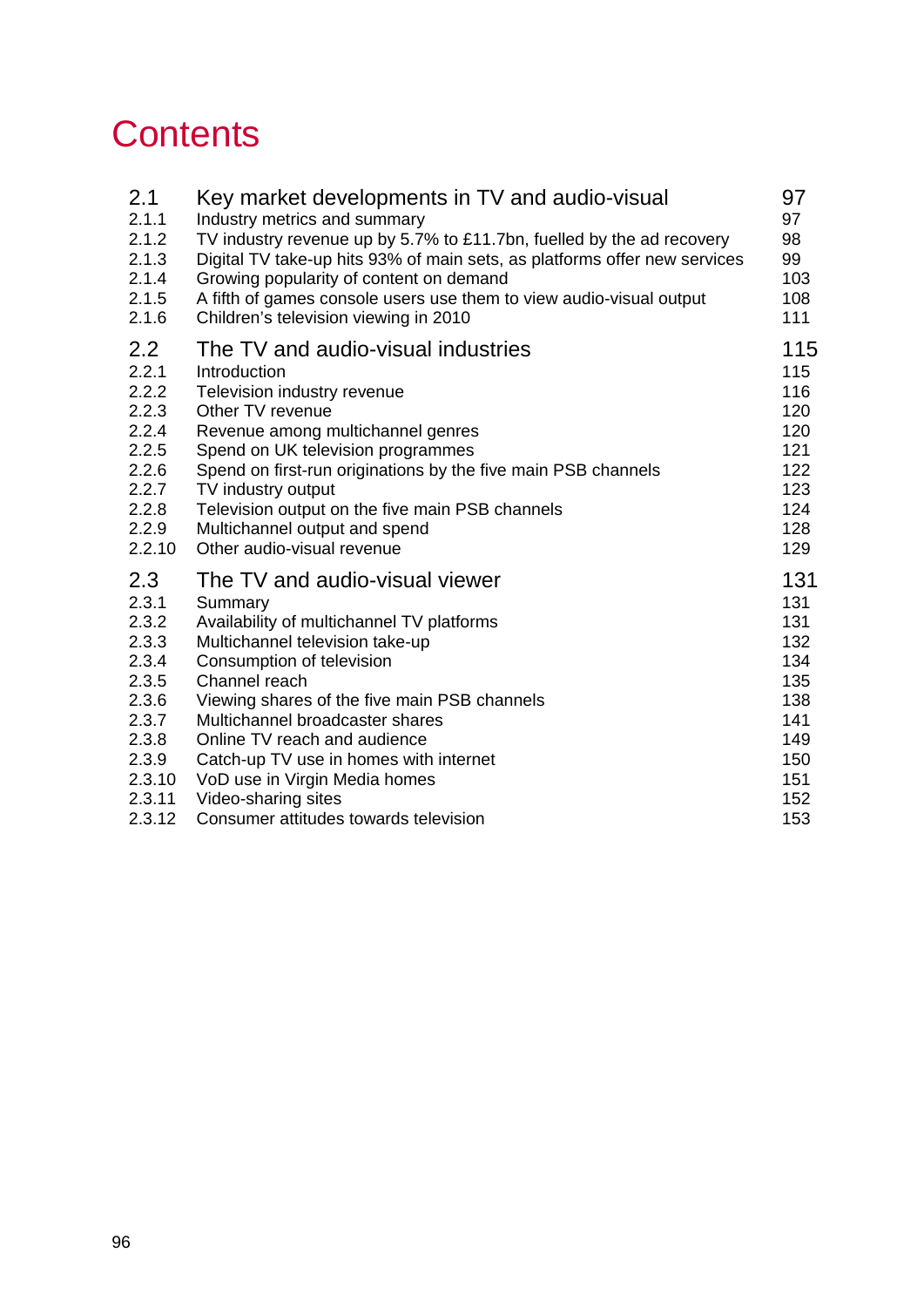# <span id="page-2-0"></span>2.1 Key market developments in TV and audio-visual

# <span id="page-2-1"></span>**2.1.1 Industry metrics and summary**

# **Figure 2.1 Industry metrics**

| <b>UK television industry</b>                       | 2005       | 2006  | 2007  | 2008  | 2009  | 2010  |
|-----------------------------------------------------|------------|-------|-------|-------|-------|-------|
| Total TV industry revenue (£bn)                     | 10.5       | 10.6  | 11.1  | 11.2  | 11.1  | 11.7  |
| Proportion of revenue generated by public funds     | <b>25%</b> | 25%   | 25%   | 24%   | 25%   | 23%   |
| Proportion of revenue generated by advertising      | 35%        | 33%   | 32%   | 31%   | 28%   | 30%   |
| Proportion of revenue generated by subscriptions    | 35%        | 36%   | 37%   | 39%   | 41%   | 41%   |
| TV as a proportion of total advertising spend       | 30%        | 28%   | 27%   | 27%   | 28%   | 29%   |
| Spend on originated output by 5 main networks (£bn) | 3.0        | 2.8   | 2.7   | 2.6   | 2.4   | 2.5   |
| Digital TV take-up                                  | 61.9%      | 69.7% | 86.3% | 87.1% | 91.4% | 92.5% |
| Proportion of DTV homes paying for TV (Q1)          | 64%        | 60%   | 55%   | 53%   | 55%   | 55%   |
| Viewing per head, per day (hours) in all homes      | 3.65       | 3.60  | 3.63  | 3.74  | 3.75  | 4.04  |
| Share of the five main channels in all homes        | 70%        | 67%   | 64%   | 61%   | 58%   | 56%   |
| Number of channels broadcasting in the UK           | 416        | 433   | 470   | 495   | 490   | 510   |

*Source: Ofcom/broadcasters/Advertising Association/Warc/BARB/GfK. Note: Public funds include the DCMS grant to S4C and BBC funding that is allocated to TV; TV as a proportion of total advertising spend excludes direct mail and is based on Advertising Association/Warc Expenditure Report (www.warc.com/expenditurereport); spend on originations includes spend on nations and regions programming (not Welsh and Gaelic language programmes but some Irish language). Note that digital television take-up in Q1 2011 had reached 93%.*

This section examines at key developments and trends seen in the UK television market during the past year. These include:

- **UK television broadcasters generated revenue of £11.7bn in 2010, an increase of £638m (5.7%) year on year,** driven both by a recovery in advertising revenue (up 11.2% on the year to £3.5bn) as well as continued increases in subscription income (up 5.3% year on year to £4.8bn) (page [98\)](#page-3-1).
- **Digital Video Recorders are now available in 46% of homes. Within these households, time-shifted viewing accounted for 14% of all viewer hours in 2010, down by one percentage point in a year**. Time-shifted viewing was shared equally between programmes recorded/watched on the same day and those that were watched one to seven days after broadcast (both 7%) (page [103\)](#page-8-0).
- **93% of main television sets were connected to a digital television platform by the end of Q1 2011, up by 1pp year on year.** As migrations from analogue to digital slow down, multichannel operators are introducing new services/features on their platforms, such as on-demand content and 3D output (page [99\)](#page-4-0).
- **Just over a fifth (22%) of consumers with access to a games console use it to watch video content.** This includes 11% who claimed to have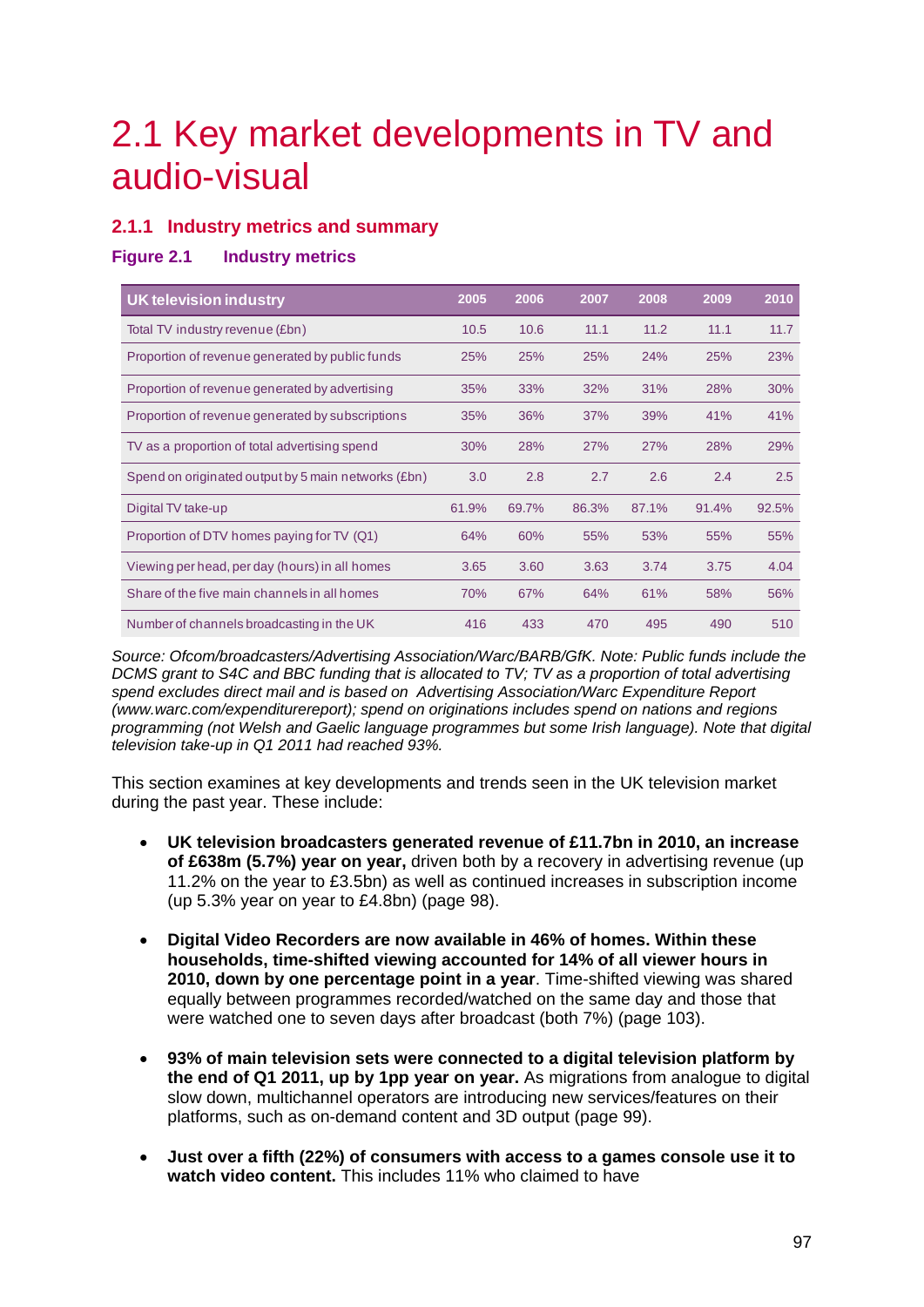downloaded/streamed from the web and 19% who have watched content through the BBC iPlayer. Four per cent used their consoles to watch live TV programmes/content; this rose to 7% among people aged 16-24 (page [103\)](#page-8-0).

• **Most children's TV viewing (95%) is through the main set in the home.** A small proportion is through sets in bedrooms –5% in 2010 (page [113\)](#page-18-0).

# <span id="page-3-0"></span>**2.1.2 TV industry revenue up by 5.7% to £11.7bn, fuelled by the ad recovery**

Total TV industry revenues increased by 5.7% (or £638m) to £11.7bn in 2010, driven by a recovery in the advertising market, coupled with continued growth in TV subscription income.

Net advertising revenue, which was the worst hit of all revenue streams in 2009, rose by 11.2% (or £350m) in 2010, thereby returning the value of the TV advertising market to 2008 levels (in nominal terms). Advertising revenue across all commercial television sectors increased in 2010 – including commercial PSBs, PSB portfolio channels and other multichannel services.

Revenue from pay-TV subscriptions, which remained largely unaffected throughout the economic downturn, increased further in 2010 to £4.8bn – the highest level recorded since Ofcom began tracking the market.

Income among publicly funded channels, including BBC revenue allocated to TV, and S4C's grant from the Department for Culture, Media and Sport, increased by 1% to £2.7bn.



# <span id="page-3-1"></span>**Figure 2.2 Total TV industry revenue, by source**

#### *Source: Ofcom/broadcasters*

*Note: Figures expressed in nominal terms. PSB NAR comprises Channel 3 licensees (including GMTV1, ITV Plc, Channel Television, STV and UTV), Channel 4, Channel Five and S4C. PSB portfolio NAR includes the commercial channels owned by the PSBs (ITV2, ITV3, ITV4, E4, More 4, Film 4, 5\* and 5USA. 'Other NAR' comprises the rest of the multichannel market. Platform operator revenues do not include any installation costs, equipment sales or subsidies. BBC TV spending represents the amount of BBC revenue that is allocated to TV, which is estimated by Ofcom based on Note 2c in the BBC's annual report and accounts 2010/11 [\(www.bbc.co.uk/annualreport\)](http://www.bbc.co.uk/annualreport).* 

The largest year-on-year increases in advertising revenue came from the main commercial PSB channels (ITV1, STV, UTV, Channel Television, GMTV1, Channel4/S4C and Channel 5) where revenue has risen by 13% or £248m since 2009 – although collectively their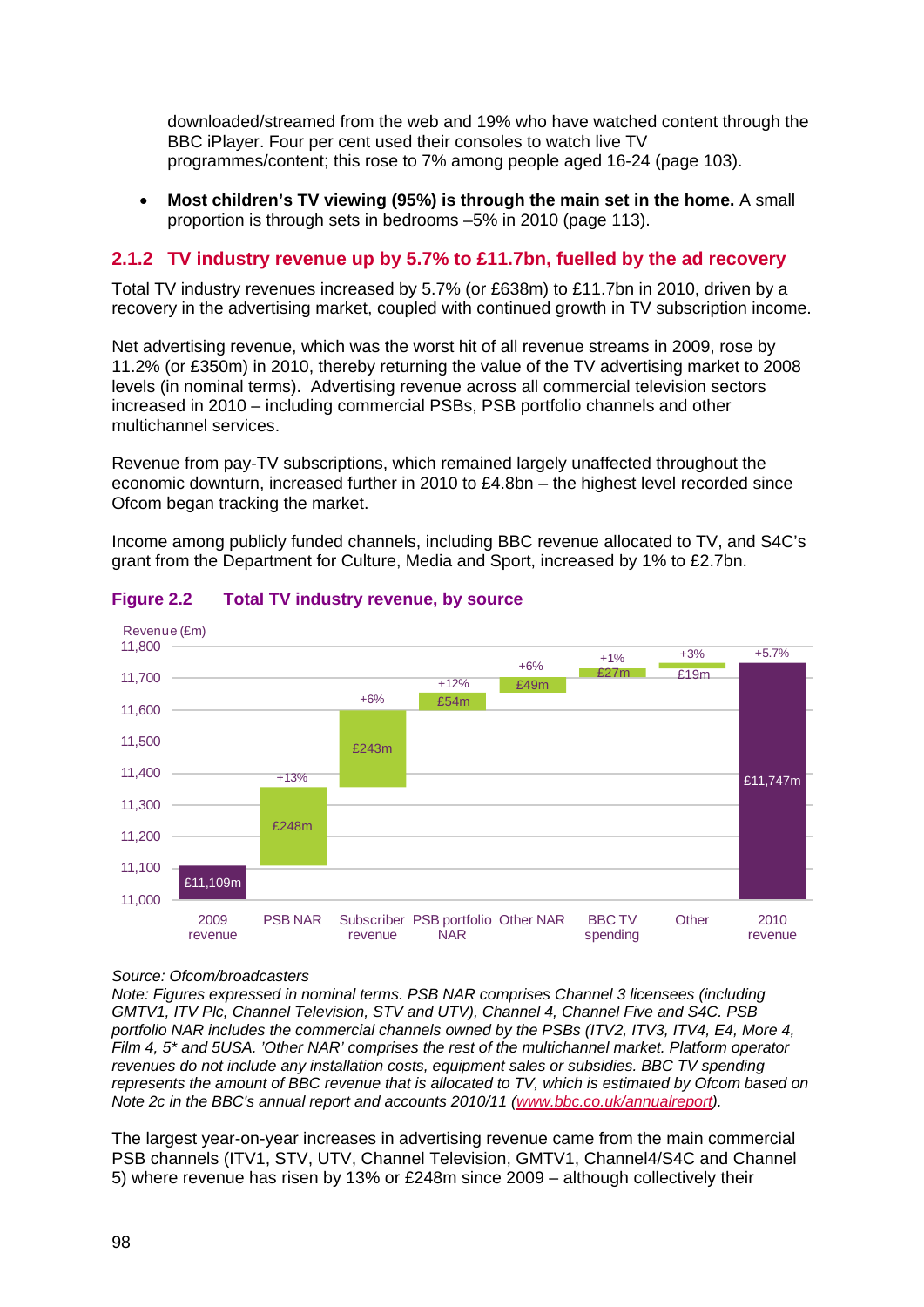advertising income is still below the high of £2.7bn in 2004. The PSB digital portfolio channels also experienced a rise in income generated from advertising, exceeding £0.5bn for the first time (£507m, up 12% or £54m) – the highest recorded level.

Among the commercial multichannel services, advertising revenue increased by 6% (or £49m) to £835m over the 12 month period. Within the multichannel category, revenue generated by the entertainment channels accounted for 63% of the £835m, followed by the sports channels which made up 11%. Although Entertainment and Sports channels accounted for the biggest proportions of advertising income in 2010, the largest relative year-on-year increase came Factual, which saw its revenues rise by 36% year-on-year.



# **Figure 2.3 Advertising revenue, by share**

*Source: Ofcom/broadcasters. Note: Totals may not equal the sum of the components due to rounding. ITV1/Channel 3 includes ITV Plc, STV, UTV and Channel Television. GMTV1 includes ITV Breakfast.*

# <span id="page-4-0"></span>**2.1.3 Digital TV take-up hits 93% of main sets, as platforms offer new services**

As the UK's digital switchover programme nears its final phase, take-up of digital TV on main sets stood at 93% of UK homes at the end of Q1 2011. As a result, the opportunity for multichannel platform operators to increase subscriber numbers through analogue television migration is diminishing. Concurrently, a range of platform innovations have emerged, leading to a greater variety of services available on digital television platforms, introducing differentiation between the digital platforms.

In the year to Q1 2011, Sky and Virgin Media saw steady growth in their subscriber numbers. Virgin Media's customer base grew by 1.2% to 3.8 million, while Sky's rose by 2.8% to 10.1 million, according to company accounts. [Figure 2.4](#page-5-0) illustrates the progress of multichannel television platform growth since 2001.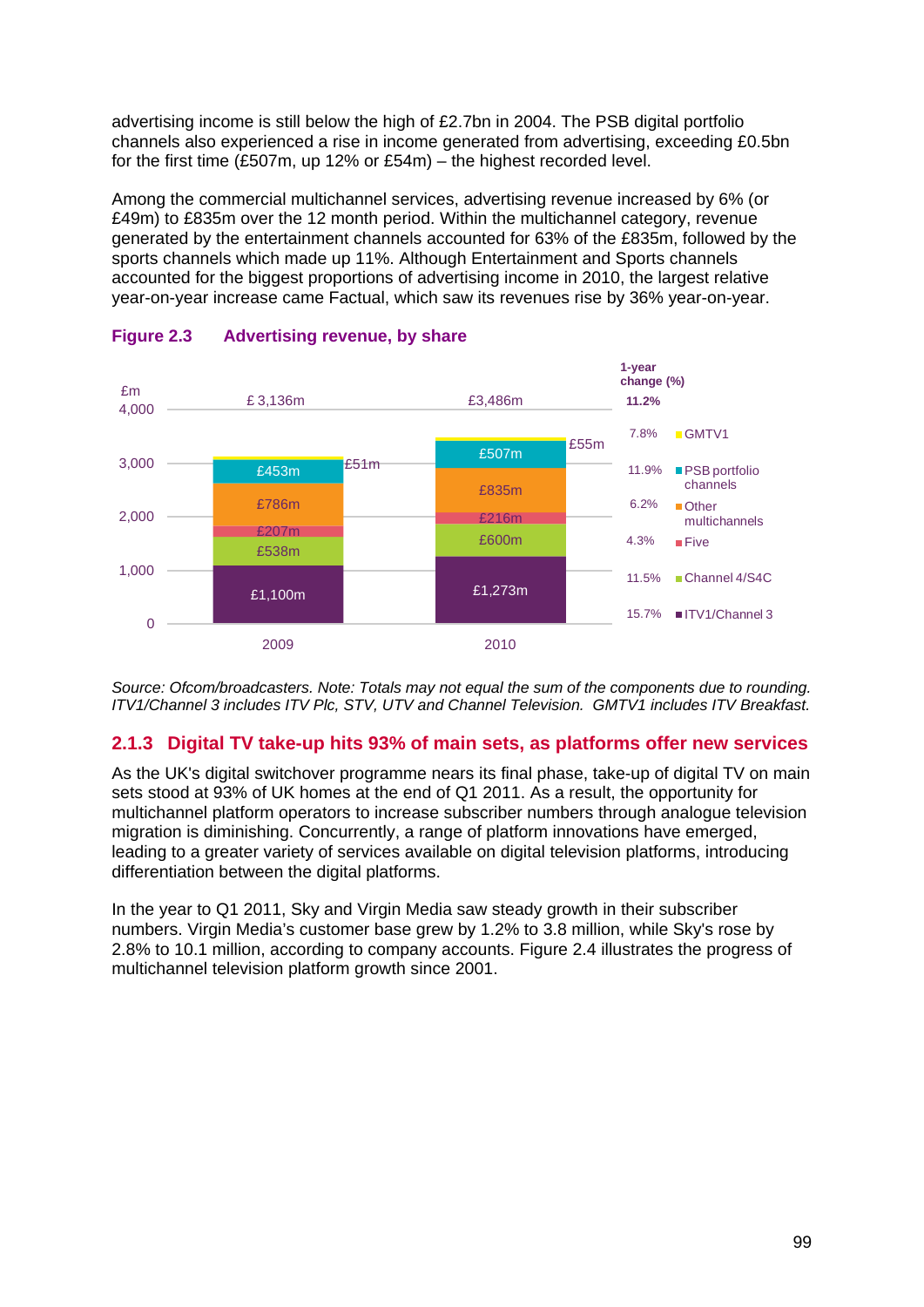

# <span id="page-5-0"></span>**Figure 2.4 Multichannel take-up in UK households**

*Source: Ofcom, GfK NOP research from Q1 2007, previous quarters include subscriber data and Ofcom market estimates for DTT and free satellite Note: Digital terrestrial relates to DTT-only homes.*

## **The TV environment in the home became yet more varied in 2010, with rising sales of both internet-enabled screens and 3D TVs[13](#page-5-1)**

High-definition television services are now available from all the UK's digital television platform operators, following the launch of Freeview HD in May 2010. On Freeview, the HD channel line-up includes BBC One HD, BBC HD, ITV1 HD and Channel 4 HD, which is currently available to 50% of UK homes. Coverage will rise as digital switchover continues to completion in 2012. Freesat, from the BBC/ITV, offers access to the same HD channel lineup as Freeview HD. Sky HD offers a portfolio of over 50 channels, while Virgin Media homes can receive up to 19 linear HD services, depending on their subscription package. Both BSkyB and Virgin Media offer HD content via their on-demand services.

[Figure 2.5](#page-6-0) demonstrates the growth in homes with access to HD services, either through a subscription to Sky HD, Virgin Media or free services. In Q1 2011 Sky reported that it had 3.7 million Sky HD customers, compared to the 1.6 million taking Virgin Media's V+HD service. The cumulative sales of Freesat HD devices had reached 1.3 million by Q1 2011, at which point consumers had purchased 1.8 million Freeview HD devices.

<span id="page-5-1"></span><sup>&</sup>lt;sup>13</sup> GfK consumer research Q1 2011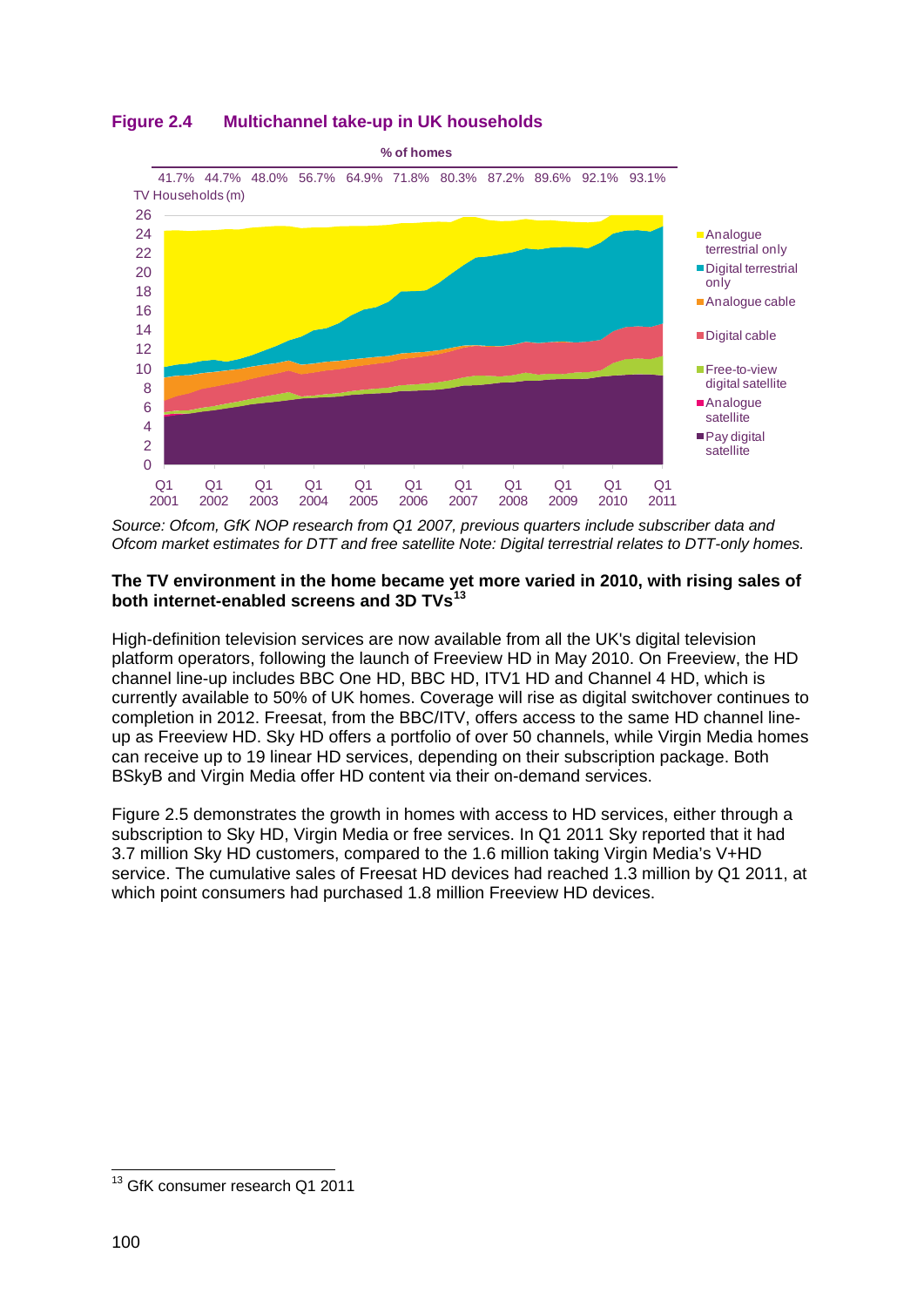

# <span id="page-6-0"></span>**Figure 2.5 Number of broadcast HD homes: BSkyB, Virgin Media, Freesat and Freeview**

*Source: BSkyB/Virgin Media/GfK Note: Figures represent latest available data. Freesat HD and Freeview HD figures based on HD device sales, therefore the cumulative number of HD homes is indicative only and should be regarded as an upper boundary figure.*

During 2010, digital television platform operators and device manufacturers introduced a range of new features and functionalities.

The first was internet-enablement and access to on-demand content. Freesat has provided consumers with access to the BBC iPlayer since December 2009 (and the ITV Player is now being beta-tested) on the majority of their HD set-top boxes. In October 2010 BSkyB began rolling out its Sky Anytime+ pull video-on-demand service<sup>[14](#page-6-1)</sup> while BBC iPlayer became available on some new Freeview set-top boxes and on the BT Vision service. In 2011 Virgin Media launched a new TiVo-branded set-top box with a more advanced user interface and more DVR hard drive space than its standard V+HD box. YouView, meanwhile, which will offer consumers access to 'over the top' audio-visual content using a set-top-box that incorporates a free-to-view DTT tuner, plans to launch in early 2012<sup>[15](#page-6-2)</sup>.

At the device level, a range of television screens now incorporate an internet connection, and during 2010, 10% (1 million) of television set sales incorporated a connection to the internet. Services available on TVs with an internet connection include applications that access on-demand services such as BBC iPlayer, other 'over the top' content services such as LoveFilm and YouTube, and social networking sites including Twitter and Facebook.

The second was linear 3D content which was launched first by BSkyB in April 2010, broadcasting selected sporting events, and Virgin Media now offers access to some 3D content. The latter launched an on-demand 3D film service in September 2010, where consumers pay to rent content. Sky has pursued an alternative 3D model, launching a dedicated linear 3D channel in October 2010, three days after Virgin Media's 3D on demand.

The BBC became the first UK free-to-view channel to broadcast a 3D TV event in June 2011, carrying the 2011 Wimbledon tennis finals on all digital platforms where the BBC HD channel was available (including Sky, Virgin Media, Freesat and Freeview HD). 3D TV set sales accounted for around only 1% of sets sold in 2010.

 $\frac{1}{14}$ <sup>14</sup> [http://corporate.sky.com/media/press\\_releases/2010/sky\\_introduces\\_anytimeplus.htm](http://corporate.sky.com/media/press_releases/2010/sky_introduces_anytimeplus.htm)<br><sup>15</sup> <http://www.youview.com/2011/02/09/youview-update-on-launch-timings/>

<span id="page-6-2"></span><span id="page-6-1"></span>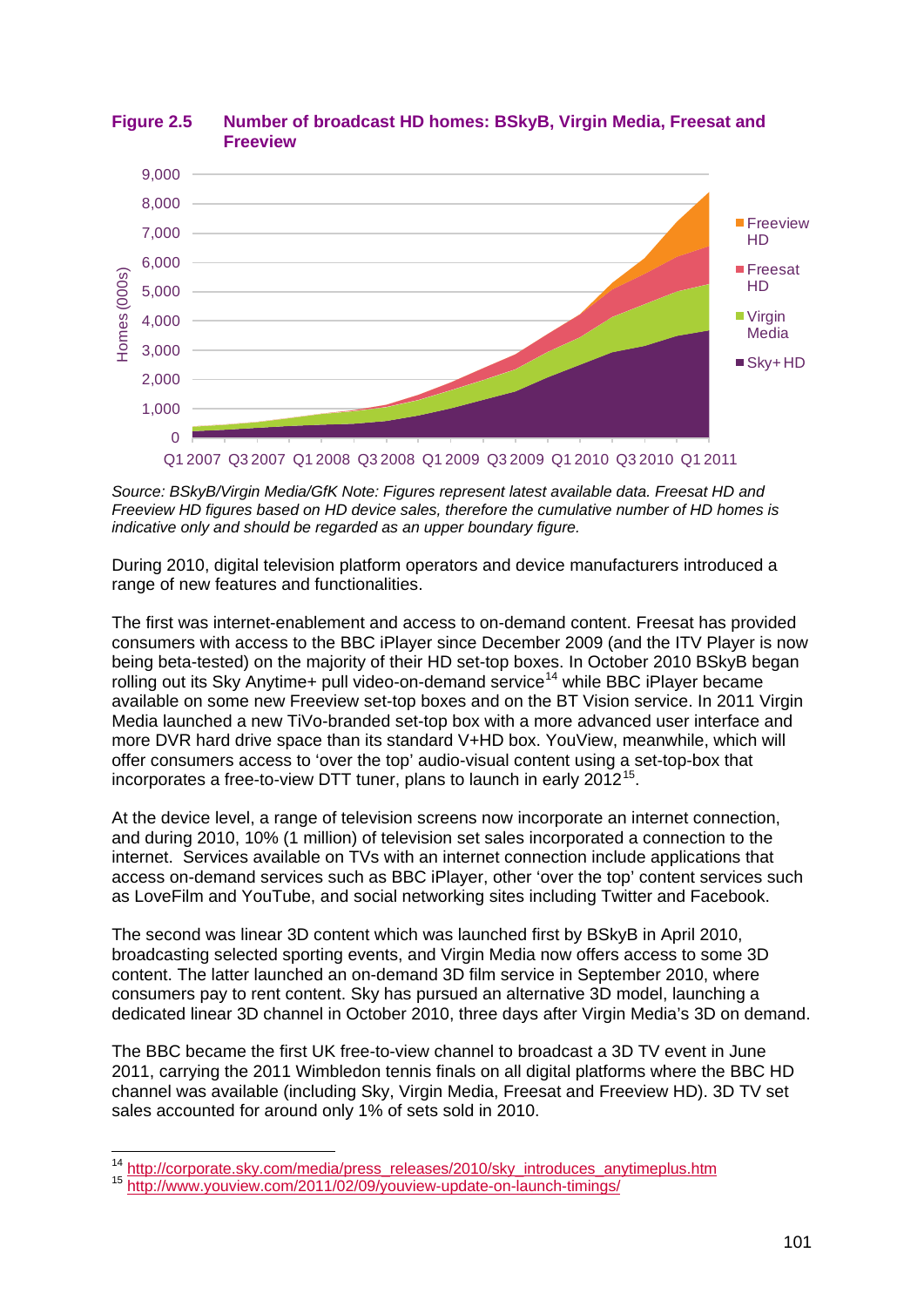## **Take-up of Freeview-enabled TVs rose by 6% in 2010, while Freeview-only homes growth slowed**

The wide availability of television sets with an integrated DTT tuner (IDTVs) has driven takeup of Freeview in UK homes. [Figure 2.6](#page-7-0) shows the growth trend since 2005 for Freeviewonly homes, and for all Freeview homes . Over the past two years the number of UK homes only using Freeview has risen relatively slowly<sup>[16](#page-7-1)</sup>, but the total number of Freeview-enabled TVs (including secondary sets) has risen by 17.6% over the same period.



# <span id="page-7-0"></span>**Figure 2.6 Take-up of Freeview DTT services: 2005-2011**

*Source: Ofcom estimates based on GfK research and sales data. Note: Q1 2009 total Freeviewenabled TVs figure has been adjusted by Ofcom.*

Freeview's recent growth has in part been driven by the conversion of secondary sets to digital TV and by the process of television set replacement (with integrated digital decoders being included almost all new TV sets sold). In the past two years, Freeview has accounted for 91.8% of secondary set conversions from analogue, numbering 4.6 million secondary sets in total<sup>[17](#page-7-2)</sup>.

# **Platforms' channel line-up evolves over the year**

In August 2010 the BSkyB channel Sky Sports News was removed from the Freeview platform, and was replaced by Sky 3+1. Sky 3 and Sky 3+1 were in turn rebranded as Pick TV and Pick TV+1 in February 2011. As part of BSkyB's acquisition of the Virgin Media TV channels, Virgin1 was rebranded as Channel One in October 2010 and was subsequently closed in February 2011. Programmes previously available on Channel One were transferred to Sky subscription channels, and Channel One's slot on Freeview was replaced with Challenge. Joining the platform, UKTV's Really launched in August 2011 on Freeview, replacing the +1 channel Dave ja vu.

BSkyB announced a new EPG arrangement in 2011 for the Sky HD platform, exchanging SD channels with their HD counterparts. At the same time, Sky Atlantic (and its HD equivalent) launched, focusing predominately on exclusive US drama productions.

<span id="page-7-2"></span><span id="page-7-1"></span><sup>&</sup>lt;sup>16</sup> GfK consumer panel research has a  $+/-$  500,000 homes margin of error.<br><sup>17</sup> GfK consumer research Q1 2009 and Q1 2011. Secondary sets are calculated as the sum of second, third and fourth TV sets in the home.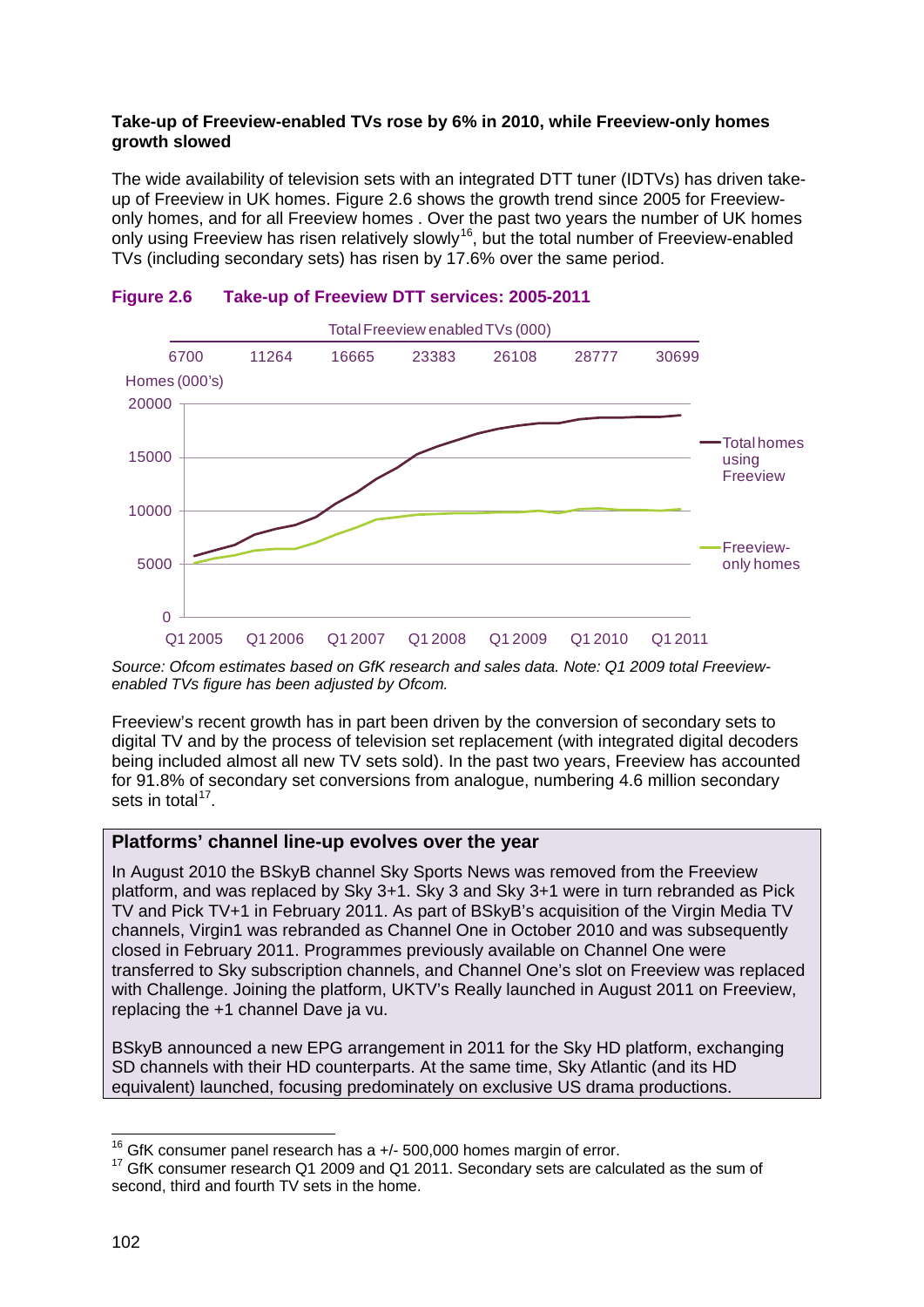# <span id="page-8-0"></span>**2.1.4 Growing popularity of content on demand**

Ofcom's latest technology tracking data suggest that digital video recorder (DVR) take-up in Q1 2011 stood at 9.6 million homes (46% of the UK population), compared to 3.0 million in 2005 – a threefold increase over the five-year period. Furthermore, in Q1 2011, 35% of individuals claimed to have used the internet to watch catch-up television services.

Within DVR homes, however, live viewing is still the preferred means of watching television. And despite the expansion of broadband (which is now available in 74% of homes), use of online catch-up TV still appears to be comparatively contained, though it is gradually increasing.

# **Live television viewing remains popular, even in homes that have DVRs**

[Figure 2.7](#page-8-1) shows that in DVR homes live viewing remains the main means of watching television output. In 2010, time-shifted viewing through the DVR accounted for 14% of all viewer hours, broadly in line with the comparable figures since 2007. Half of all time-shifted content in 2010 was watched on the same day as transmission, while the remainder was watched within one to seven days after broadcast – again, broadly in line with the distribution of time-shifted viewing in earlier years (Note: viewing after seven days is not captured by BARB).



## <span id="page-8-1"></span>**Figure 2.7 Live vs. time-shifted TV viewing, DVR homes**

Proportion of viewing (%)

*Source: BARB. All individuals with DVRs. Note: New BARB panel introduced 1 Jan 2010. As a result pre- and post-panel change data must be treated with caution* 

Across all channels, *Doctor Who* (BBC1) on Christmas Day attracted the highest proportion of time-shifted views through the DVR, accounting for 42% of the 7.7 million views that the show commanded in DVR homes. Other drama series and serials that appeared in the terrestrial top ten included *EastEnders* (accounting for 27% of time-shifted viewing), and *Upstairs Downstairs* (35%), both on BBC1.

Just over half of the top ten most viewed recorded programmes of 2010 fell in the last quarter of the year. Three were broadcast on Christmas Day itself [\(Figure 2.8\)](#page-9-0); among the top 100 most recorded programmes of 2010, fifteen were aired on Christmas Eve, Christmas Day or Boxing Day. This shows that DVRs are popular at this time of year, as they allow consumers to capture content from a range of TV channels in spite of other commitments.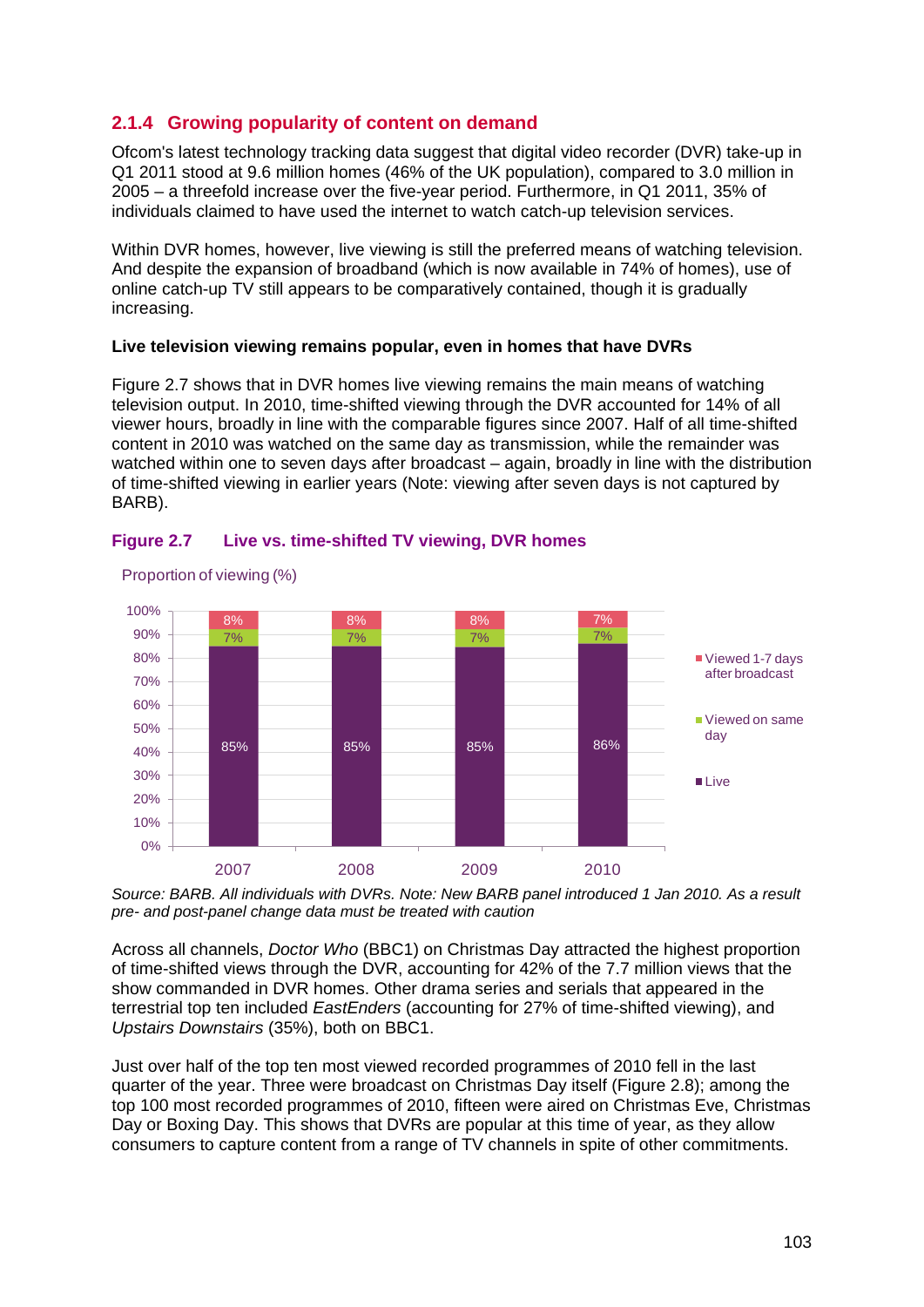| Programme      |                              | <b>Channel</b>   | <b>Date</b> | <b>Recorded viewing</b><br>(m) | <b>Live viewing</b><br>(m) |
|----------------|------------------------------|------------------|-------------|--------------------------------|----------------------------|
| 1              | Doctor Who                   | BBC <sub>1</sub> | 25/12/2010  | 3.2                            | 4.5                        |
| 2              | Come Fly With Me             | BBC <sub>1</sub> | 25/12/2010  | 2.9                            | 4.8                        |
| 3              | The X Factor                 | ITV1             | 03/10/2010  | 2.4                            | 5.4                        |
| $\overline{4}$ | The Royle Family             | BBC <sub>1</sub> | 25/12/2010  | 2.4                            | 4.4                        |
| 5              | <b>Sherlock</b>              | BBC <sub>1</sub> | 25/07/2010  | 2.0                            | 2.5                        |
| 6              | <b>EastEnders</b>            | BBC <sub>1</sub> | 19/02/2010  | 2.0                            | 5.4                        |
| $\overline{7}$ | Gavin & Stacey               | BBC <sub>1</sub> | 01/01/2010  | 1.9                            | 2.8                        |
| 8              | <b>Strictly Come Dancing</b> | BBC1             | 18/12/2010  | 1.9                            | 5.8                        |
| 9              | <b>Britain's Got Talent</b>  | ITV <sub>1</sub> | 05/06/2010  | 1.7                            | 4.5                        |
| 10             | <b>Upstairs Downstairs</b>   | BBC <sub>1</sub> | 26/12/2010  | 1.7                            | 3.2                        |

# <span id="page-9-0"></span>**Figure 2.8 2010 top ten programmes – all channels, DVR homes**

*Source: BARB. All individuals with DVRs. Includes viewing on respective +1 channels. Only highest incidence of programmes reported.* 

## **Seasonal variations are apparent in patterns of viewing of DVR content**

Seasonal programmes appear to have a bearing on DVR use; for example, the new series of *Doctor Who* (which began in April 2010) consistently featured in the top four most-watched time-shifted programmes of Q2 2010. The same was true of *The X Factor*, which was the most-watched time-shifted programme between August and November.

Other big entertainment and factual entertainment shows in the latter half of 2010 also appear to have influenced patterns of DVR use. Over the course of 2010, the volume of time-shifted viewing in the UK grew noticeably around October. This could be a result of increased take-up of DVRs in the latter part of the year. Or, perhaps more likely, because of the prevalence of big entertainment and reality programmes on-air during this period (such as *The X Factor, Strictly Come Dancing* and *The Apprentice*) - these programmes consistently featured in the monthly top ten most-watched recorded programmes of 2010.

#### **Figure 2.9 Average audience to live and time-shifted viewing (in thousands), by month**

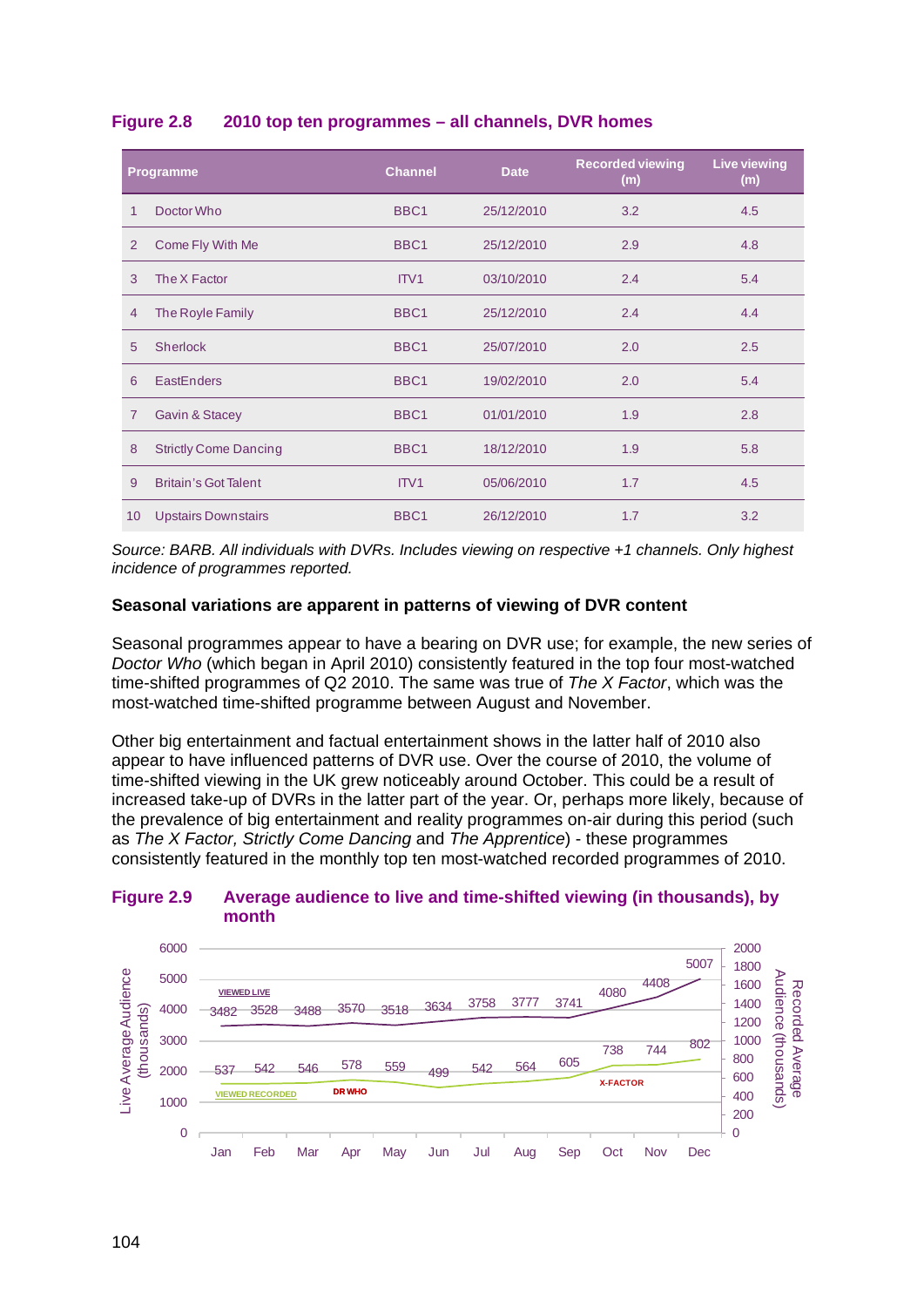#### *Source: BARB. All individuals with DVRs. Includes viewing on respective +1 channels.*

By channel, seasonal fluctuations among the top 100 most viewed recorded programmes can be seen with the BBC's airing of not only *Doctor Who* in April, but *Sherlock* in August; and DVR viewing for ITV1 programmes was higher among studio entertainment programmes such as *Britain's Got Talent* in June and *The X Factor* auditions which began in September.



#### **Figure 2.10 Distribution of the top 100 most watched recorded programmes by channel**

*Source: BARB. All individuals with DVRs. Includes viewing on respective +1 channels. Columns represent number of views for top 100 recorded programmes across all channels.* 

There are also differences in the immediacy of the viewing of content captured on DVRs. Same-day viewing and same-week viewing was pretty evenly split (48% same day, 52% same week). Of the recorded programmes that were watched on the same day, almost three-quarters were watched within two hours of live transmission. Within same-day viewing, the majority of people watched the content as close to the transmission time as possible.

The 'tail' of viewing after the second day of recoding reduced gradually over the seven-day period. This suggests that viewers watching time-shifted content preferred to stick to the linear time-frame; content was less likely to be viewed further away from the transmission date. (Note: viewing after seven days is not captured by BARB).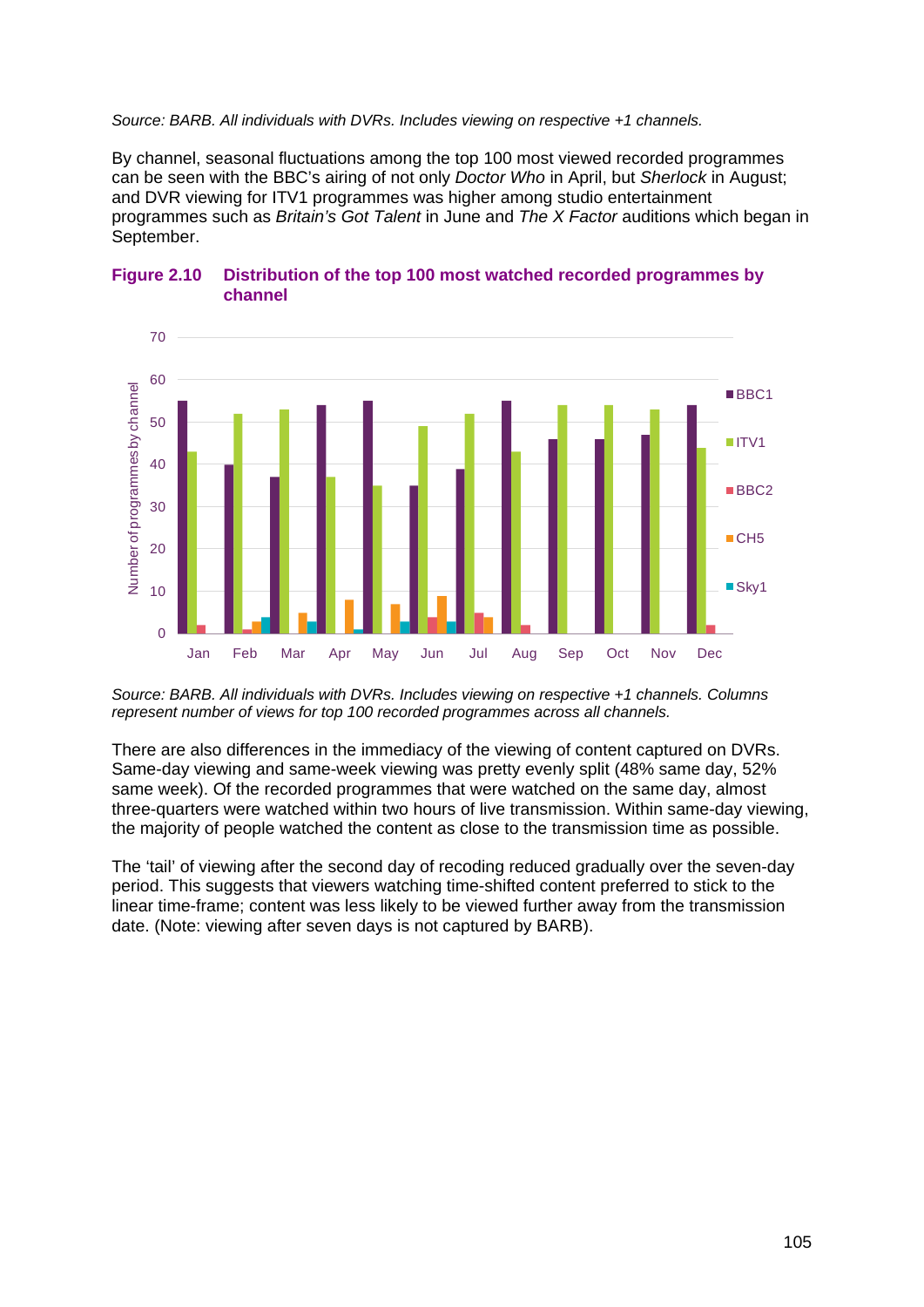

# **Figure 2.11 2010 average, all time-shifted viewing**



## **Thirty-five per cent of individuals now claim to use broadband to watch catch-up television.**

DVRs are not the only means by which consumers can access content on demand. Alongside catch-up services offered by TV platforms (see page [99\)](#page-4-0), all the main television channels now offer catch-up television services online. Our tracking study data suggest that 35% of individuals use their broadband connection to access these sites online. According to Nielsen, around 20% of the online population accesses a catch-up TV site on a monthly basis, with the BBC iPlayer proving most popular.

BBC iPlayer received the largest number of catch-up TV requests, attracting an average monthly universe reach of 15%, and a monthly average of 5.2 sessions per person. In terms of universe reach, BBC iPlayer is almost four times greater than the second most popular online catch-up site.





*Source: UKOM/ Nielsen. Home and work panel. Applications included. Note: Universe reach is the percentage of all UK internet-accessible persons (aged 2+) who visited the site or used the application in the average month. 'Internet-accessible' is defined as anyone who has access to an internet-enabled computer within the time periods covered. These figures are based on averages across each calendar month of 2010.* 

*Source: BARB. All individuals with DVRs. Includes viewing on respective +1 channels.*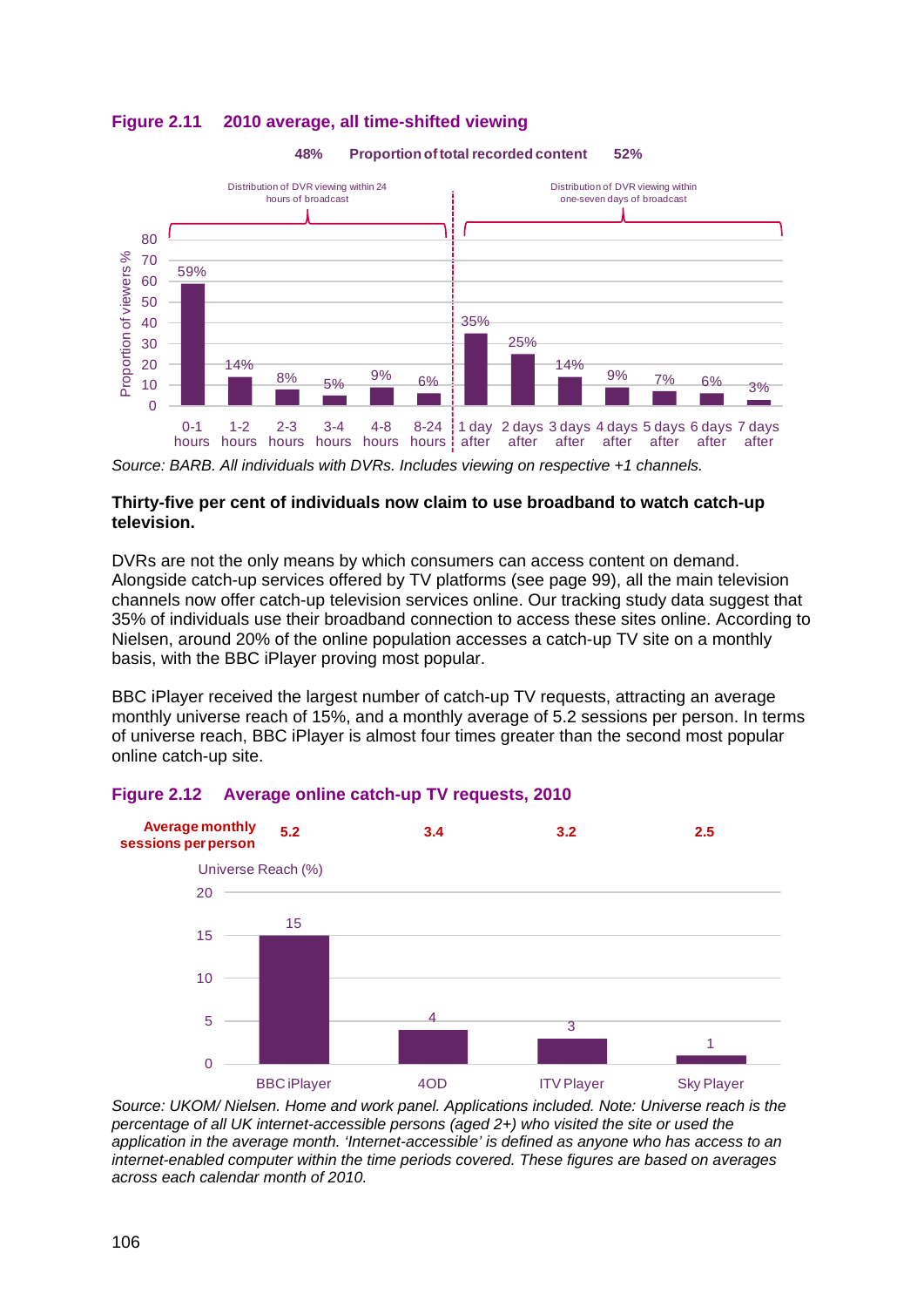BBC data showed that the majority of iPlayer TV requests in 2010 were for on-demand content requests, rather than simulcast (watching a programme live as it is being broadcast across various platforms simultaneously). The latter made up just 10% of iPlayer TV requests. Although relatively small, the figure shows that the internet is emerging for some as a source of live television viewing.

On the whole, the main users of online catch-up sites in 2010 were individuals aged between 25-49, although demographic skews were noticeable between the services. The 4oD audience was skewed towards viewers aged 18-34 and attracted more 18-24 year olds than any of the services. The ITV Player and Sky Player audiences tended to be relatively older (35-64). Users of BBC iPlayer, by contrast, were more evenly spread across the age groups.



**Figure 2.13 2010 average monthly online catch-up TV requests, by age group** 

*Source: UKOM/ Nielsen. Home and work panel. Applications included. These figures are based on averages across each calendar month of 2010*

There was also evidence of gender skews in users of all the main TV channels' catch-up sites during 2010. The BBC iPlayer had the most balanced gender profile, tilted slightly towards men. 4oD appealed more to women than men, while the ITV Player had a dedicated female following. Conversely, the majority of Sky Player users were male (70/30).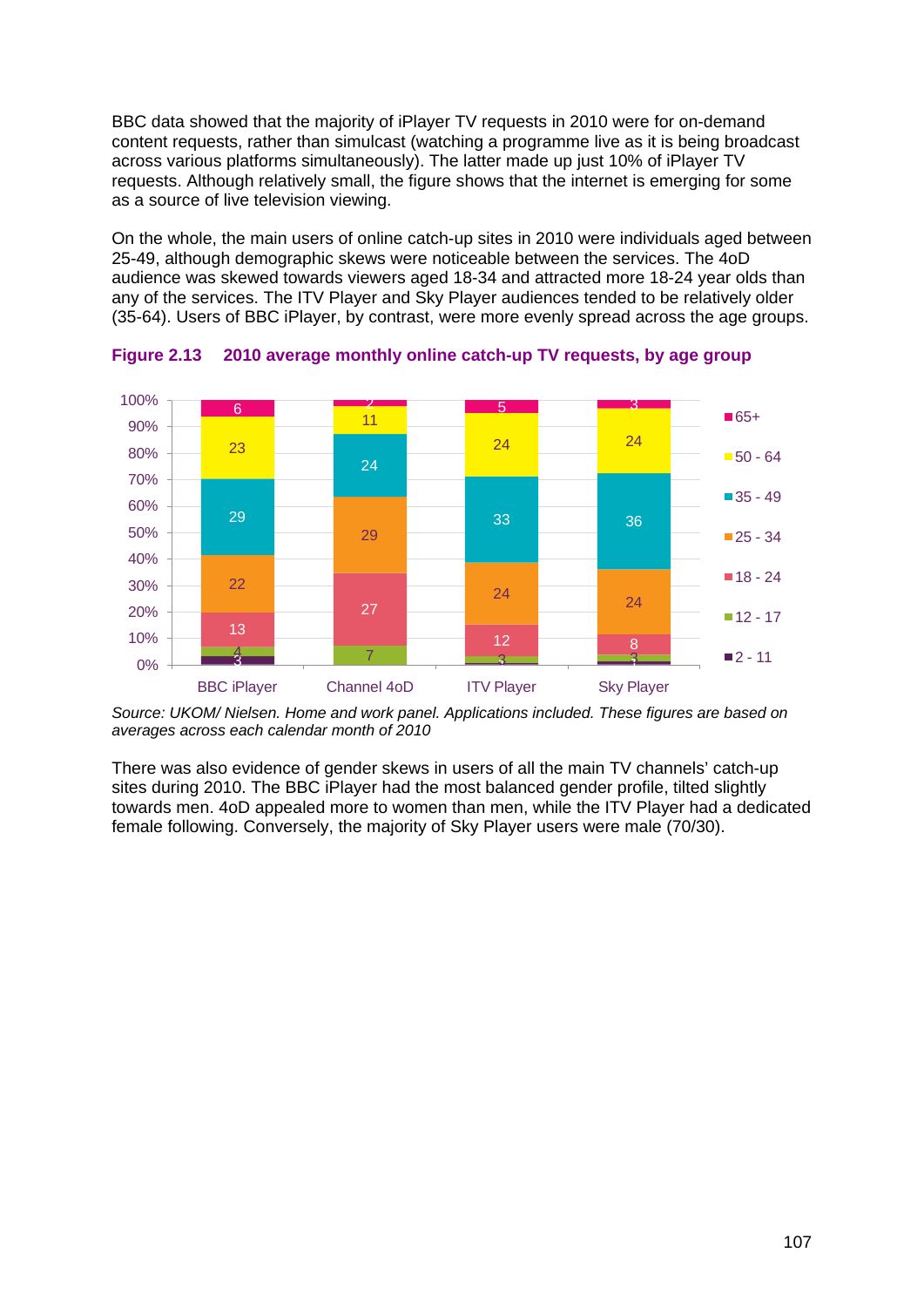

**Figure 2.14 2010 average monthly online catch-up TV requests, by gender** 

*Source: UKOM/ Nielsen. Home and work panel. Applications included. These figures are based on averages across each calendar month of 2010*

# <span id="page-13-0"></span>**2.1.5 A fifth of games console users use them to view audio-visual output**

## **Over half of UK adults now have a games console in their household**

Just over half (54%) of all homes had access to a games console in Q1 2011, on a par with the 2009 figure. About half (49%) had a fixed console connected to a TV (e.g. Sony PlayStation, Nintendo Wii or Microsoft Xbox) and just under a third (30%) had a handheld/ portable games player (eg Nintendo DS, Sony PSP) .

Overall, for both fixed and handheld/ portable games players, people aged under 55 are significantly more likely to have home access than those who are older. Take-up of fixed consoles is highest among consumers aged 16-34; for handheld/portable games, 35-54s are most likely to claim to have one.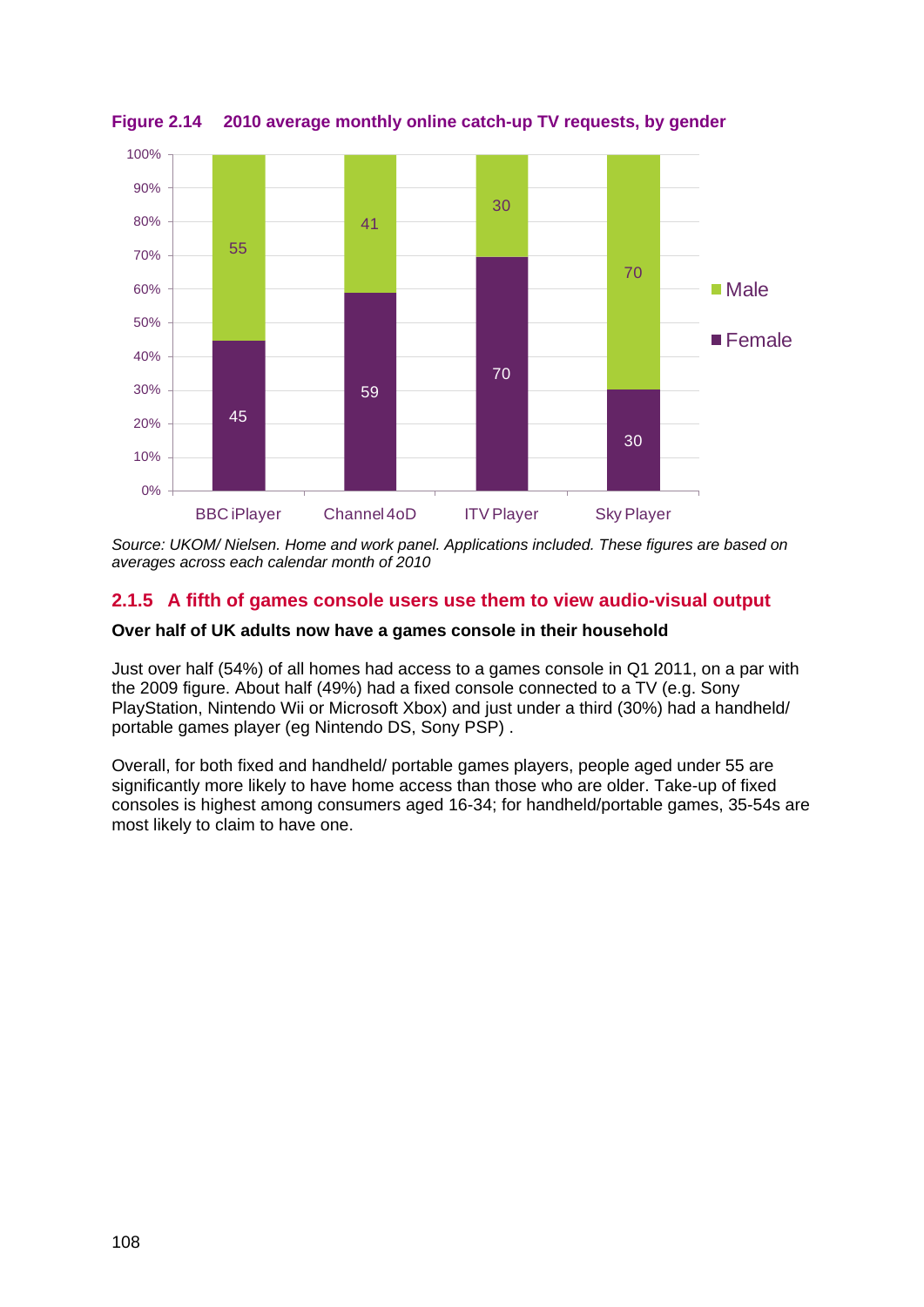

**Figure 2.15 Age profile of those who have a games console at home**

*Source: Ofcom residential tracker, w1 2011. Base: All adults 16+ (3,474). Which of the following do you, or does anyone in your household, have in your home at the moment?*

The presence of children in the household significantly increases the likelihood of a household having a fixed or handheld/ portable games console; over four in five homes (84%) with children have one, compared to a third (33%) without. Furthermore, working status and internet access also influence the tendency of people to have a fixed or handheld gaming device (65% of those working, 38% of those who are not; 64% among homes with the internet versus 20% of those without). Socio-economic grade also influences the propensity of handheld console adoption (32% for ABC1s vs. 27% of C2DEs).

## **A third of UK adults use a games console at home**

A third of UK adults claim to personally use a console in the home. Fixed games consoles are the most popular, with three in ten (31%) using one, compared to 15% using a handheld/ portable games player.

Playing a games console in the home, whether fixed or handheld/ portable, is heavily skewed towards under-35s, with more than 7 in ten of those aged 16-34 doing so, compared to a third (34%) of 35-54s and less than one in ten of over-55s. Playing a fixed or portable/ handheld games console is also more likely among those with children in the household (53% vs. 23% with no children) and those working (49% vs. 19% not working). While there is no gender difference among users of portable/ handheld games consoles, fixed games consoles are more popular among males than female (35% vs. 26%).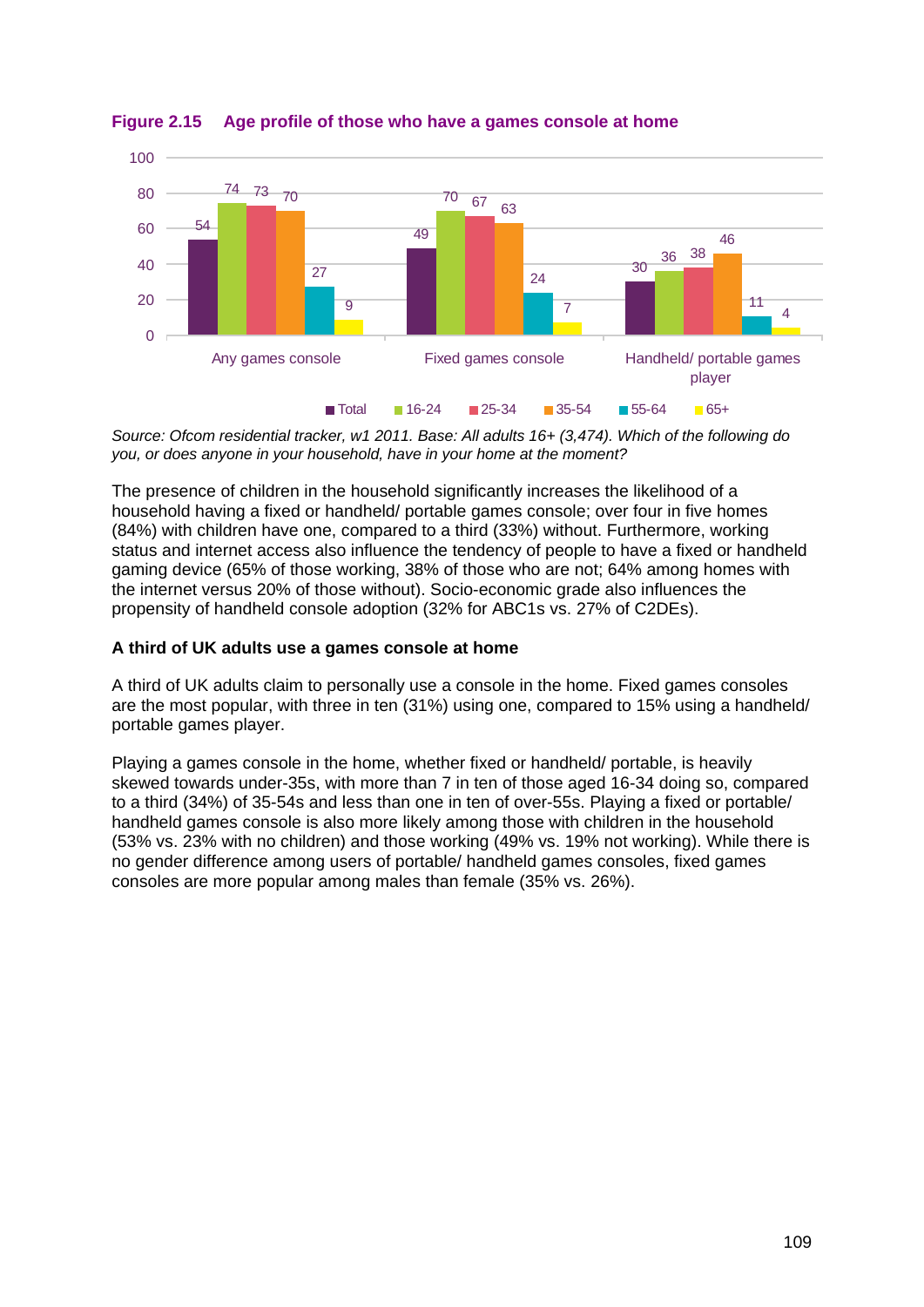

**Figure 2.16 Age profile of those who personally use a games console** 

*Source: Ofcom residential tracker, w1 2011. Base: all adults 16+ (3,474). And do you personally use….*

# **A fifth of those with a console use it to access audio-visual content**

As games console functionality has increased in recent years, so has the range of activities that they can support. A significant minority of games console players are using their devices for far more than just traditional gaming.

Just over a fifth (22%) with access to a console use it to watch video content. This is mostly audio-visual content from the web (11%), or programmes on BBC's iPlayer (19%). Four per cent use a console to watch live TV programmes/content; this rises to 7% of 16-24s.

Alongside using consoles to access audio-visual content, online gaming is used by just over a fifth (22%) of console players. This is more popular among males than females (26% vs. 18%) and those aged 16-24 (32% vs. 24% among 25-34s, 19% among 35-54s and 11% among 55-64s).

Just under a fifth (19%) of people with access to a console in their home use it for watching DVDs. This is more likely among people aged 16-24 (26%) than 35-54s (16%) and 55-64s (10%).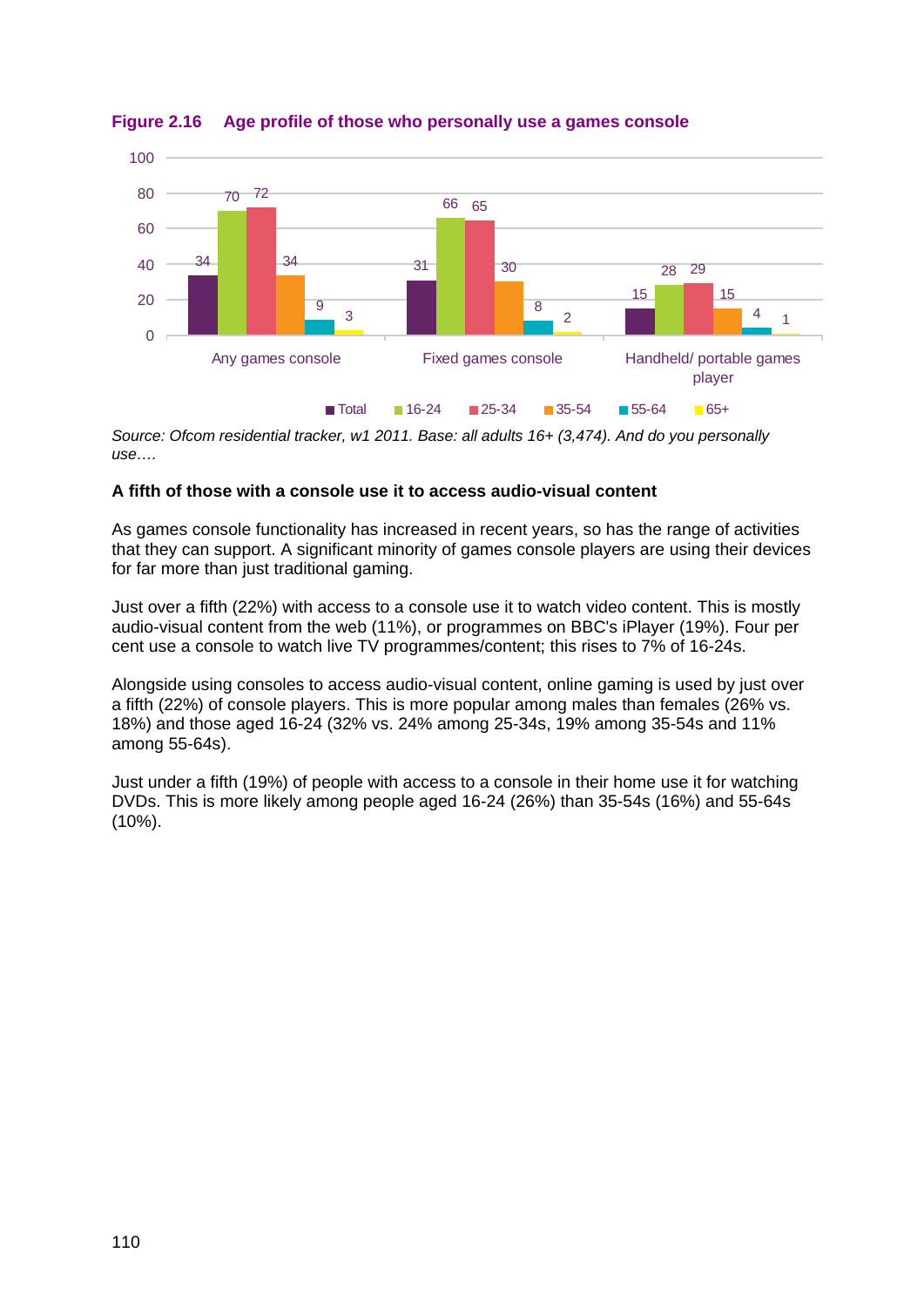60 40 20 22 19  $\frac{4}{10}$  22  $\frac{22}{10}$  10 11 9  $\Omega$ IPTV online gaming Watching DVD/ Blue Browsing the programmes on BBC Watching 'live' TV<br>programmes/content Watching video Watching video online gaming Watching DVD/ Blue Browsing the web/internet programmes on BBC programmes/content web/internet Watching 'live' TV content Ray DVDs Ray DVDs Watching Iplayer

**Figure 2.17 What consumers use games consoles for**

Source: Ofcom <sub>r</sub>esidential *racker, w*<sup>1</sup> 2011. Base: all adults 16+ with access to a games console at home (1,793). QB4 (QB4) Which, if any, of these do *you use your games console for?*

# <span id="page-16-0"></span>**2.1.6 Children's television viewing in 2010**

## **On average, the children's TV audience peaked between 18:30 and 20:00 in 2010**

The audience of children's television viewers in 2010 peaked both in the early morning and between 18:30 and 20:00 at night. As a proportion of all TV viewers, the children's audience was at its largest between 08:00 and 08:30, and fell progressively across the rest of the day, with a small recovery between 15:00 and 18:00.





*Source: BARB*

## **The average child watched over 17 hours of TV per week in 2010 or two and a half hours per day**

Households including children are more likely to have access to a range of digital technologies, and increasingly those technologies are playing an important role in children's everyday lives.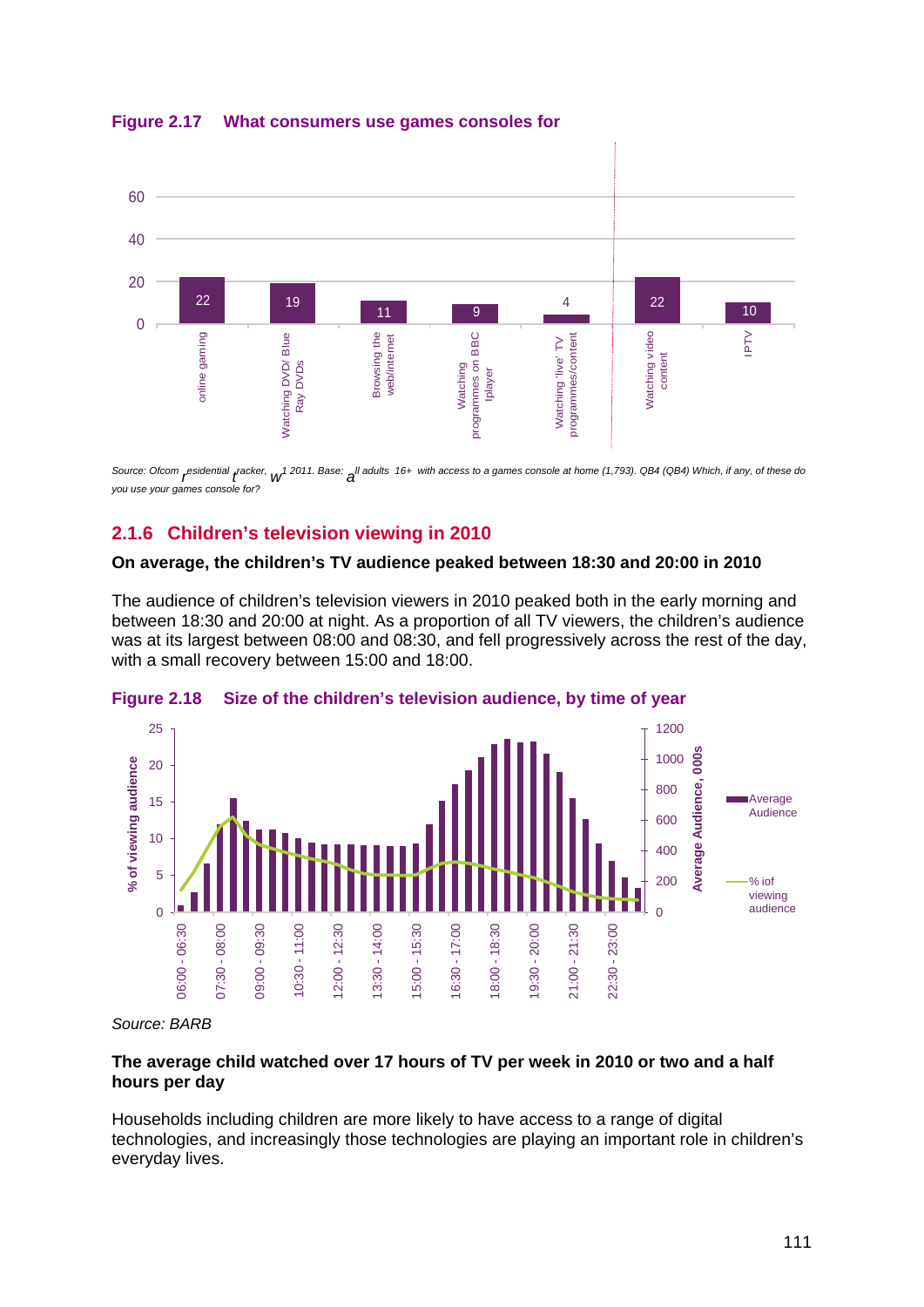Yet, despite the increased demands on children's leisure time that these new devices may make, levels of weekly TV viewing have increased over the past five years, standing at over 17 hours per child in 2010 (see [Figure 2.19\)](#page-17-0); note that the increase in hours of viewing recorded in 2010 is partly explained by effects of the BARB panel change introduced at the turn of 2010. Prior to that change, patterns of television viewing increased by 30 minutes per week among all children and by one hour for children aged four to nine years old..



# <span id="page-17-0"></span>**Figure 2.19 Average hours of weekly TV viewing by children**

Average weekly viewing (hours)

*Source: BARB*

## **Children with access to DVRs time-shift an average of 13% of their TV viewing - in line with the population as a whole**

In DVR homes, children spend most of their TV viewing time watching live broadcasts, accounting for 87% of all their viewing; the remaining 13% was time-shifted using digital video recorders (DVRs). Older children (10-15) were a little more likely to time-shift their viewing compared to those aged 4 to 9 - 15% compared to 11% respectively.

Children's time-shifted viewing, habits are influenced by the digital TV platform they use. Those with access to Sky+ show a greater propensity to time-shift (14%) than children with access to other DVRs (i.e. Freeview+ or V+), where just one in ten (10%) of all viewer hours were time-shifted.

Time-shifting among children also varies by time of day; they are more likely to do this after 18:00 [\(Figure 2.20\)](#page-18-1). After the watershed (21:00), a fifth (20%) of all viewing by children is time-shifted (although volumes of viewing among children are falling rapidly at this time of night) – notably higher than the average 13% across the whole day .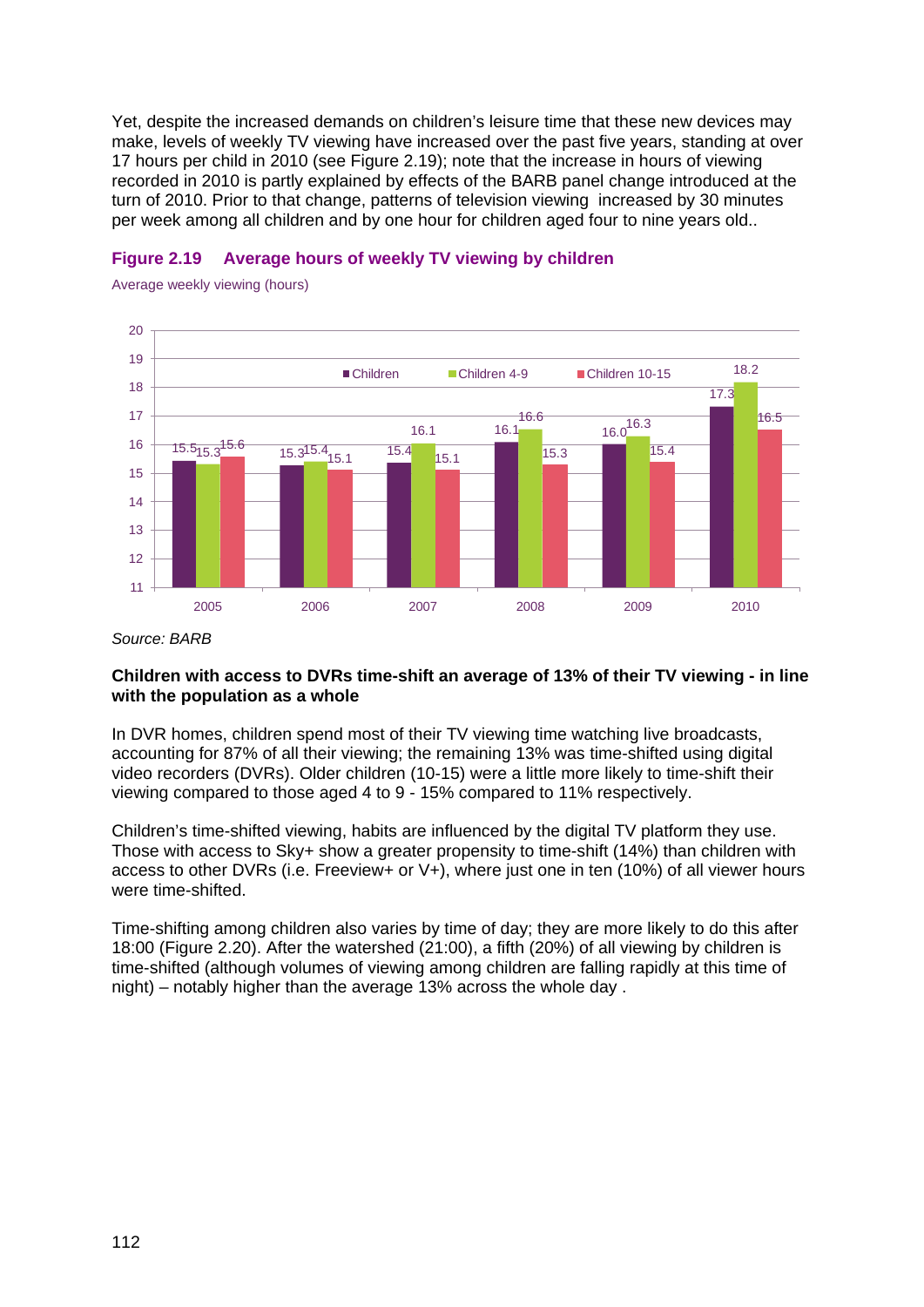

<span id="page-18-1"></span>**Figure 2.20 Proportion of time-shifted viewing by children, by day part** 

#### *Source: BARB*

## **Just 5% of children's TV viewing in 2010 was in their bedroom**

Ofcom's *Children's Media Literacy[18](#page-18-2) Audit* in 2010 showed that the majority of children have a TV set in their bedroom, and that a growing proportion of these are digital. As this figure rises, more children have access to a wider range of channels in their bedrooms - perhaps increasing the attractiveness of viewing in that location.

The majority of children's TV viewing is still on the 'main set' (which is not in the child's bedroom), with just 5% of viewing through TVs in bedrooms.

In common with the observed pattern among all television viewers, bedroom-based viewing varies by day part, rising after 21:00; 10% of children's total viewing after the watershed is on a bedroom set, double the figure for the day as a whole; among 10-15 year olds this figure rises to 13% ( [Figure 2.21\)](#page-18-0).



<span id="page-18-0"></span>**Figure 2.21 Proportion of total viewing in the child's bedroom, by day part**

<span id="page-18-2"></span>18 <http://stakeholders.ofcom.org.uk/binaries/research/media-literacy/media-lit11/childrens.pdf>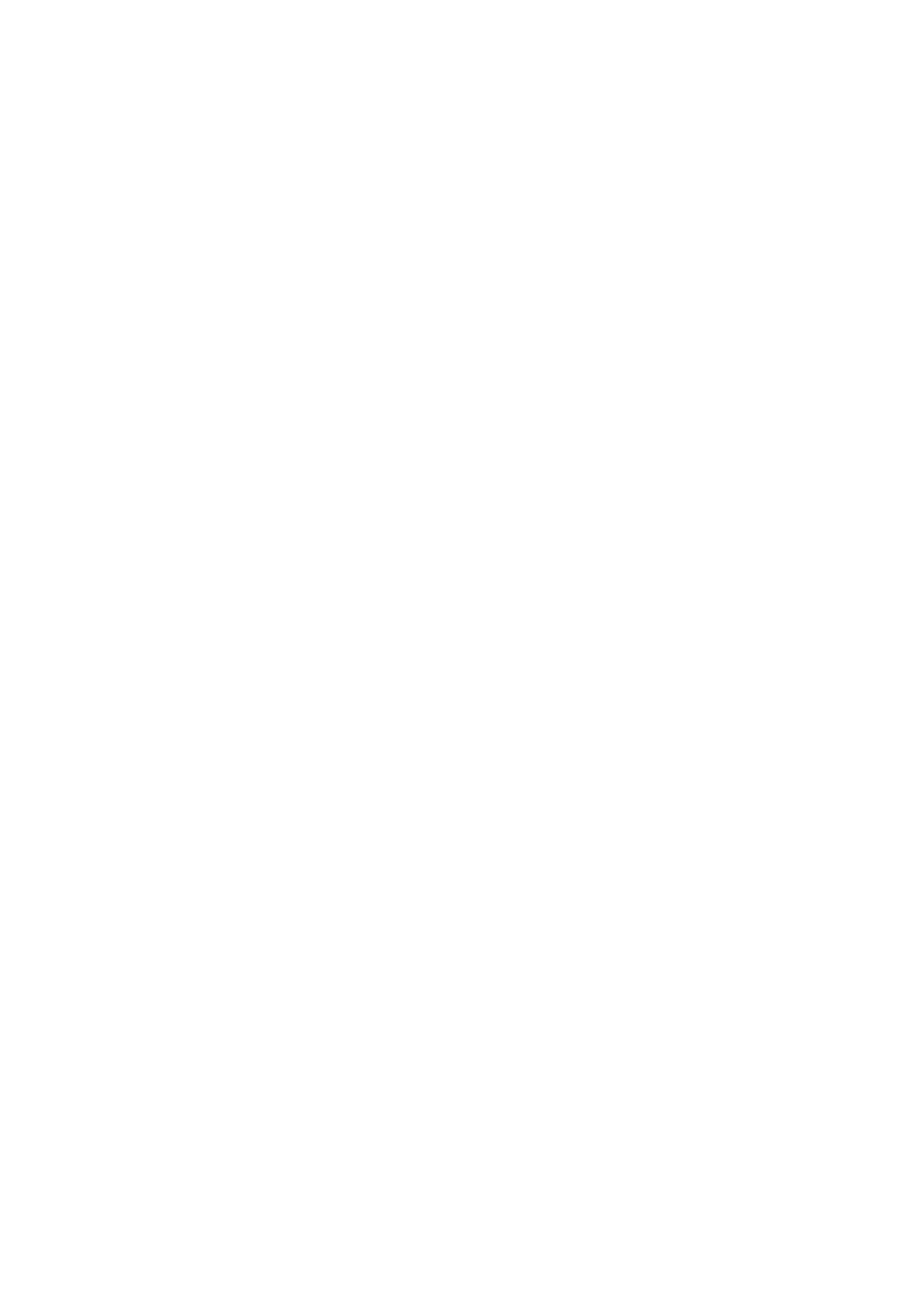# <span id="page-20-0"></span>2.2 The TV and audio-visual industries

# <span id="page-20-1"></span>**2.2.1 Introduction**

This section examines some of the characteristics of the UK's audio-visual sector during 2010. It focuses on a range of metrics from the broadcast television industry and from those companies delivering audio-visual content over the internet.

Key points in this section include:

- **The UK television industry generated £11.7bn of revenue in 2010, an increase of £638m (5.78%) on 2009, driven by a recovery in the advertising market coupled with continued growth in subscription revenues.** Following a sharp decline in 2009, TV broadcasters experienced an 11.2% increase in net advertising revenues in 2010, up by £335m year on year to £3.5bn (page [116\)](#page-21-1).
- **Advertising revenues among the four main commercial PSB channels grew by 13% (or £249m) year on year to £2,144m**, while the PSBs' digital portfolio channels and commercial multichannels also saw a resurgence in advertising revenues, with income up 12% to £508m and 6% to £835m respectively (page [119\)](#page-24-0).
- **Broadcaster spend on content rose by 7% in 2010; up by £0.3bn to £5.4bn.**  Spend among the Film and Sports channels rose the furthest, up by a fifth (20%) over the 12-month period to £1.6bn (page [122\)](#page-27-1).
- **Spend on first-run originated programming for the five main PSB channels increased in 2010 by 5% to £2.5bn, following a decline of 15% the previous year**; however, the 2010 figure still fell short of the £2.6bn spent in 2008 (page [126\)](#page-31-0).
- **Among the five main PSB channels in peak time, there was a marked increase in hours of Sports programming during 2010, up by 126 hours (12%) to 483 hours,** due in part to coverage of the Football World Cup in South Africa and the Vancouver Winter Olympics. Current Affairs output also expanded over the 12 month period, up by 6.5% to 328 hours; this may be due to the 2010 election. The other significant increase was for film, where hours rose by 10.5% to 675 (page [123\)](#page-28-1)**.**
- **The hours of first-run originations broadcast by the PSB channels stood at 618 hours per week, down from 627 hours in 2009.** Increases on BBC One, BBC Two, ITV/GMTV/Daybreak, Channel 4 and the BBC digital portfolio channels were offset by a reduction for Channel 5, where first-run weekly hours fell by half from 54 in 2009 to 27 in 2010 (page [124\)](#page-29-1).
- **Within the multichannel sector the number of total hours broadcast in 2010 declined by 1% compared to 2009**. Channels in the Sport category saw a 46% year-on-year increase in hours, while the Factual, Children's and Leisure categories all fell year on year (page [128\)](#page-33-1).
- **Commercial multichannel broadcasters spent £2.3bn on their programming in 2010, a 11% year-on-year increase**. At £1.3bn, sports content represented more than half the total multichannel spend, up by 22% year on year. Investment in Factual output also increased, by 19% from 2009 to £71m, along with Entertainment which grew by £39m to £518m, the second-largest genre category after Sports (page [129\)](#page-34-1).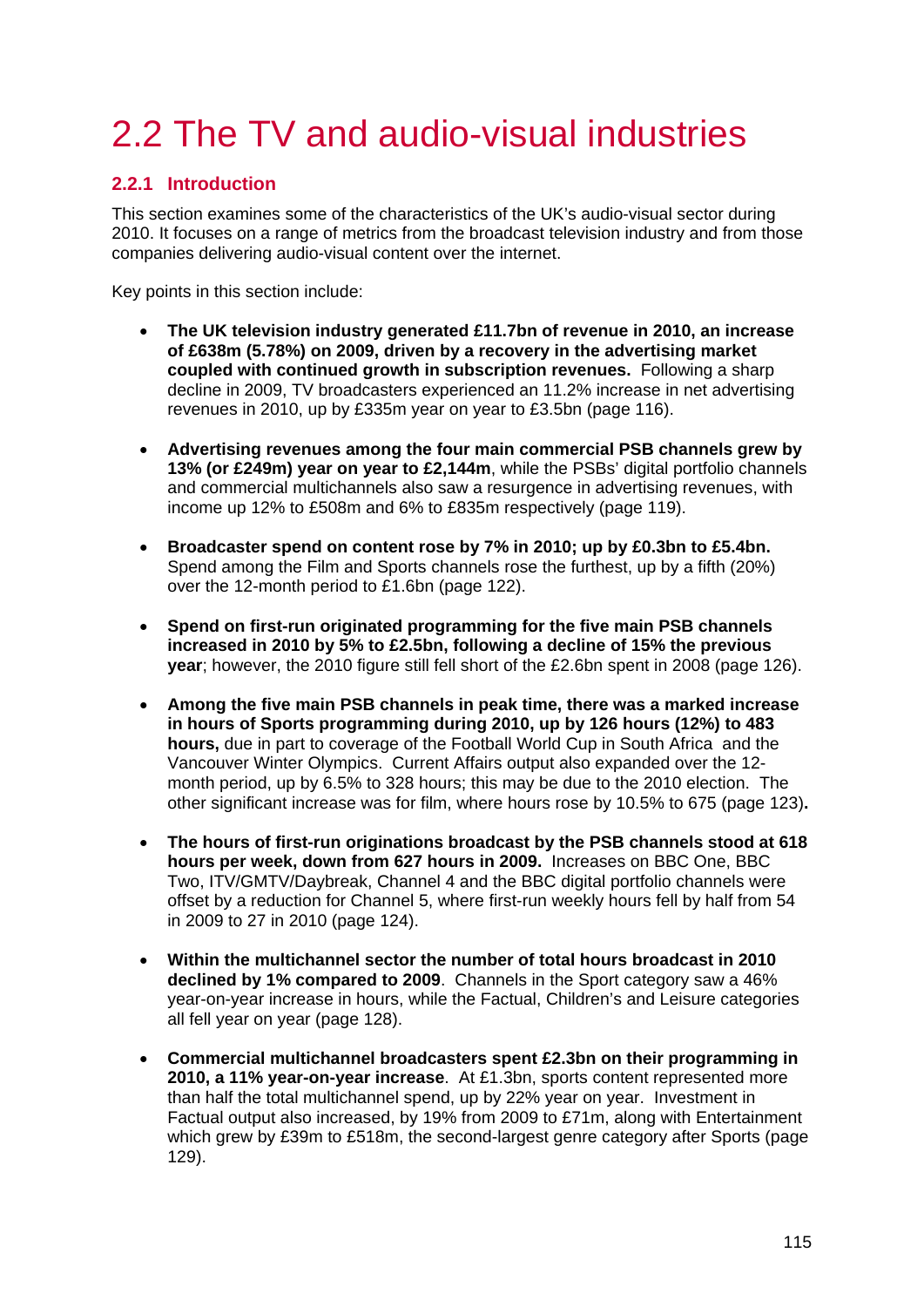# <span id="page-21-0"></span>**2.2.2 Television industry revenue**

## **The UK television industry generated £11.7bn in revenue in 2010**

The UK television industry generated £11.7bn in revenue during 2010, an increase of £638m (5.7%) on 2009, driven by a recovery in the advertising market, coupled with continued growth in subscription revenue [\(Figure 2.22\)](#page-21-1).

Following a sharp decline in 2009, TV broadcasters experienced an 11.2% increase in net advertising revenues (NAR) in 2010, up £335m year on year, to £3.5bn.

Growth in pay-TV subscriber revenue increased by 5.3% year on year to £4.8bn in 2010 – the highest level recorded to date. The resurgence in advertising revenue meant that the gap between subscription and net advertising was reduced by 7.3% in 2010 to £1.4bn (from £1.5bn in 2009).

Ofcom estimates that the BBC spent £2.7bn on its television services in 2010, the same as 2009 - although its share of total industry revenue fell by 1.5 percentage points year on year (from 24% in 2009 to 22.7% in 2010).



## <span id="page-21-1"></span>**Figure 2.22 Total TV industry revenue, by source**

#### *Source: Ofcom/broadcasters*

*Note: Figures expressed in nominal terms and replace previous Ofcom revenue data for TV industry, owing to restatements and improvements in methodologies. 'Subscription revenue' includes Ofcom's estimates of BSkyB, Virgin Media, BT Vision, TalkTalkTV, Setanta Sports (until its closure), ESPN and Top Up TV television subscriber revenue in the UK (Republic of Ireland revenue is excluded). It also excludes revenue generated by broadband and telephony. 'Other' includes TV shopping, sponsorship, interactive (including premium-rate telephony services), programme sales and S4C's grant from the DCMS. The BBC restated licence fee revenue in 2008. Totals may not equal the sum of the components due to rounding.* 

Among the four main TV revenue sources, the share generated through advertising [\(Figure](#page-22-0)  [2.23\)](#page-22-0) increased from 28.2% in 2009 to 29.7% in 2010, marking the end of a four-year period when advertising revenues were in decline. In contrast, 2010 represented the first year since tracking began that pay-TV subscriptions' share of TV industry revenue fell – by 0.6 percentage points to 40.8% in 2010.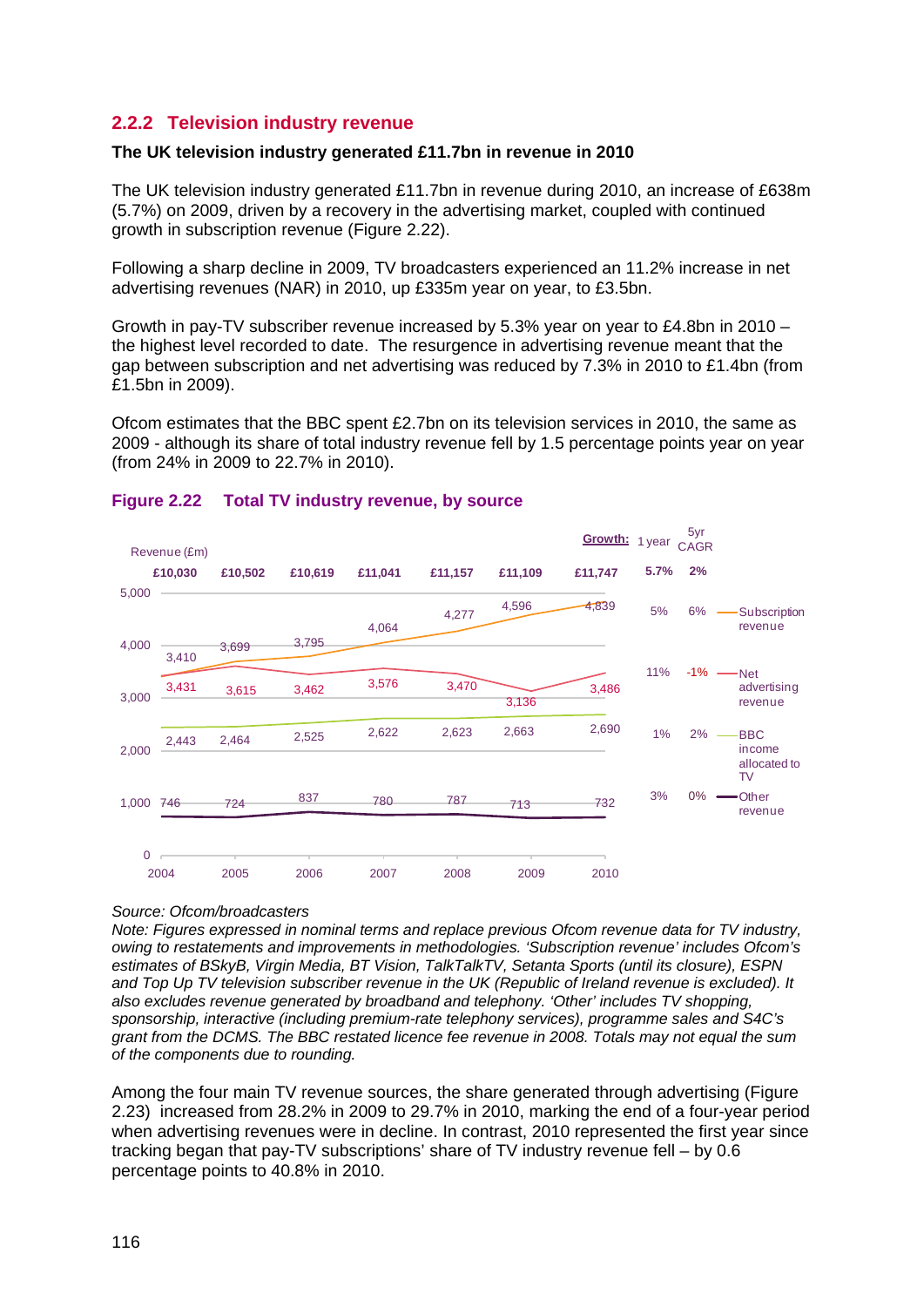BBC expenditure on TV services as a percentage of total TV industry revenue has been broadly stable since 2004, falling a little in 2010 (by 1.7 pp) to 22.7%.



#### <span id="page-22-0"></span>**Figure 2.23 Total TV industry revenue sources, by share**

#### *Source: Ofcom/broadcasters*

*Note: Figures expressed in nominal terms and replace previous Ofcom revenue data for TV industry, owing to restatements and improvements in methodologies. 'Subscription revenue' includes Ofcom's estimates of BSkyB, Virgin Media, BT Vision, TalkTalkTV, Setanta Sports (until its closure), ESPN and Top Up TV television subscriber revenue in the UK (Republic of Ireland revenue is excluded). It also excludes revenue generated by broadband and telephony. 'Other' includes TV shopping, sponsorship, interactive (including premium-rate telephony services), programme sales and S4C's grant from the DCMS. The BBC restated licence fee revenue in 2008. Totals may not equal the sum of the components due to rounding.* 

#### **Revenue generated by TV channels returned to 2008 levels in 2010**

[Figure 2.24](#page-23-0) shows that revenues for the main commercial PSB channels and multichannels combined returned to 2008 levels in 2010 (in nominal terms), following reductions across both sectors during 2009. The main PSB channels (Channels 3 (plus GMTV1/Daybreak), Channel 4, Channel 5 and S4C) saw revenues increase by £236m (11%) in 2010 to £2.359bn - still below a high of £2,906m in 2005.Total TV revenue within the multichannel sector (including the digital portfolio channels of the PSBs) rose by £136m (or 8%) year on year to £1,755m.

Publicly-funded channels, which include Ofcom's estimate of BBC spend on TV output and S4C's grant from the Department for Culture, Media and Sport, accounted for £2,795m of revenue.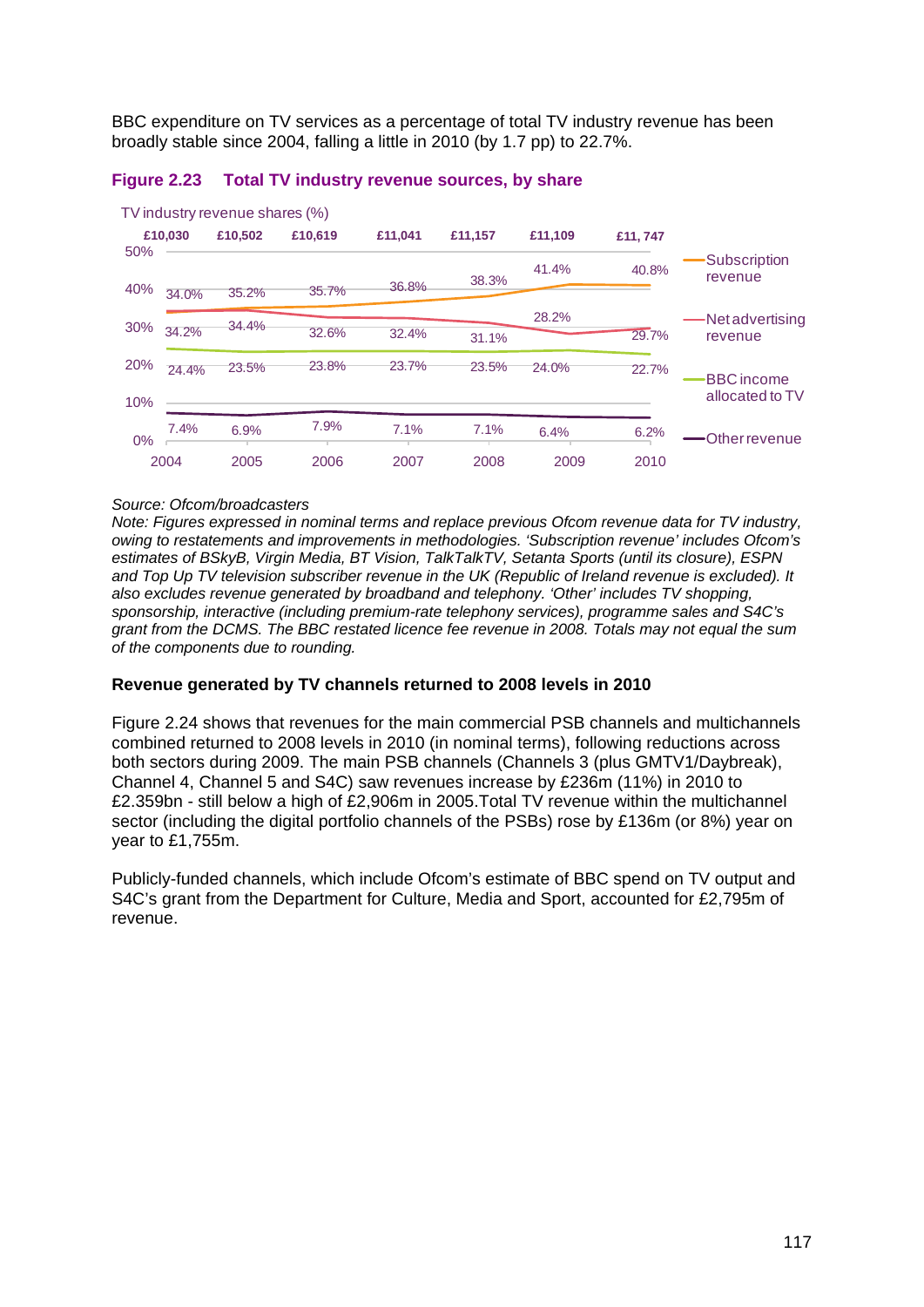

<span id="page-23-0"></span>**Figure 2.24 Total TV industry revenue, by sector**

*Source: Ofcom/broadcasters*

*Note: Figures are nominal. Main commercial PSB channels comprise ITV1, STV, UTV, Channel Television, GMTV1, Channel 4, Five and S4C. Commercial multichannels comprise all multichannels including those owned by ITV1, Channel 4 and Five. Publicly-funded channels comprise BBC One, BBC Two, the BBC's portfolio of digital-only television channels and S4C. S4C is listed under publiclyfunded and commercial analogue channels because it has a mixed advertising and public funding model. The BBC restated licence fee revenue in 2008. Totals may not equal the sum of the components due to rounding.* 

# **Advertising revenues recovered during 2010 following the economic downturn**

Following a decline in 2009, advertising revenues rose once again in 2010 for all categories of commercial TV broadcaster. Among the commercial PSBs' portfolio channels (such as ITV2, E4 and 5\*), advertising revenue rose by 12% year on year to £507m. This represents the highest yearly advertising income generated by the PSB digital portfolio channels, and may be explained by the continuing adoption of Freeview in the face of digital switchover, as well as the increasing number of digital channels launched by the PSBs over the last decade.

The main commercial PSB channels continue to generate a large proportion of all advertising income. In 2010, they raised £2,144m [\(Figure 2.25\)](#page-24-0) – up 13% (or £248m) year on year. The resurgence in advertising revenue was also experienced by commercial multichannels outside the PSB portfolio channels, although with a 6% increase year on year (to £835m), the recovery was not as substantial as that of the main PSBs and their digital portfolio channels.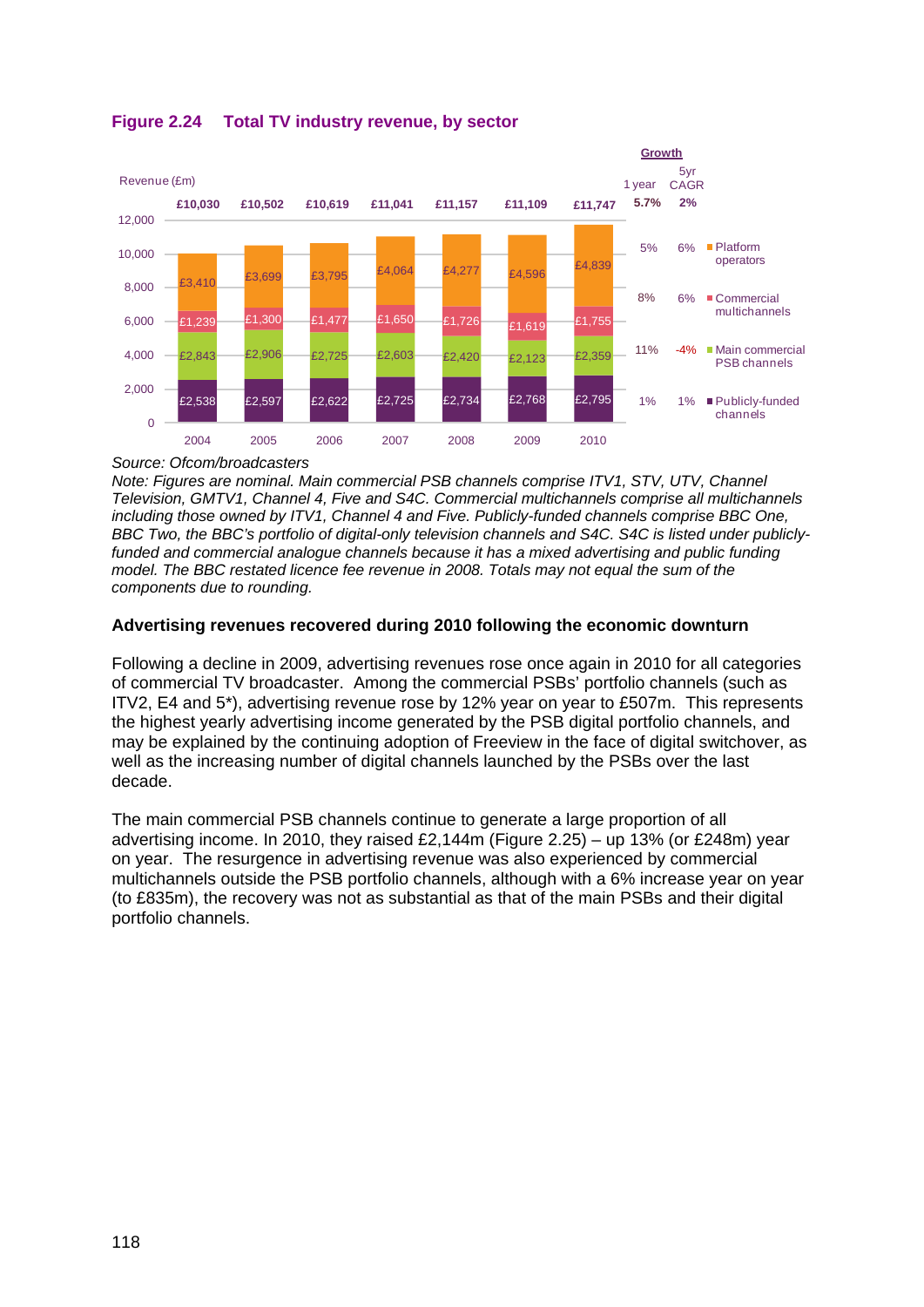

# <span id="page-24-0"></span>**Figure 2.25 TV net advertising revenues, by source**

*Source: Ofcom/broadcasters. Note: Figures expressed are in nominal terms and replace previous*  data published by Ofcom. Main commercial PSB channels comprise ITV1, STV, UTV, Channel *Television, 1/DaybreakGMTV1/Daybreak, Channel 4, Five and S4C; Commercial PSB portfolio channels include, where relevant, ITV2, 3, 4, Men & Motors, CiTV, E4, More 4, Film 4, 4Music, Five USA and Fiver (and their '+1' channels). For previous years closed channels have also been included. Sponsorship revenue is not included. Totals may not equal the sum of the components due to rounding.* 

With the exception of Channel 5, the commercial PSBs all saw their share of TV advertising income increase or remain stable in the past year – while non-PSB multichannel broadcasters saw a 1.1 percentage point decline from 25.1% in 2009 to 24% in 2010 (Figure 2.26). ITV1/Channel 3 licences experienced the largest increase in share in 2010 (up by 1.4 percentage points year on year to 36.5%) while Channel 4 maintained its share of advertising. Channel 5's share fell by a further 0.4 percentage points in 2010 to 6.2%, following a drop of 1.2 in 2009.



# **Figure 2.26 TV net advertising revenue market shares: 2009 - 2010**

*Source: Ofcom/broadcasters. ITV1/Channel 3 includes ITV1, STV, UTV and Channel Television.*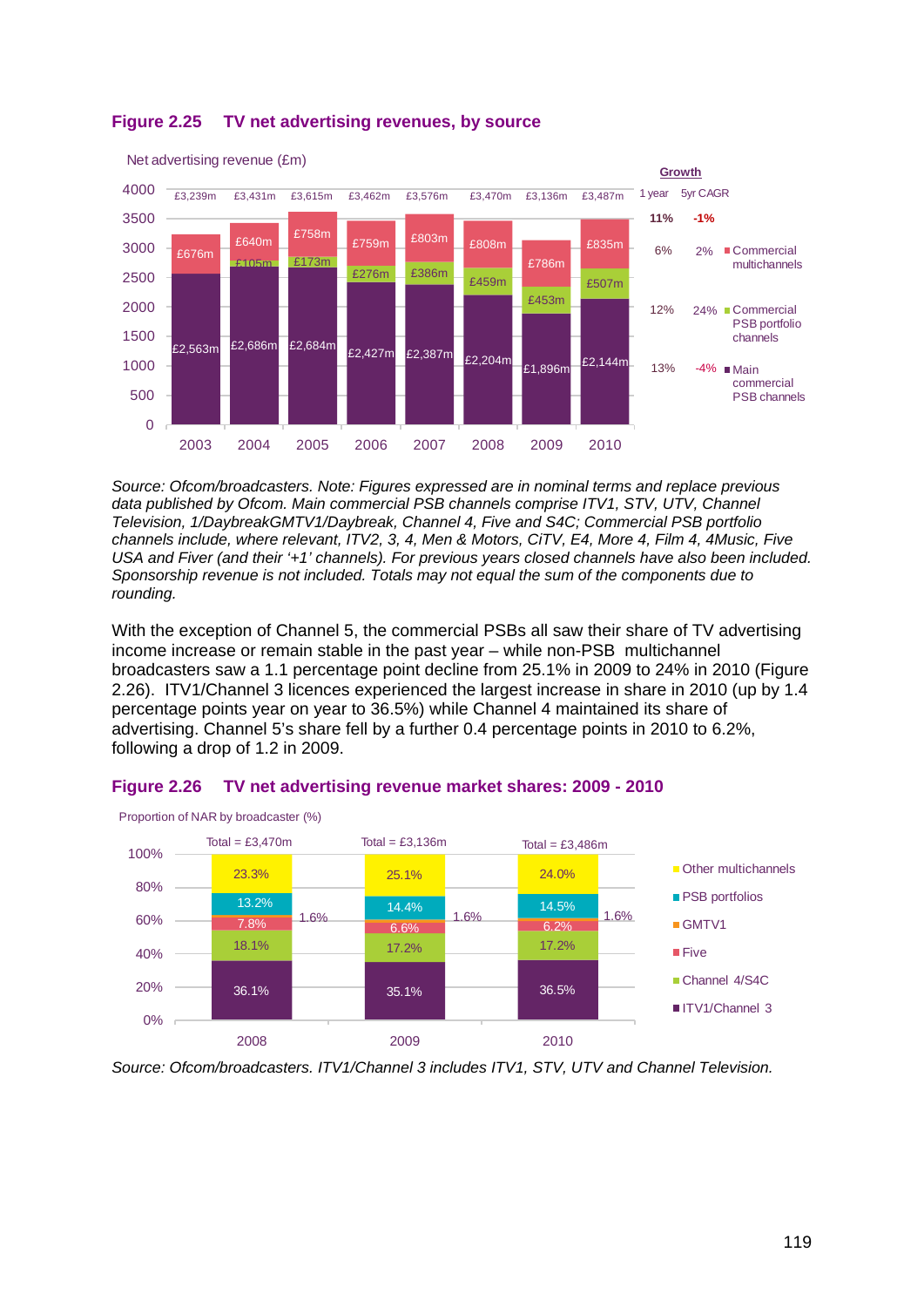# <span id="page-25-0"></span>**2.2.3 Other TV revenue**

# **Broadcaster revenue raised from non-broadcast sources in 2010 stood at £732m, up by 2.7% year on year**

Revenue from sources other than subscription income, advertising revenue and licence fee stood at £732m in 2010, up by 2.7% on the year. Sources from 'other revenue' accounted for 18% of the total, up by 7% year on year (which may be a function of having a higher number of broadcaster returns in at the time of writing, compared to earlier years). The margin earned by television shopping channels accounted for £190m, or 26%, of the total (up by 16 percentage points year on year) while sponsorship deals generated £178m (24% of the total – down by six percentage points). Together these three sources accounted for 67% of all revenue in 2010.





Total non-broadcast revenue = £732m (2.7%)

*Source: Ofcom/broadcasters. Note: Percentage figures in brackets represent year-on-year change. TV shopping represents aggregate operating margin of products sold via television. Percentage figures represent year-on-year change. Totals may not equal the sum of the components due to rounding. Owing to the nature of these revenue components, annual changes may be a function of a higher number of broadcaster returns being made by the time of writing, rather than material changes in the contributions that these revenue components are making to total industry income.*

# <span id="page-25-1"></span>**2.2.4 Revenue among multichannel genres**

# **Revenue among key multichannel genres continued to grow in 2010**

Most of the multichannels in mainstream genres experienced revenue growth in 2010, with total income reaching £4.1bn, an increase of £384m (10%) over the year. Sports remained the genre that generated the most revenue in 2010, up by 17% in 12 months. Entertainment, the second largest genre by revenue, also saw a 11% uplift in revenues to £1.2bn, while Factual experienced the biggest proportional increase in revenue - up by 36%. After a 3% decline in 2009, Leisure channels continued to see their revenues fall by 22% to £54m in 2010.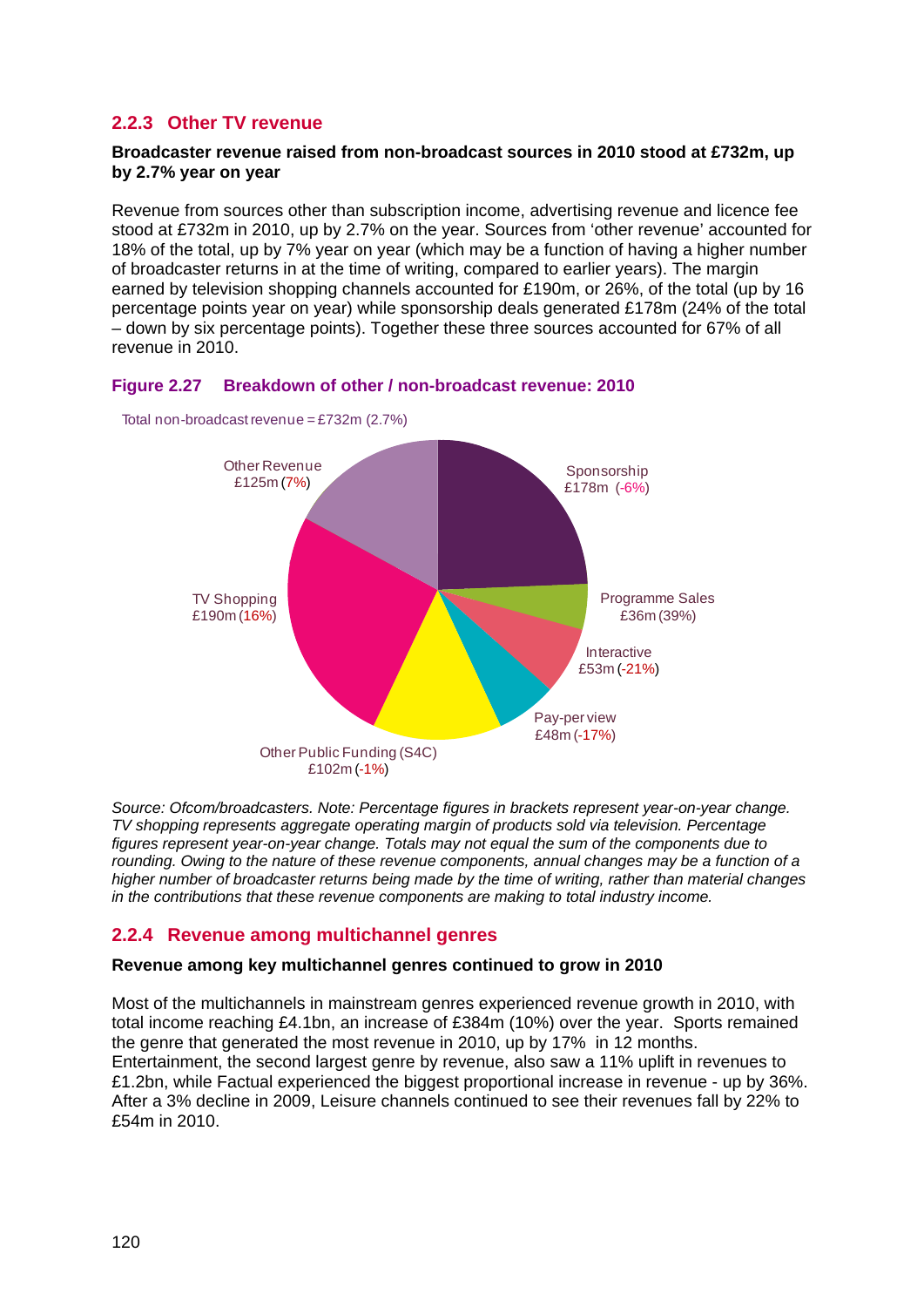## **Figure 2.28 Revenue generated by multichannel broadcasters, by genre: 2010**



Total revenue =  $£4,100m$  across the eight genres included (10%)

#### *Source: Ofcom/broadcasters*

*Note: Percentage figures in brackets represent year-on-year change. The figures in this chart include all sources of revenue accruing to multichannels and are expressed in nominal terms. This includes those set out in [Figure 2.22](#page-21-1) plus wholesale subscriber payments from platform operators.* 

# <span id="page-26-0"></span>**2.2.5 Spend on UK television programmes**

#### **Broadcasters spent more on programmes in 2010**

Spend on content by all UK TV channels in 2010 reached £5.4bn, up by 7% year on year. The PSBs' spending on content represented half (54%) of the total, while Sports and Film channels made up a further 29%. The PSB portfolio channels and the remainder of the multichannel sector accounted for the final 17%. Spending by the Sports and Film channels rose furthest in 2010, up by 16% to £1546m; spending by the other digital channels fell the furthest over the year, down by 6% over the period.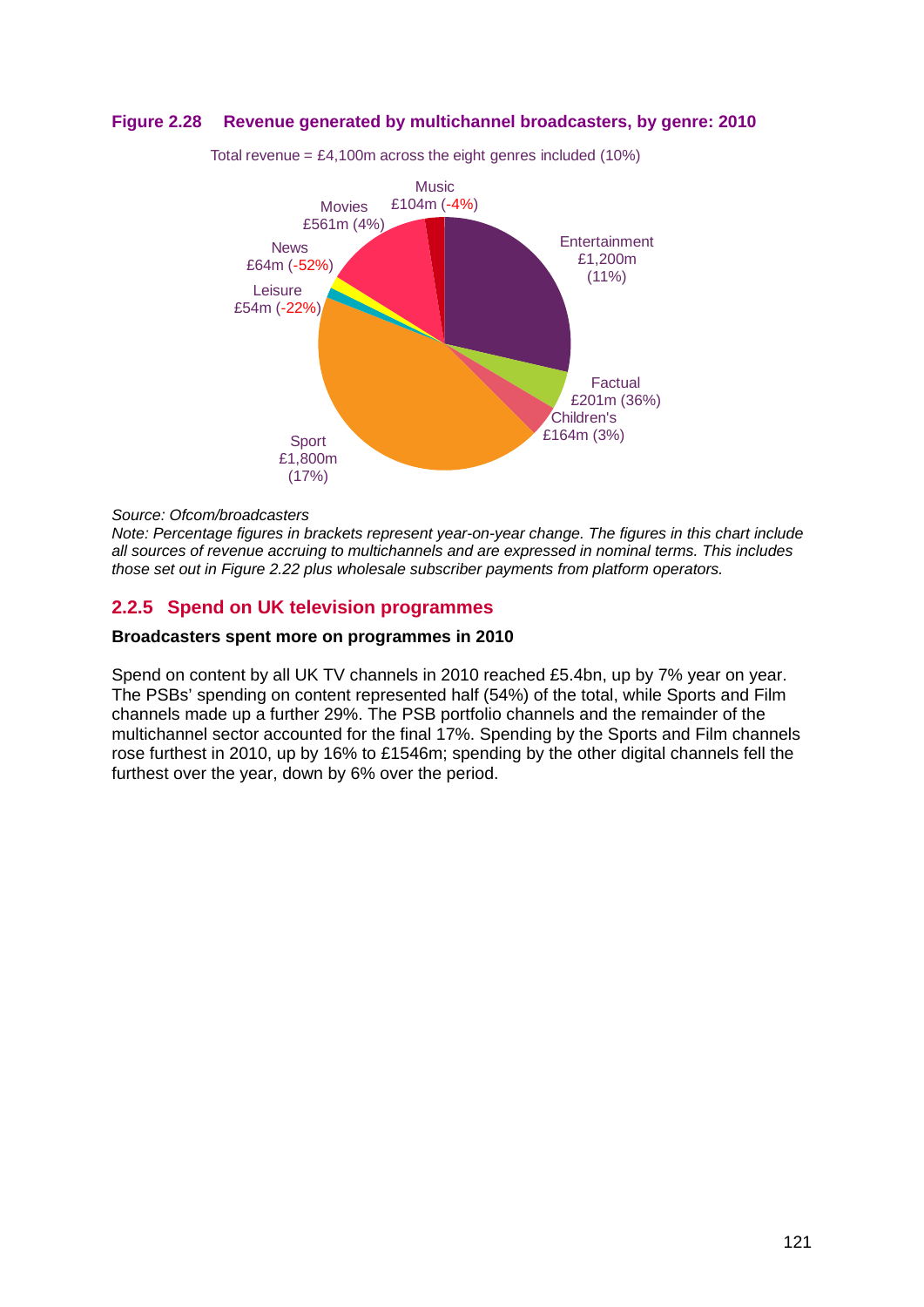

# <span id="page-27-1"></span>**Figure 2.29 Spend on network programmes: 2007 - 2010**

*Source: Ofcom/broadcasters.* 

*Note: Figures expressed in nominal terms. Figures do not include spend on nations and regions output. BBC digital channels includes BBC Three, BBC Four, BBC News Channel, BBC Parliament, CBBC and CBeebies (but not BBC HD). 'Other digital channels' include all genres (excluding Sports and Films). Programme spend comprises in-house commissions, productions, commissions from independents, spend on first-run acquired programmes, spend on rights and on repeats (originations or acquisitions).* 

# <span id="page-27-0"></span>**2.2.6 Spend on first-run originations by the five main PSB channels**

# **Spending on originations increased in 2010 following several years of decline**

Following a significant decline in 2009, spend on first-run originated programming for the five main PSB channels rose in 2010 in nominal terms, by 5% to £2,522m. Despite the year-onyear increase, however, spend on first-runs still fell short of the 2008 figure (£2,616m). Output broadcast in the late-night timeslot saw the largest increase in spending (from a comparatively low base), up by 13% to £208m. Peak time and daytime schedules saw similar proportional increases in spend, up by 5% and 2% to £1,420m and £628m respectively. Spend on output for viewers in the nations and English regions rose 4% in 2010 to £266m (up from £256m in 2009).

2010 was a big year for sport (Vancouver Winter Olympics and the FIFA World Cup), and first-run spending on that genre rose by nearly 40% year on year; excluding this genre from first-run spending, investment in 2010 fell by 6% year on year<sup>[19](#page-27-2)</sup>.

<span id="page-27-2"></span><sup>19</sup> For more information see the PSB Annual Report 2011 ( [http://stakeholders.ofcom.org.uk/broadcasting/reviews-investigations/public-service](http://stakeholders.ofcom.org.uk/broadcasting/reviews-investigations/public-service-broadcasting/annrep/psb11/)[broadcasting/annrep/psb11/\)](http://stakeholders.ofcom.org.uk/broadcasting/reviews-investigations/public-service-broadcasting/annrep/psb11/)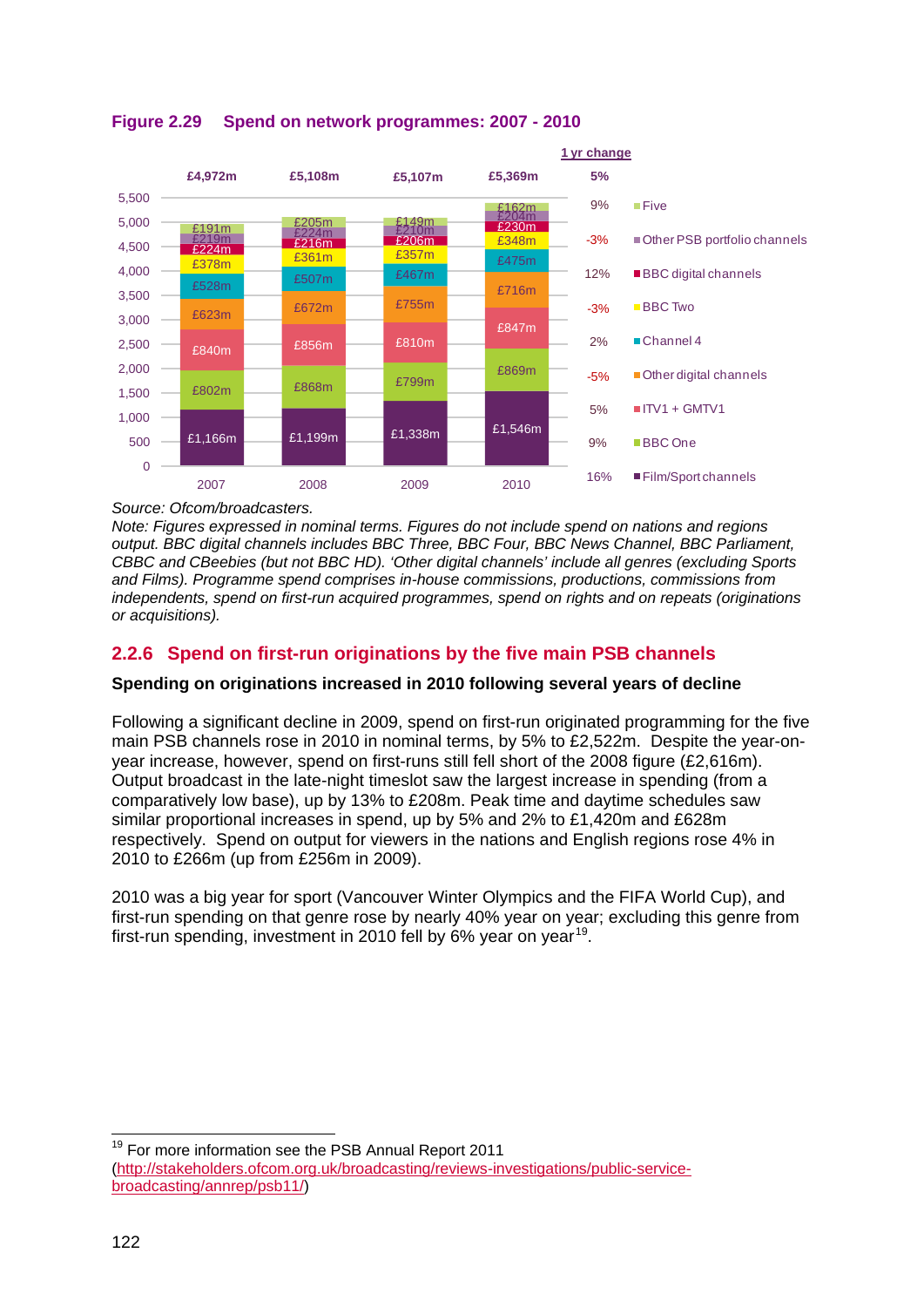

<span id="page-28-1"></span>**Figure 2.30 Spend on first-run originated output on the five main PSB channels**

*Source: Ofcom/broadcasters. Note: Figures are expressed in 2010 prices. They include GMTV1, spending in the nations and regions on English-language programming (and a small amount of Irishlanguage programmes) but do not include the BBC's digital channels.*

# <span id="page-28-0"></span>**2.2.7 TV industry output**

# **Over 2.8 million hours of television were broadcast in 2010, down 4.6% year on year.**

Across all categories of UK television channels, there were 2.8 million hours of broadcast output in 2010. [Figure 2.31](#page-29-1) narrows down this analysis, to focus on the broadcast hours of the PSB channels and digital channels included in the mainstream genres of Entertainment, Sports, Films, Factual, Children's, News, Leisure and Music.

Those channels broadcast 1,635,011 hours in 2010, of which 293,518 (18%) were first-run originations, produced in-house or made by an external producer. The largest single component of first-run originations was for non-PSB multichannel services. They broadcast 1,544,668 hours of output in 2010, of which 250,253 (16%) were first-run originations in 2010.

Among the five main PSB channels, just under half (47%) of the 42,618 total hours were first-run originations. Over two-thirds of programmes made by the BBC and Channel 3 licensees for the nations and regions (67% of 14,235 hours) were first-run originations; the comparable figure for the BBC's digital channels was 37% (of 33,202 hours).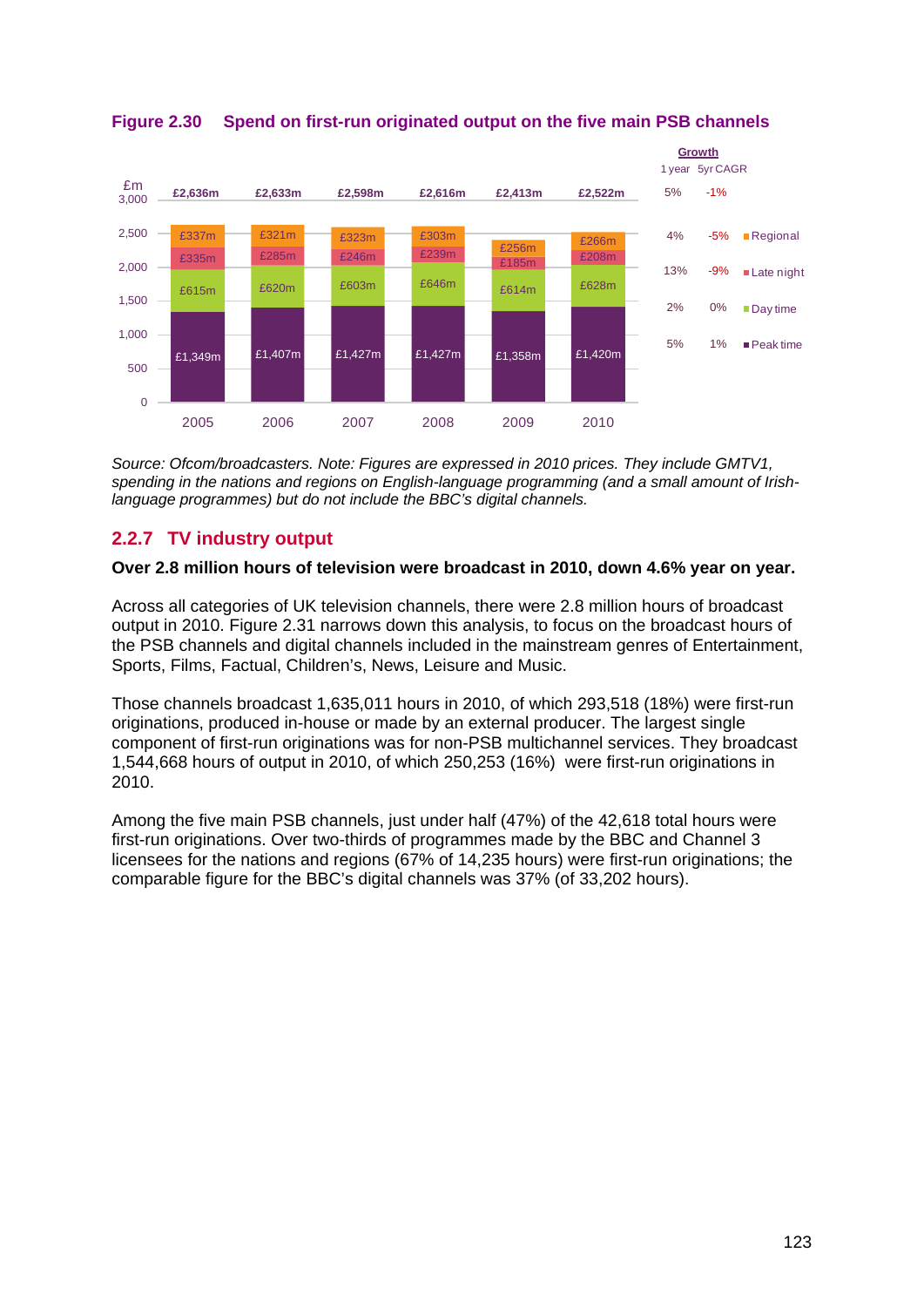# <span id="page-29-1"></span>**Figure 2.31 Total and first-run originated hours of output, all day: 2010**



Proportion of hours by broadcaster (%)

#### *Source: Ofcom/broadcasters*

*Note: Percentage figures in brackets represent year-on-year change. The first-run figures include inhouse productions and external commissions, not first-run acquisitions. GMTV/Daybreak1 is included within the figures for the five main channels. 'Other digital channels' includes Entertainment, Sports, Film, Factual, Children's, News, Leisure and Music genres. Regional hours exclude Welsh and Gaelic-language programming but include a small proportion of Irish-language programmes.* 

# <span id="page-29-0"></span>**2.2.8 Television output on the five main PSB channels**

## **Hours of first-run originated regional output up by 6% in 2010**

Although spending on originations increased slightly by the PSBs in 2010 (5%), total broadcast hours of originated programming fell slightly (-1.5%) to 30,027 hours,.

After a sharp decline in programming for the nations and regions in 2009 (down 13% from 2008), in 2010 hours for the nations and regions rose by 5.8%, as a result of STV opting out of the Channel 3 network schedule more frequently.

Network hours of first-run originations in peak time (18:00 to 22:30) increased by 4.6% in 2010 to 5,665 hours. Meanwhile, first-run originations throughout the rest of the schedule of the main PSBs fell by 9.0% (1,316 hours) to 13,316 hours.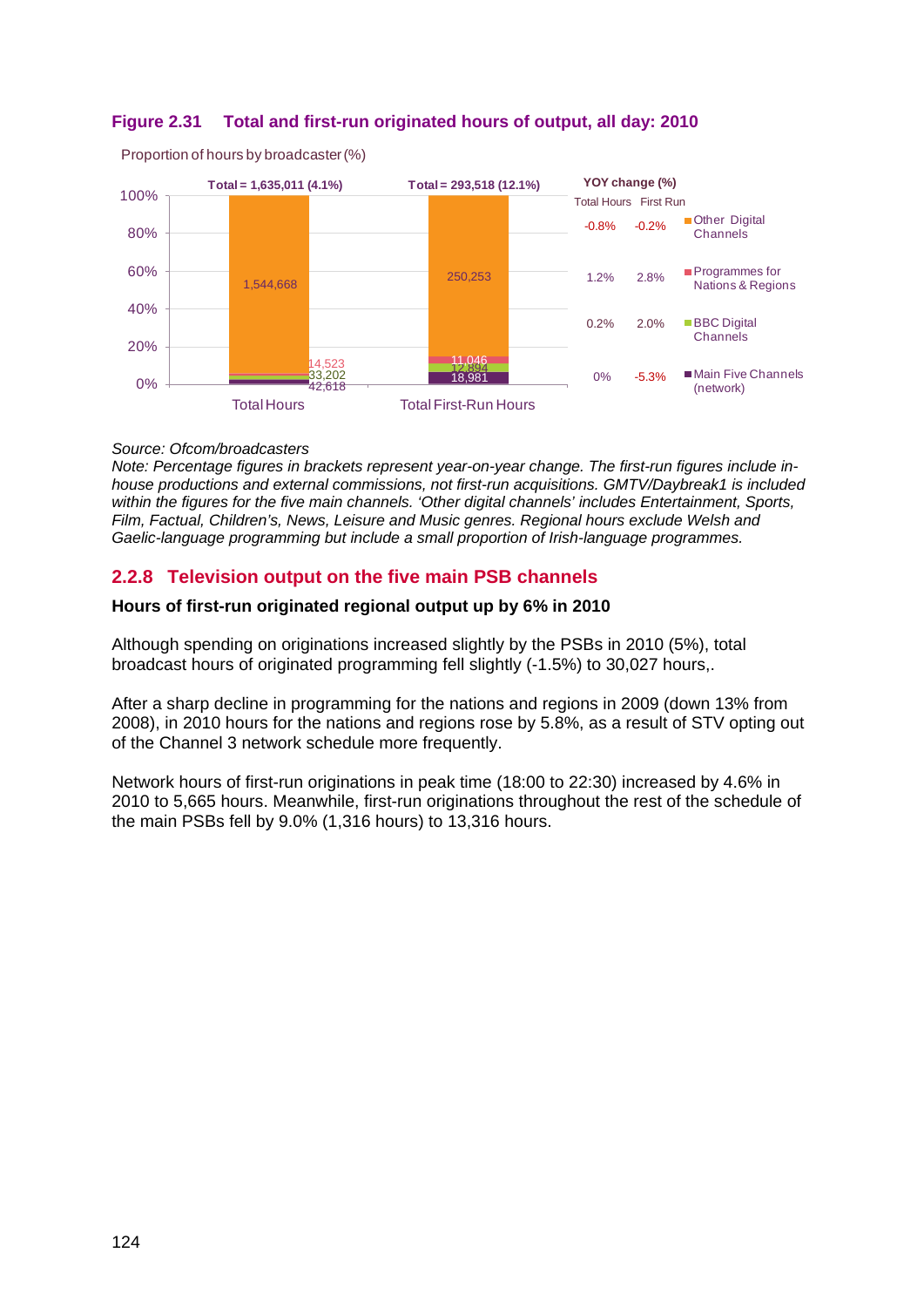

**Figure 2.32 Hours of first-run originated output on the five main PSB channels**

*Source: Ofcom/broadcasters. Note: Figures include GMTV1 but do not include the BBC's digital channels. Regional hours exclude Welsh and Gaelic-language programming but do include a small proportion of Irish-language programmes.*

[Figure 2.33](#page-31-0) illustrates how many hours of first-run originations the PSB channels (including the five main PSB channels and the BBC's digital channels) broadcast, on average, per week. In 2010, the figure stood at an average of 613 hours per week across the entire day (24 hours), down marginally from 627 in 2009. Increases for BBC One, BBC Two, Channel 4 and the BBC digital channels were offset by a reduction for Channel 5, where hours of firstrun originations per week reduced by half; from 54 in 2009 to 27 in 2010, across the entire day.

For peak-time hours, the first-run hours per week rose from 167 in 2009 to 172 in 2010, driven by small increases on BBC Two (up from 20 hours in 2009 to 22 in 2010), Channel 4 (up from 21 to 22 hours) , Channel 5 (up from 11 to 12) and the BBC digital channels (up from 63 to 64). There were no increases in peak time first-run weekly hours on either BBC One or ITV1 (26 and 22 respectively).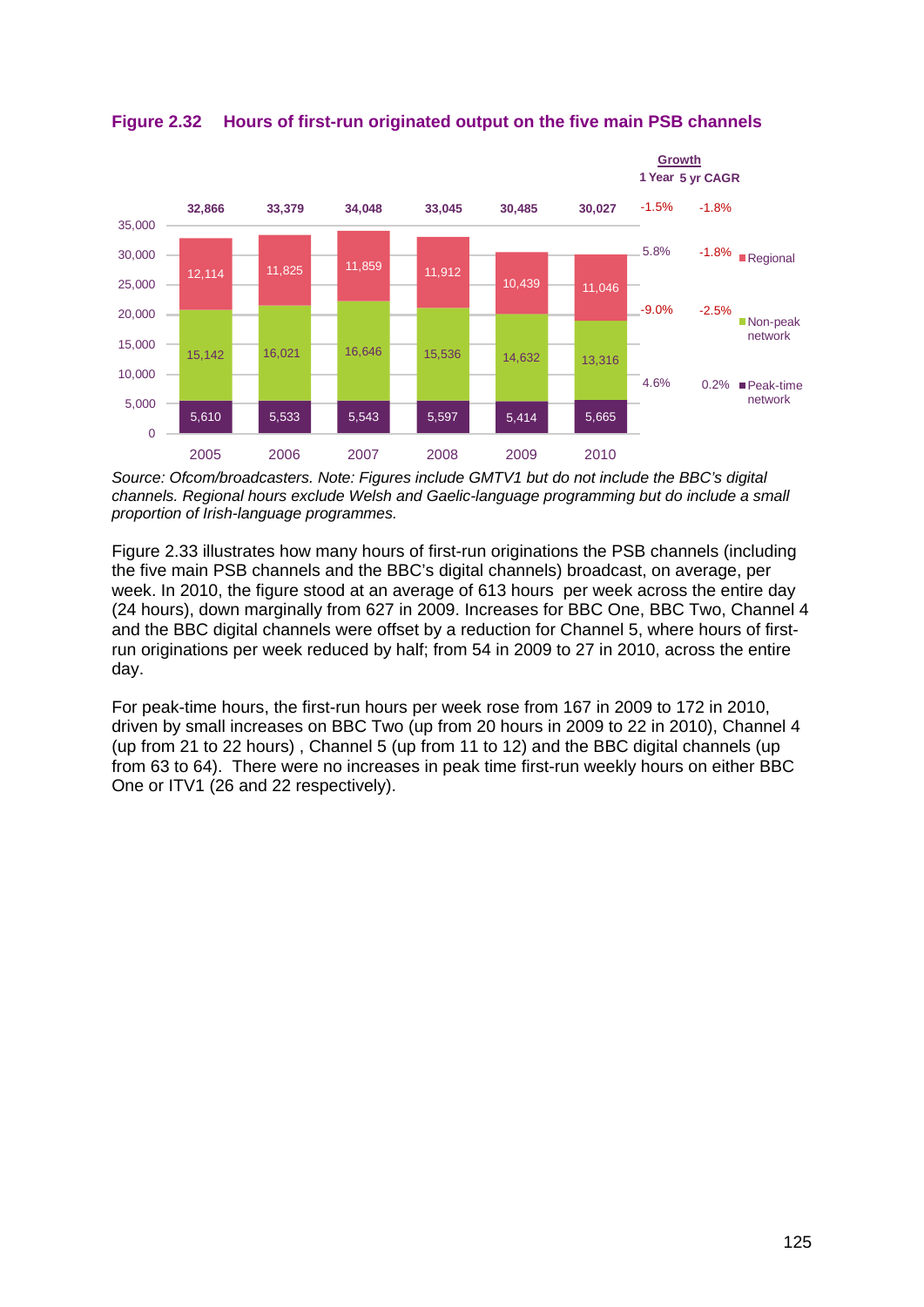

<span id="page-31-0"></span>**Figure 2.33 First-run originated output by the PSBs per week, all day and peak time**

*Source: Ofcom/broadcasters. Note: Figures do not include spend on nations and regions output.* 

At the programme genre level, among the five main PSB channels in peak, there was a marked increase in hours of Sports during 2010, up by 12% (126 hours) to 483. This can be attributed in part to the fact that 2010 was a big sporting year, with the Football World Cup in South Africa in June 2010 and the Vancouver Winter Olympics earlier in the year.

Other genres whose volume of output rose during 2010 included Films (up by 10.5% to 675 hours) and Light Entertainment and Modern Music, up by 7% to 1,225 hours following a 10.8% drop the previous year. Current Affairs output also grew year on year, up by 6.5% to 328 hours, which may be due in part to coverage of the 2010 general election.

Among the genres where hours contracted in peak time, Drama output fell by 5.6% to 1,648 hours – the fifth consecutive annual reduction in a row. Factual output fell by 5.4% to 2,512 hours, although the 2010 figure was still well above the number of hours broadcast in 2005. News remained unchanged between 2009 and 2010, at 879 hours in peak time.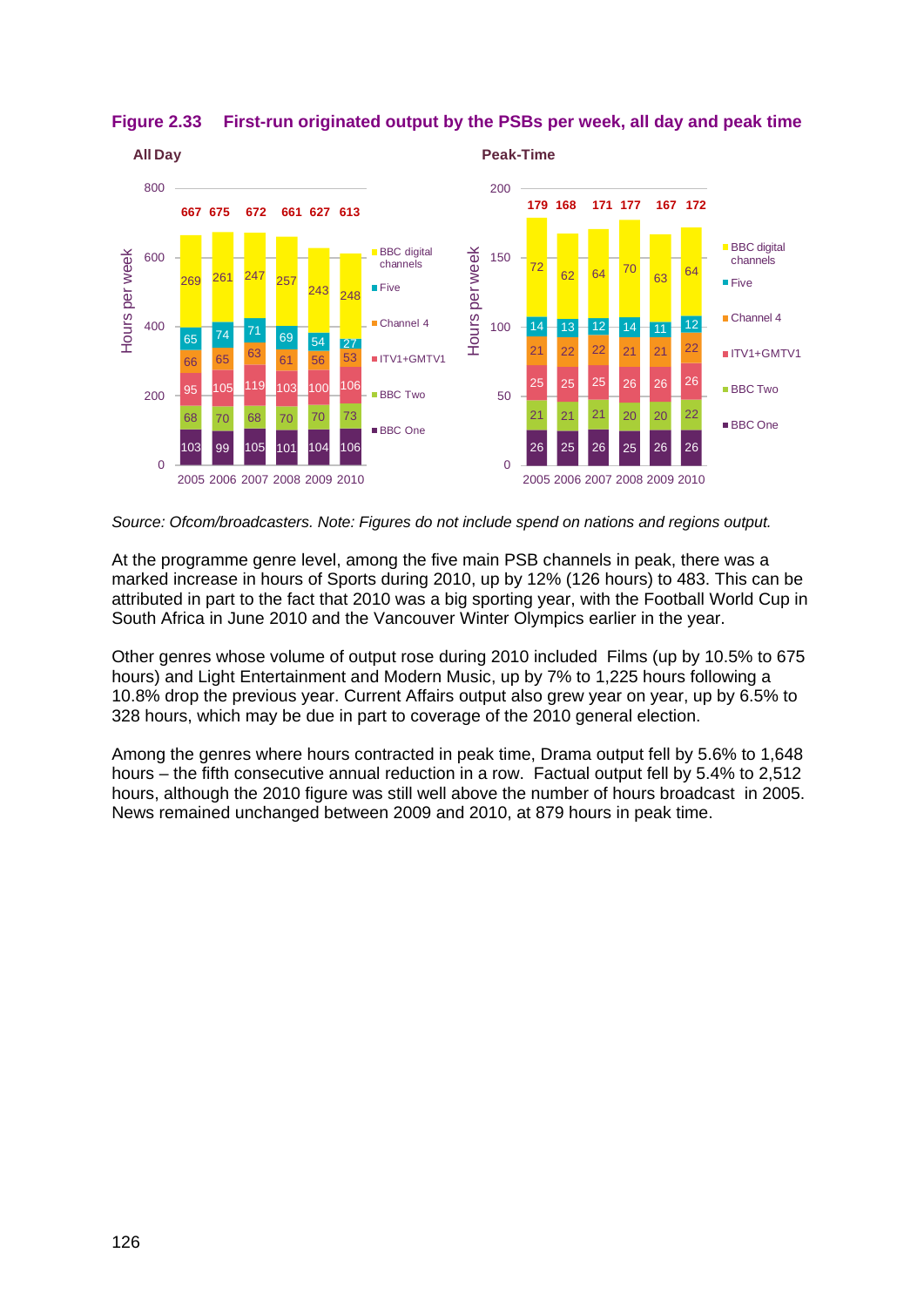

# **Figure 2.34 Genre mix on the five main PSB channels in peak time, by hours**

*Source: Ofcom/broadcasters. Note: Includes five main channels including GMTV1, figures do not include hours of nations and regions output.*

Daytime (6:00 – 18:00) PSB output during 2010 told a similar story for Sports to that of peak time, with hours rising by 9.6% to 1,650 over the year. The number of hours of Factual output increased by 9.6% to 5,232 – the highest figure recorded for this genre since 2004. Children's programming in daytime increased year on year by 77 hours (1.9%) to 4,214 hours, while News hours experienced their sixth decline in a row since 2004, down by 88 hours (3%) to 2,793 during 2010.



# **Figure 2.35 Genre mix on five main PSB channels in daytime**

*Source: Ofcom/broadcasters. Note: Includes five main channels plus GMTV1. Figures do not include hours of nations and regions output.*

[Figure 2.36](#page-33-2) sets out the genre mix of the BBC's digital channels, which remains broadly similar to 2009 – in the main because three of the five digital channels are single-genre. The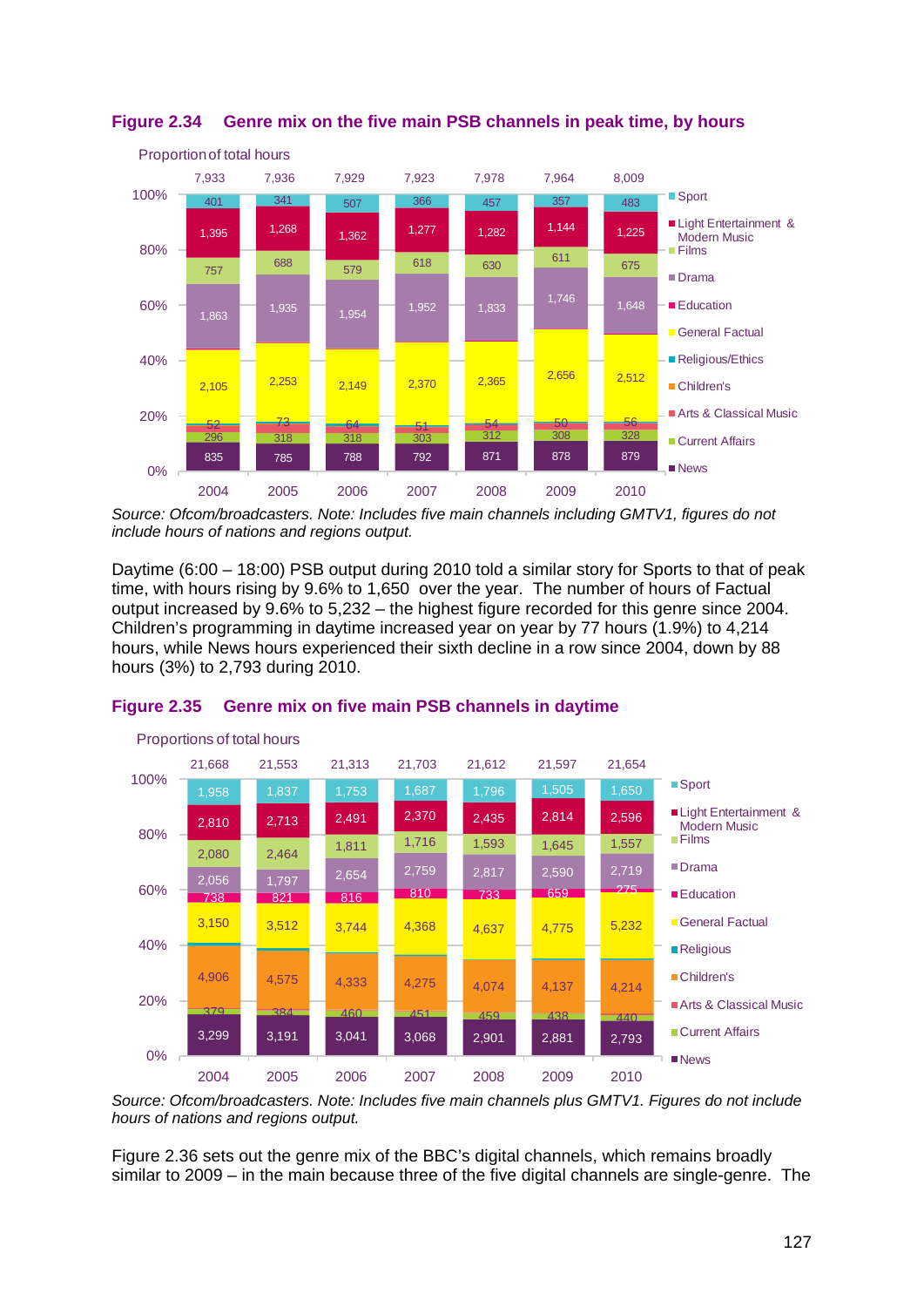three most notable year-on-year differences are more hours dedicated to Arts and Classical Music programming (up by 219 hours (20.3%) to 1,296), as well as Light Entertainment and Modern Music, and Current Affairs (up by 15.4% and 9.9% respectively). Commensurate with these changes in hours, BBC spend on programming for its digital channels increased by 11.7% to £230m year on year, with the 2010 figure broadly comparable to that of 2004.



<span id="page-33-2"></span>

*Source: Ofcom/broadcasters. Note: BBC digital channels include BBC Three, BBC Four, BBC News 24, BBC Parliament, CBBC, CBeebies. Investment figures are in 2009 prices. 'Other' includes: Education, Drama, Film, Religion and Sports. The BBC allocated Parliamentary coverage to the Current Affairs genre in the data for 1998 to 2003. From 2004, it has been allocated to either News or Current Affairs.*

# <span id="page-33-0"></span>**2.2.9 Multichannel output and spend**

**Multichannel broadcasters transmitted 1.5 million hours of output in 2010** 

# <span id="page-33-1"></span>**Figure 2.37 Total multichannel hours and first-run originations/acquisitions, 2010**



Proportion of hours by channel genre (%)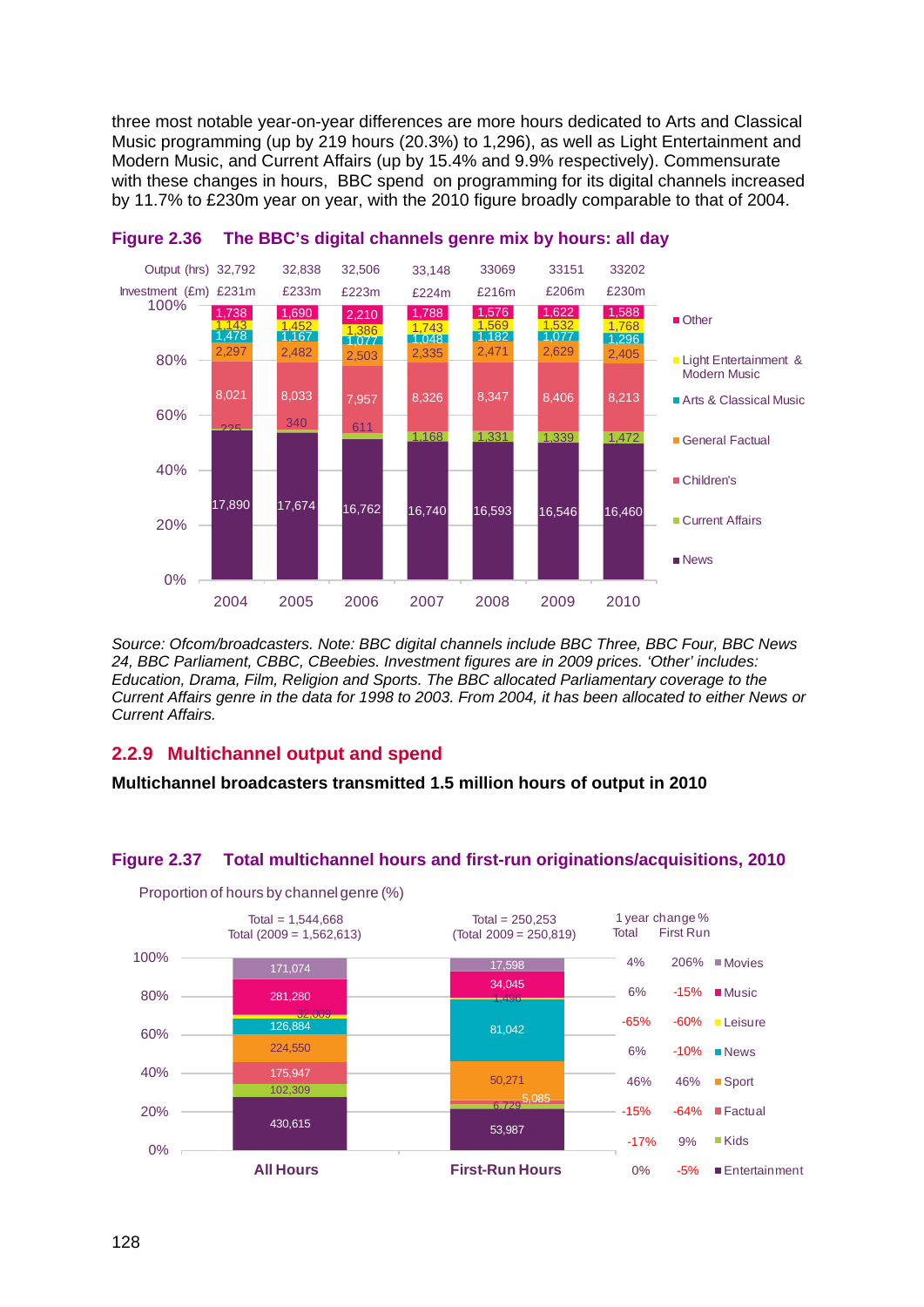#### *Source: Ofcom/broadcasters Note: Broadcast hours exclude Sky Box Office and 'barker' channels, which promote TV content. First-run hours include first-run in-house, commissioned and acquired content.*

# **Multichannel content spend up 11% in 2010 to £2.3bn**

Commercial multichannel broadcasters in the eight mainstream genres spent £2.3bn on programming in 2010, an 11% year-on-year increase.

At £1,289m, sports programming represented more than half the total multichannel spend, up 22% year on year. Leisure saw the biggest proportional decrease in content spending over the same period (-29%). Investment in Factual channels rose by 19% to £71m. Entertainment channels' spend grew by £40m to £518m, the second largest genre category after Sports. And spend over the same period among Children's channels fell by 24%.

<span id="page-34-1"></span>**Figure 2.38 Content spend by commercial multichannels in key genres: 2009 - 2010**



*Source: Ofcom/broadcasters. Note: Excludes BBC digital channels.*

# <span id="page-34-0"></span>**2.2.10 Other audio-visual revenue**

# **Advertising remains the main source of revenue among online TV content providers as download-to-own gains pace**

Online TV revenue in the UK grew by 95% year on year in 2010, according to data from Screen Digest, with total market revenue standing at £152m.

The free-to-view (FTV) business model remains the principal contributor, through advertising income, to overall online TV revenues, accounting for £82.8m in 2010. The catch-up services from commercial PSB broadcasters, including ITV Player, 4oD and Demand Five, are all funded wholly or in part from this business model.

The download-to-own business model (DTO) experienced the largest proportional revenue increase in 2010, growing by 152% to reach £43.3m. Through this business model consumers pay a fee to download a permanent copy of a programme. The increase may be partly explained by consumers' changing attitudes towards the physical ownership of media such as CDs and DVDs, and the popularity of DTO services such as Apple's iTunes.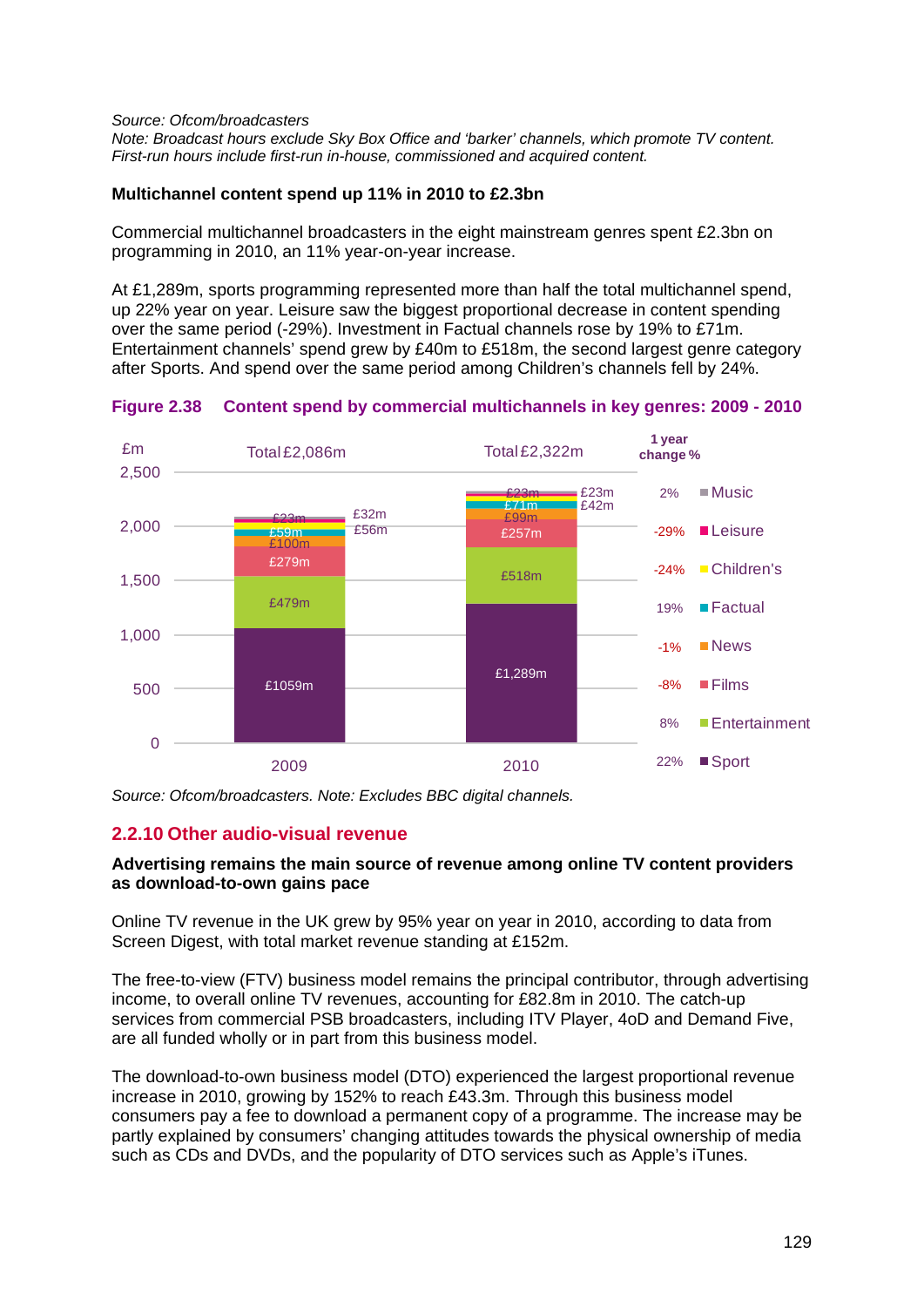The pay-per-view (PPV) and subscription models saw slower growth in 2009. Together these models made up 17% of the market as a whole. These models include services offered by LoveFilm's streaming service as well as add-ons to pay TV packages such as Sky Player.



# **Figure 2.39 Online TV revenues**

*Source: Screen Digest. Note: FTV = free to view; PPV = pay per view; DTO = download to own. Due to different data sources this chart is not directly comparable with previous charts.*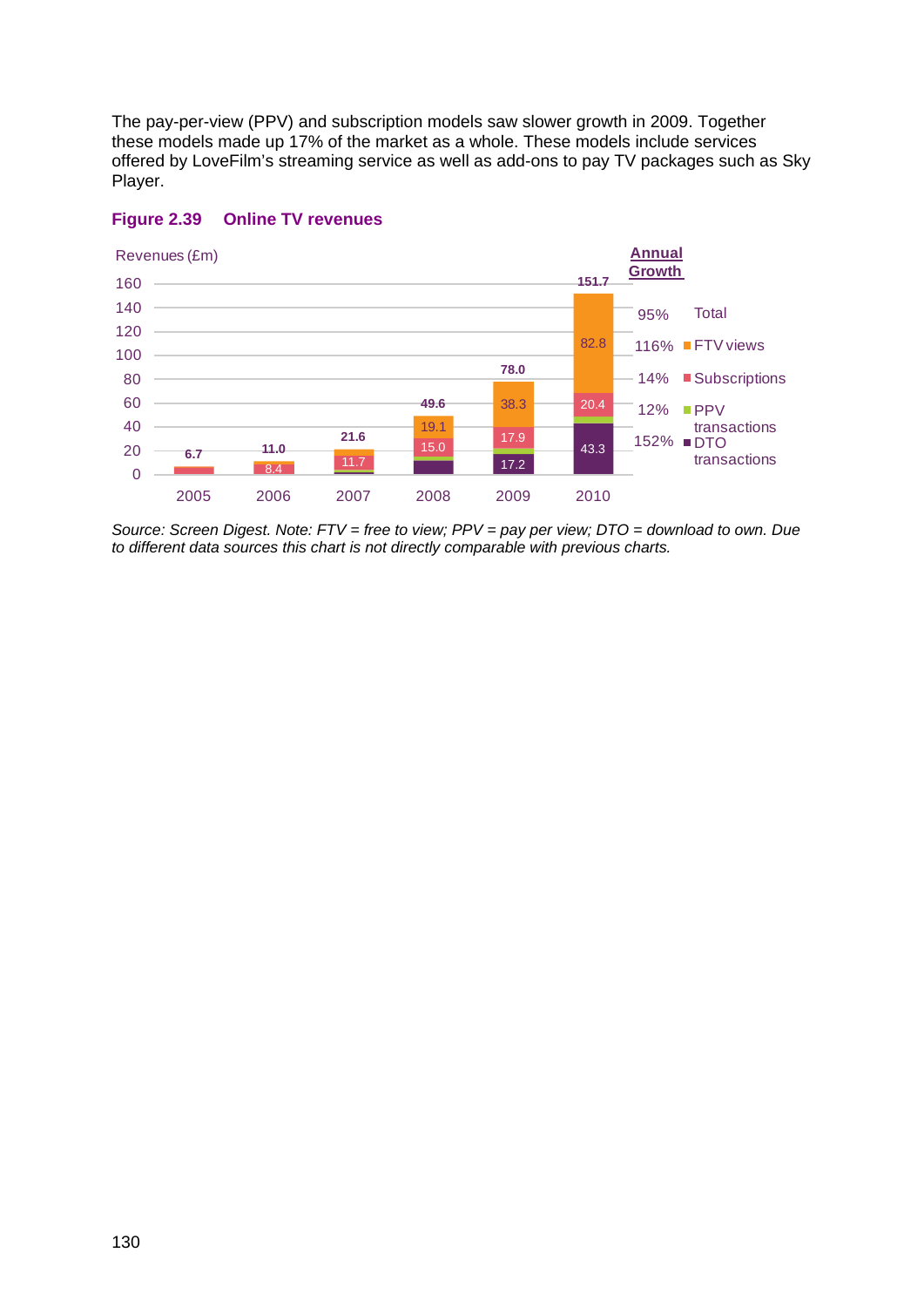# <span id="page-36-0"></span>2.3 The TV and audio-visual viewer

# <span id="page-36-1"></span>**2.3.1 Summary**

This section examines the availability and take-up of digital TV platforms and trends in television viewing, including some categories of non-linear viewing, during 2010. It also analyses viewers' attitudes to television. The key points include:

- **On average, viewers watched four hours of TV a day in 2010.** Viewing hours increase with age, with those aged 65+ watching the most daily television at 5.7 hours/day; children watch the least at 2.5 hours a day (page [135\)](#page-40-1).
- **By Q1 2010, 93% of main TV sets in UK homes were connected to a digital television tuner**, either a set-top box or integrated digital TV, an increase of one percentage point year on year. Over five million (5.3m) homes (21% of the total) now have an HD subscription, while 46% of consumers claim to have a DVR at home (page [132\)](#page-37-0).
- **The five PSB channels and their portfolio services attracted 71% of all viewer hours in multichannel homes in 2010** – on a par with 2009. The five main services attracted the majority of viewer hours (54%, down by one percentage point year on year), while their digital-only services accounted for a further 17% of viewer hours (up by 0.5 percentage points over the same period) (page [142\)](#page-47-0).
- **In Q1 2011, 35% of adults claimed to use the internet for viewing catch-up television services**, a four percentage point increase on Q1 2010 and a 12 percentage point rise in two years. Younger adults and men are more likely to use catch-up; but growth has been fastest since 2009 among people over 65, with 24% claiming to now use catch-up, versus just 10% in Q1 2009 (page [151\)](#page-56-1).
- **The total unique audience to video-sharing websites reached 24 million in April 2011**, a 1% decline on April 2010. The video-sharing sites category is dominated by YouTube, which accounted for 19 million of these views in April 2011, an increase of 12% year on year (page [152\)](#page-57-1).

# <span id="page-36-2"></span>**2.3.2 Availability of multichannel TV platforms**

UK viewers can choose from four types of digital distribution technology to receive live broadcast-quality television - digital terrestrial, satellite, cable and IPTV - which have varying levels of availability.

[Figure 2.40](#page-37-1) shows that digital TV services that are delivered over the airwaves have the highest availability, with digital satellite having near-universal coverage at 98%. Digital terrestrial was available to 85% of the population by June 2011, a figure that is rising as digital switchover progresses. A year ago, DTT coverage was around 81% (having risen from a figure of 73% at DTT's launch in 1998). Cable coverage stands at 48% of UK homes as at Q1 2011.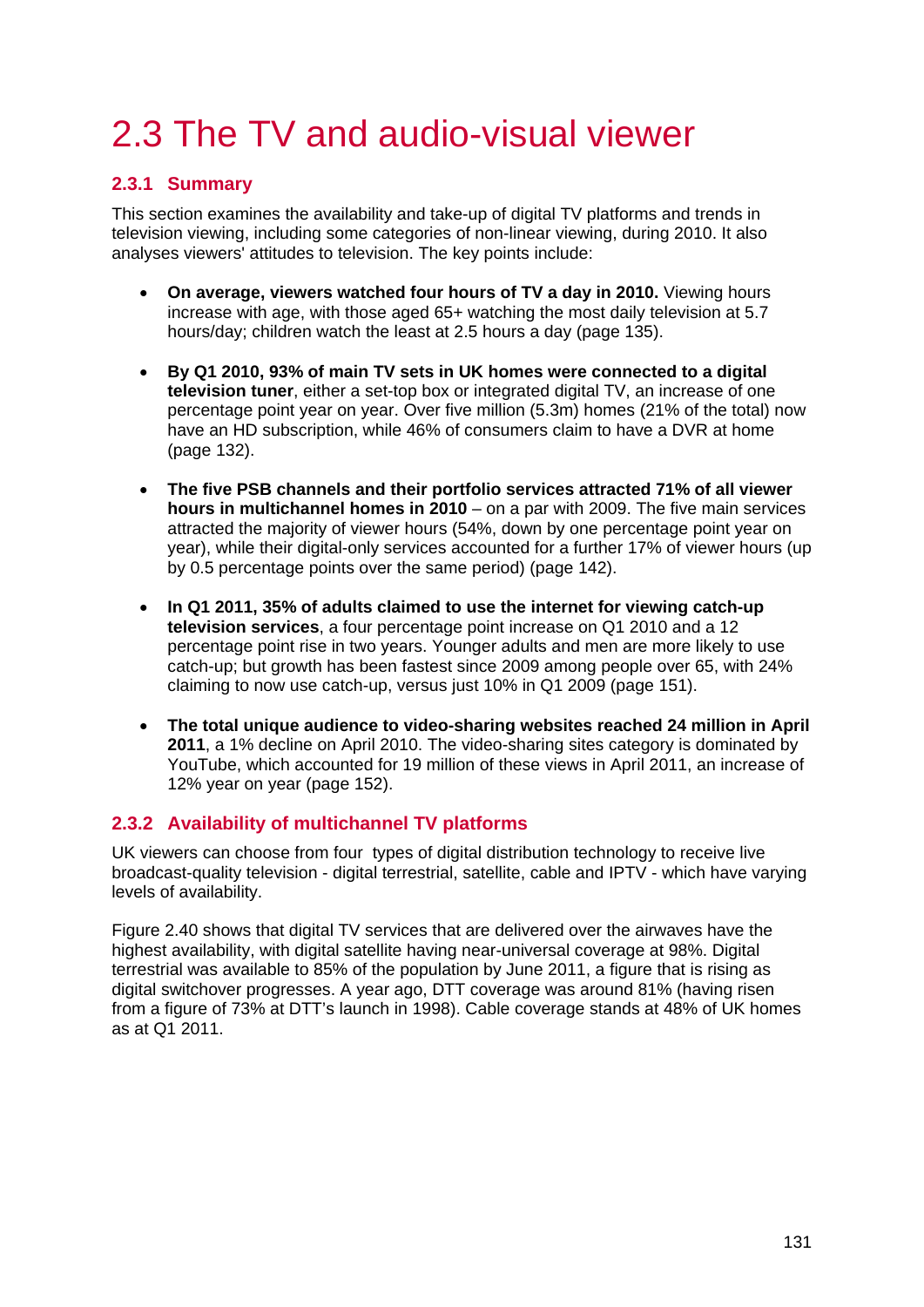# <span id="page-37-1"></span>**Figure 2.40 Availability of digital television platforms**



*Source: Ofcom research/operators. Note that the DTT coverage figures represent the availability of a service of 17 television channels. DTT coverage levels represent Ofcom estimates. Data correct as at June 2011.*

# <span id="page-37-0"></span>**2.3.3 Multichannel television take-up**

# **Analogue terrestrial homes are down to 7% as digital switchover enters its final phase**

Digital TV penetration on main television sets increased by one percentage point year on year to reach 93.1% of UK homes by the end of Q1 2011. BSkyB's pay digital satellite platform, and homes using only Freeview's digital terrestrial (DTT) service continue to account for the larger proportion of those main sets. Only 6.9% of UK homes still exclusively use analogue terrestrial for television viewing.



# **Figure 2.41 Take-up of multichannel TV on main sets**

*Source: Ofcom, GfK, Sky, Virgin Media. Data from Q1 2007 are based on consumer research, previous quarters use platform operator data, research and Ofcom estimates. Note: Digital terrestrial relates to DTT-only homes.*

With multichannel growth slowing on main TV sets, DTT has continued to benefit from the switchover of secondary TV sets from analogue terrestrial. [Figure 2.42](#page-38-0) shows second to fourth sets relying heavily on DTT for conversion to digital, with satellite and cable platforms used on a significantly smaller number of sets. Over 8 million (8.5m) secondary TV sets still use analogue tuners to receive TV.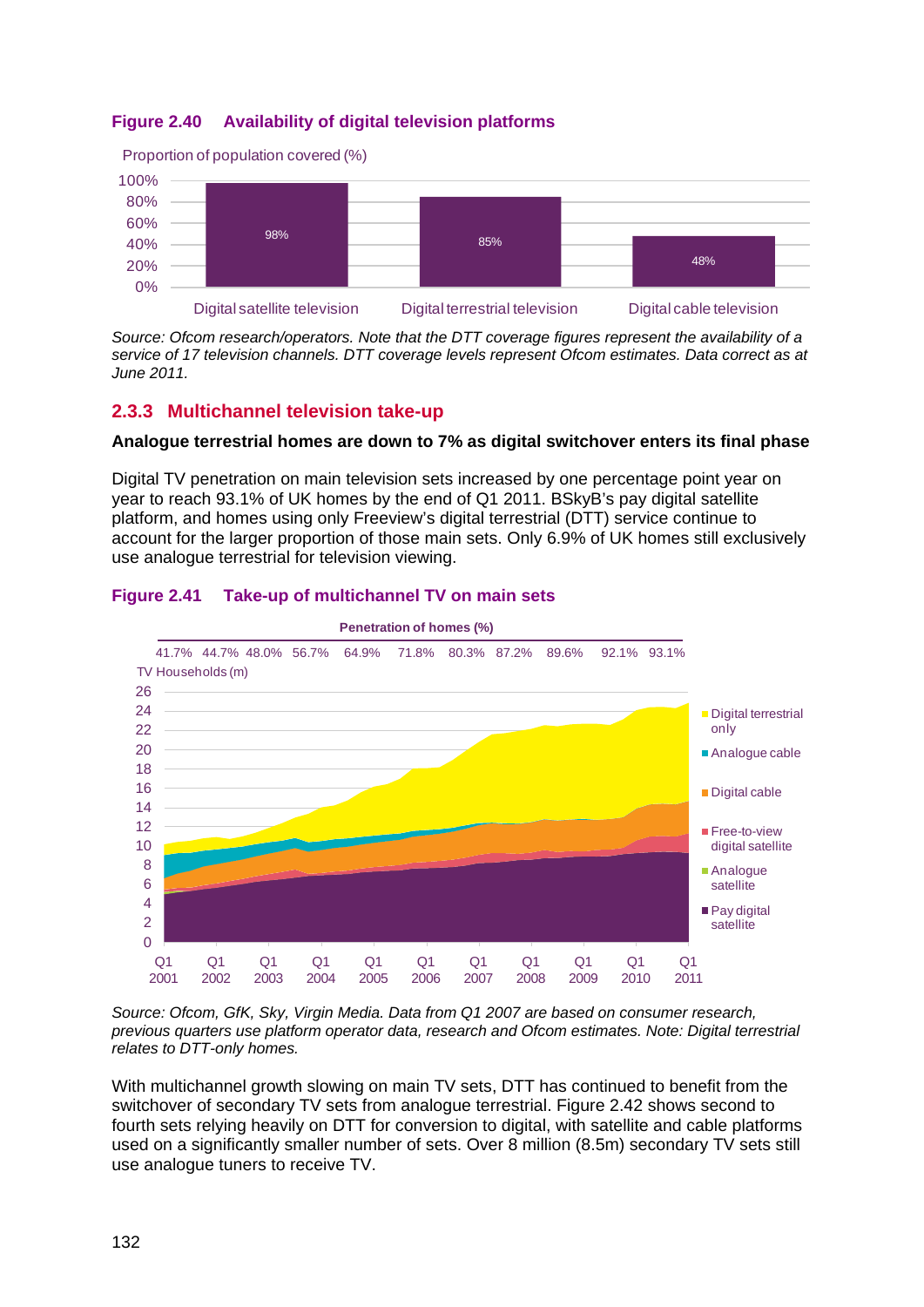

<span id="page-38-0"></span>**Figure 2.42 Platform share, by TV set**

*Source: GfK NOP consumer research. Note: columns do not always equal 100% due to the exclusion of some services from the chart, such as TV via broadband.*

[Figure 2.43](#page-38-1) shows that the free-to-air satellite platform has experienced the largest number of net additions in the year to Q1 2011. Freesat (from the BBC/ITV) accounted for 79% of the 738,000 free satellite net additions. Pay satellite and cable also saw net additions in the year to Q1 2011; numbers of homes using DTT alone did not grow in the period.

<span id="page-38-1"></span>



*Source: Pay platform additions based on Virgin Media results and Ofcom- estimated UK figures based on BSkyB UK & Ireland results. DTT and free satellite additions based on Q1 2011 and Q1 2010 consumer survey results. Note: Chart uses multiple sources and is therefore intended to be considered only as a general indication of performance.*

# **Platform demographics**

[Figure 2.44](#page-39-1) shows the age and demographic mix of the television platforms in 2010, alongside average television viewing per head per day. Analogue-only households were skewed towards older viewers in 2010, with 44% of the platform's viewers now over 65 (compared to 18% of the population as a whole). Digital cable had the youngest demographic, with 59% of its users under 44 (compared to 43% of the population).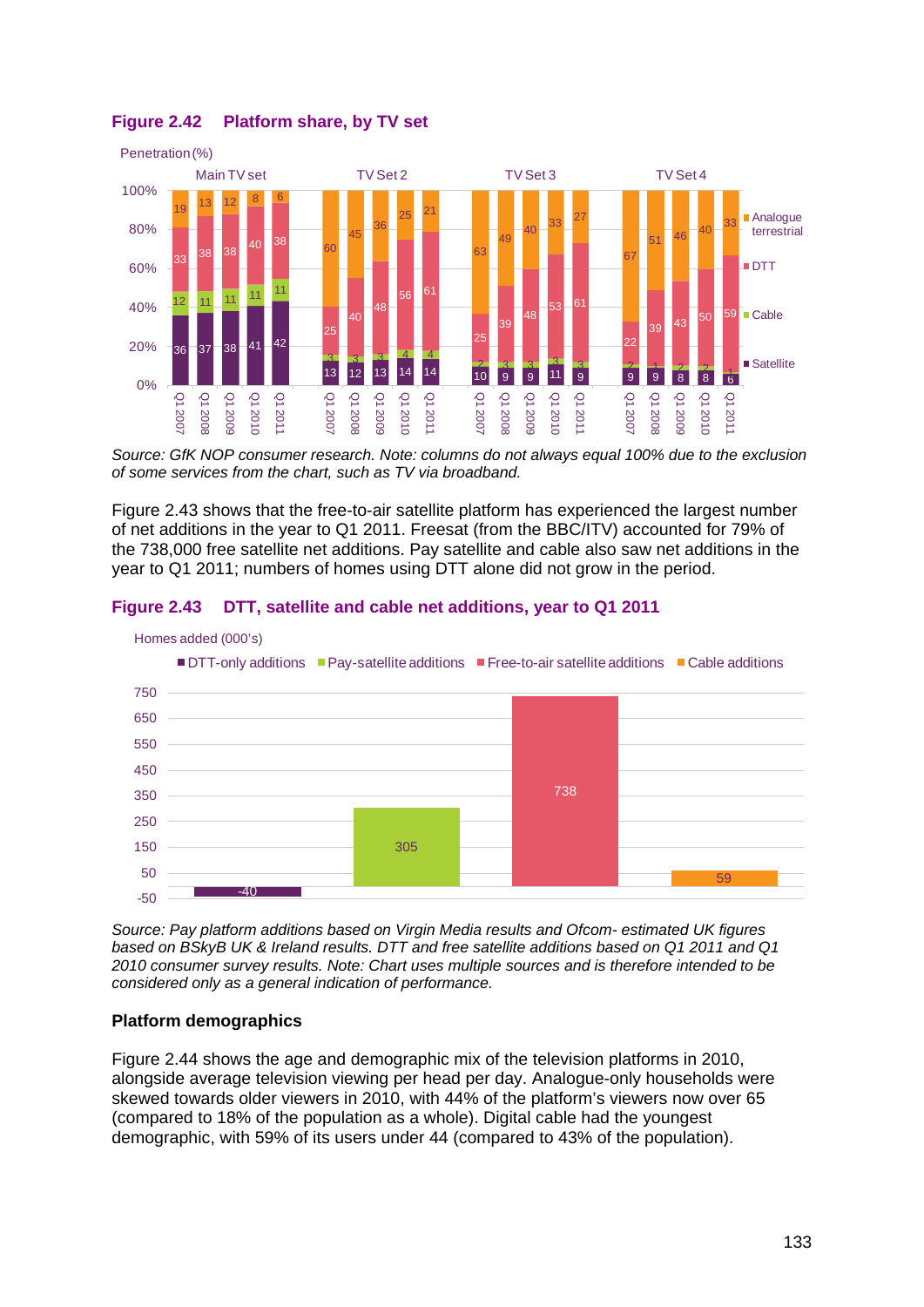Platforms offering pay-TV services skewed away from the DE demographic in 2010, accounting for 32% of DTT homes (compared to 27% of its universe), in comparison to 23% of both satellite and cable homes. Those viewing television over the DTT platform had, in 2010, the highest level of average viewing per day, at 4.2 hours. Satellite and cable platform viewers averaged 4.0 hours a day, while analogue-only viewers had the lowest level of viewing, at 3.9 hours a day.



# <span id="page-39-1"></span>**Figure 2.44 Platform demographics by age, socio-economic group and viewing hours: 2010**

<span id="page-39-0"></span>*Source: Ofcom and BARB*

# **2.3.4 Consumption of television**

# **Average hours of TV consumption stood at four hours a day in 2010**

Consumption of TV increases with age, with children watching the least amount of TV on average per day, at 2.5 hours, while over-65s watch 5.7 hours. On average, the typical television viewer watched 4.0 hours of television per day during 2010.

# **New BARB panel for 2010**

It should be noted with [Figure 2.45,](#page-40-1) and all other charts in this section where BARB is the source, that a new BARB panel of 5,100 homes went live from January 2010. Consequently, comparison of 2010 figures with those from previous years should be made with caution.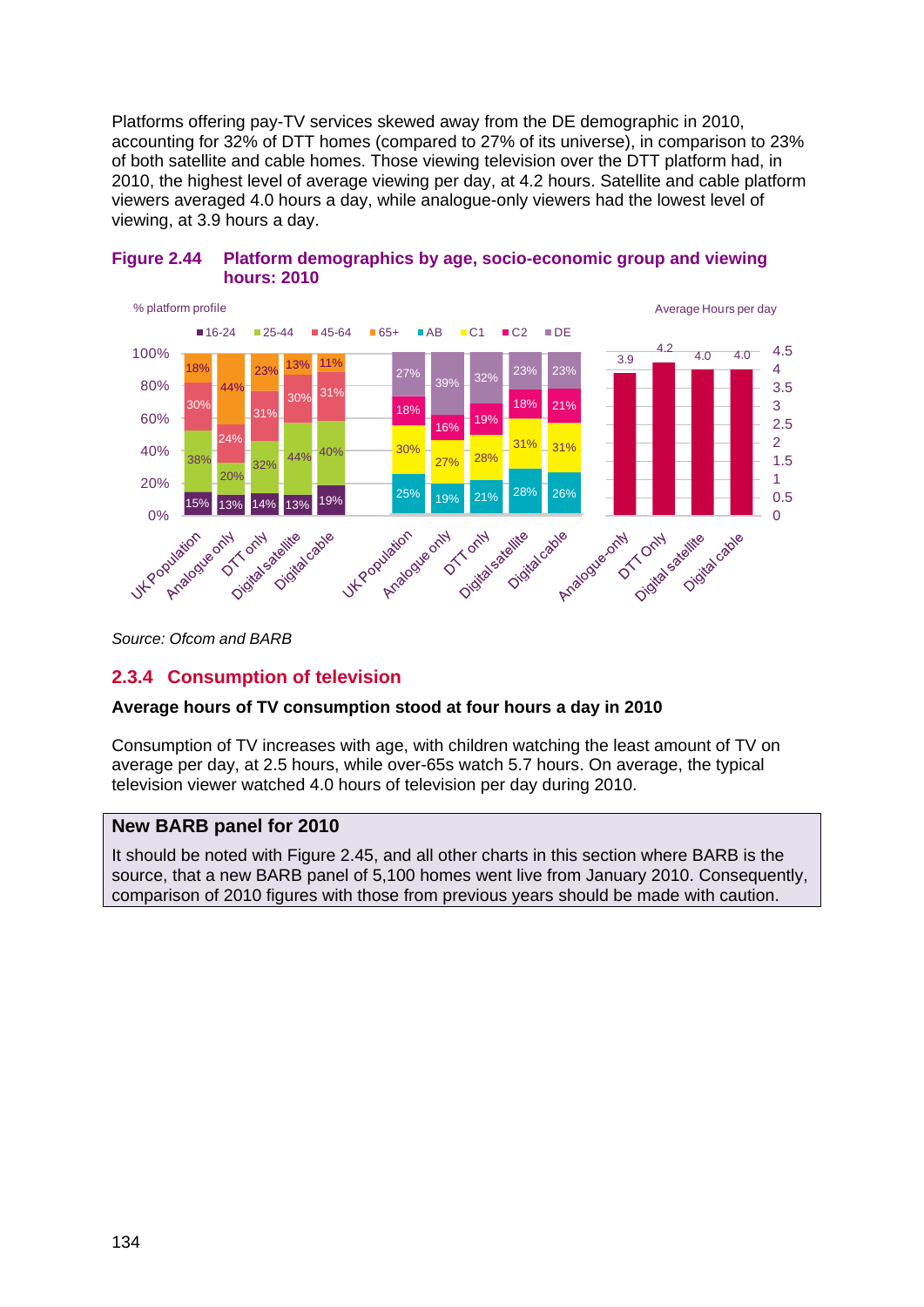# <span id="page-40-1"></span>**Figure 2.45 Average hours of television viewing per day, by age, all homes**

Hours viewed



*Source: BARB. Note: due to a new BARB measurement panel from 2010 onwards, 2010 data are not directly comparable with previous years.*

# <span id="page-40-0"></span>**2.3.5 Channel reach**

#### **Collective reach of multichannels is higher than individual main PSB channels**

While the main PSB channels command the greatest share of viewer hours, the reach<sup>[20](#page-40-2)</sup> of all the multichannels combined on the digital platforms has continued to increase. In 2010 they commanded a reach of 83%, which compares to the reach of the channel with the highest reach, BBC One, at 79%. ITV1 has the second-highest reach at 68%. Channel 4 and S4C have the fourth-highest reach (54%) but are only one percentage point behind BBC Two (55%). Prior to the change in BARB's panel composition, the multichannel sector's audience reach had been growing year on year, rising by five percentage points in the year to 2009, and by 24 percentage points over the previous five years. At the same time, BBC One's reach fell by one percentage point between 2008 and 2009, and by five percentage points over the five-year period to 2009.

<span id="page-40-2"></span> $20$  Reach here is defined as the proportion of the total universe (expressed as a %) that have viewed at least 15 consecutive minutes in the average week.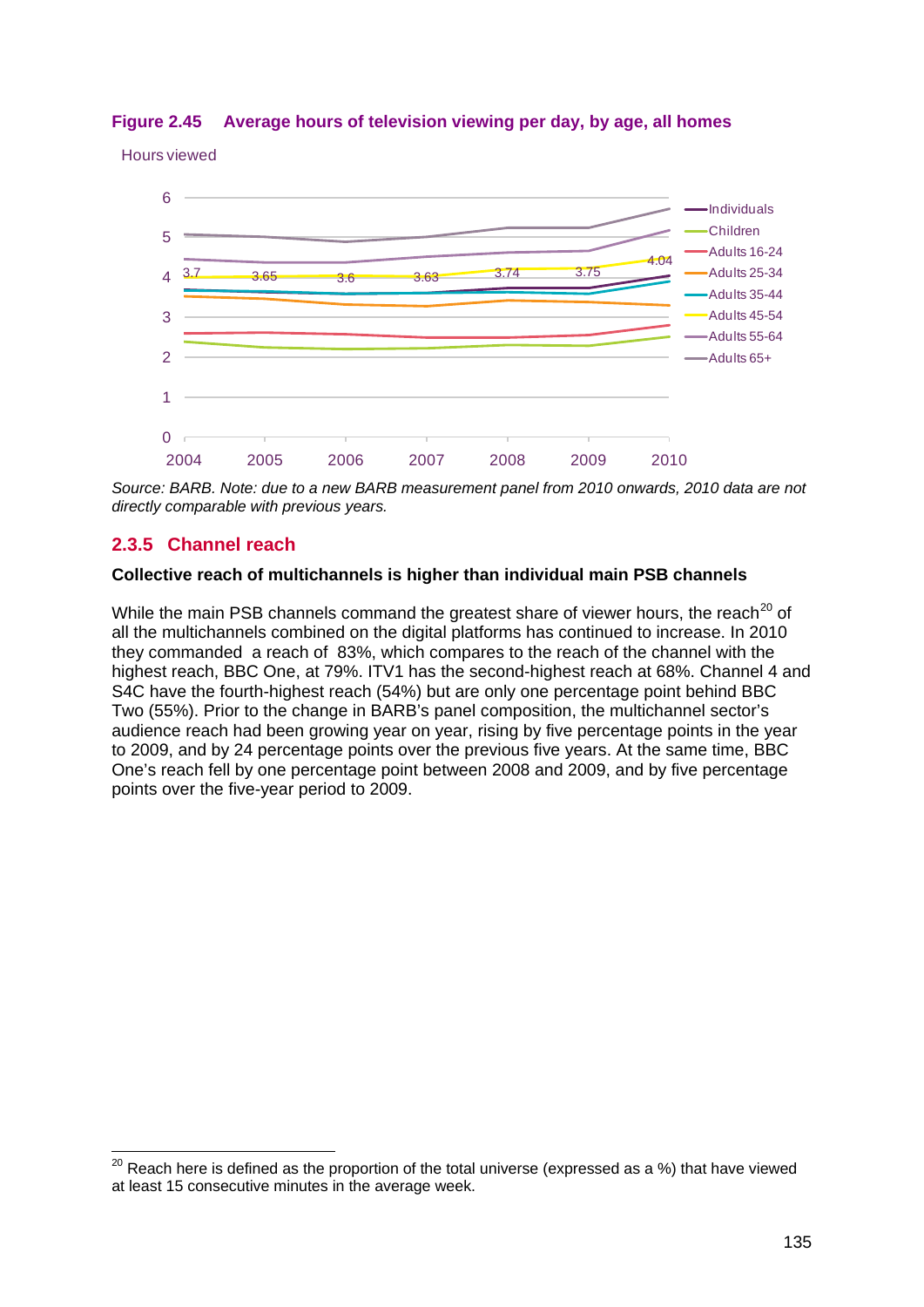# **Figure 2.46 Average weekly TV reach in all homes, by channel**



*Source: BARB Note: due to a new BARB measurement panel from 2010 onwards, 2010 data are not directly comparable with previous years. Note: In 2010 C4 and S4C became two separate channels following digital switchover in Wales. For the purposes of this report the two channels remain labelled together in relevant charts. S4C weekly reach's in 2010 was 0.7%.* 

# **The TV audience is higher at weekends between morning and evening peaks**

The distribution of audiences by time of day is generally similar between weekends and weekdays, with weekends achieving higher audiences between the morning and evening peaks. Weekdays achieve higher audiences earlier in the morning between 06:00 and 09:00. The weekend average total viewing audience peak was 26.5 million in 2010; the weekday total viewing audience peak was 26.3 million.



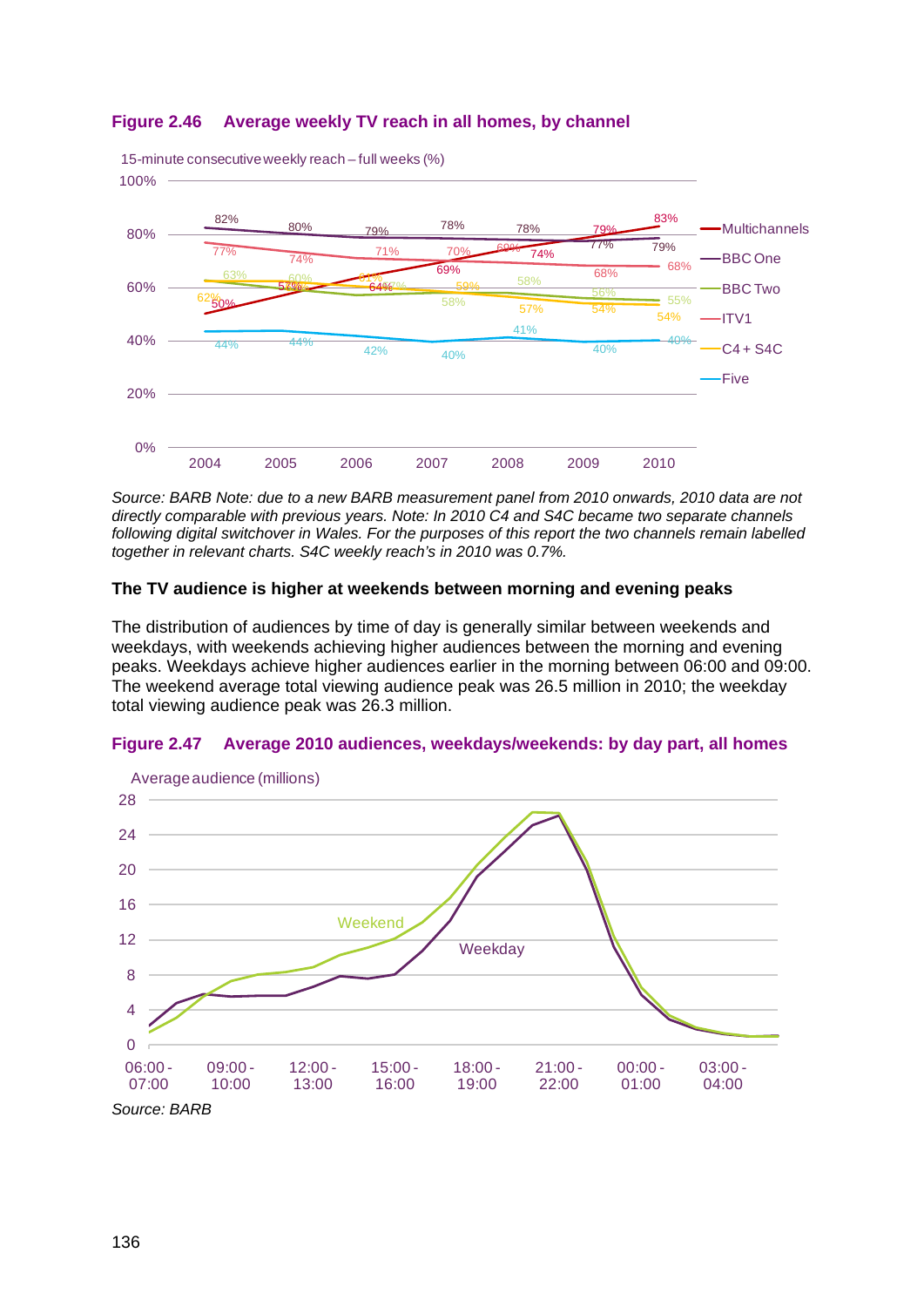# **Patterns of viewing, by time of day and age**

The average weekday audience by day part and age is illustrated in [Figure 2.48.](#page-42-0) The key patterns include:

- An average child's viewing peaks at 19:30 on weekdays, far earlier than the other age groups. There is also a spike in viewing at 08:00, unique to this group.
- The over-65 age group has by far the highest levels of weekday viewing. There is a longer peak in the evenings among this age group compared to others, as well as a large lunchtime peak.
- The 16-24 age group is the lowest weekday adult audience group. The evening peak is flatter than average for this group.
- The three age groups between 35 and 64 have a typically similar pattern of weekday viewing, peaking between 21:15 and 21:30, with the 55-64 age group also showing a small lunchtime peak. The 25-34 year-old group has a flatter peak, also at 21:15 to 21:30.



#### <span id="page-42-0"></span>**Figure 2.48 Average 2010 weekday audiences, by day part and age, all homes**

*Source: BARB* 

The average weekend audiences shown in [Figure 2.49](#page-43-1) are broadly in line with the weekday patterns. There are increased levels of viewing in the morning relative to weekday viewing, with no lunchtime peak among viewers in the older age groups.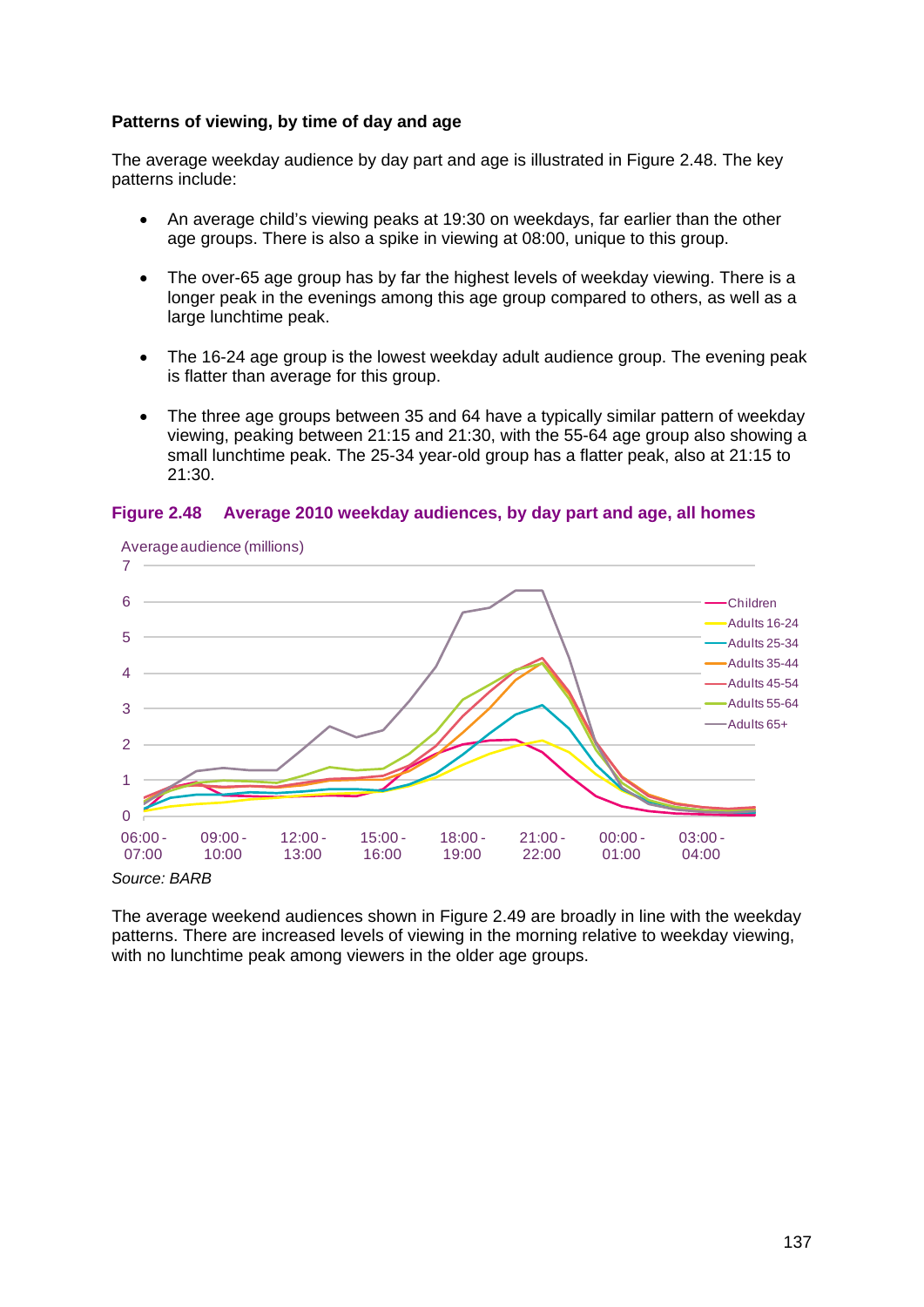

# <span id="page-43-1"></span>**Figure 2.49 Average 2010 weekend audiences, by day part and age, all homes**

# <span id="page-43-0"></span>**2.3.6 Viewing shares of the five main PSB channels**

The PSB main channels continued in 2010 on a long-term downward trend concurrent with the rise in multichannel platform take-up. BBC One and ITV1 continued to command the highest share of viewing in the UK, but each has seen a sharp decline over the past 20 years. In 1990 BBC One's audience share was 37% compared to 21% in 2010, a 16 percentage point fall. ITV 1 has seen a 27 percentage point decline in audience share, down from 44% to 17% in 20 years.

Channel 4 (including S4C) and Channel 5's shares have remained fairly consistent at 9% and 5% viewing share respectively. Cumulative share of the multichannel sector has risen to 44% in 2010, up by 27pp since 2000.





*Source: BARB, TAM JICTAR and Ofcom estimates. Note: due to a new BARB measurement panel from 2010 onwards, 2010 data are not directly comparable with previous years. Note: In 2010 C4 and S4C became two separate channels following digital switchover in Wales. For the purposes of this report the two channels remain labelled together in relevant charts.S4C 2010 channel share = 0.1%.*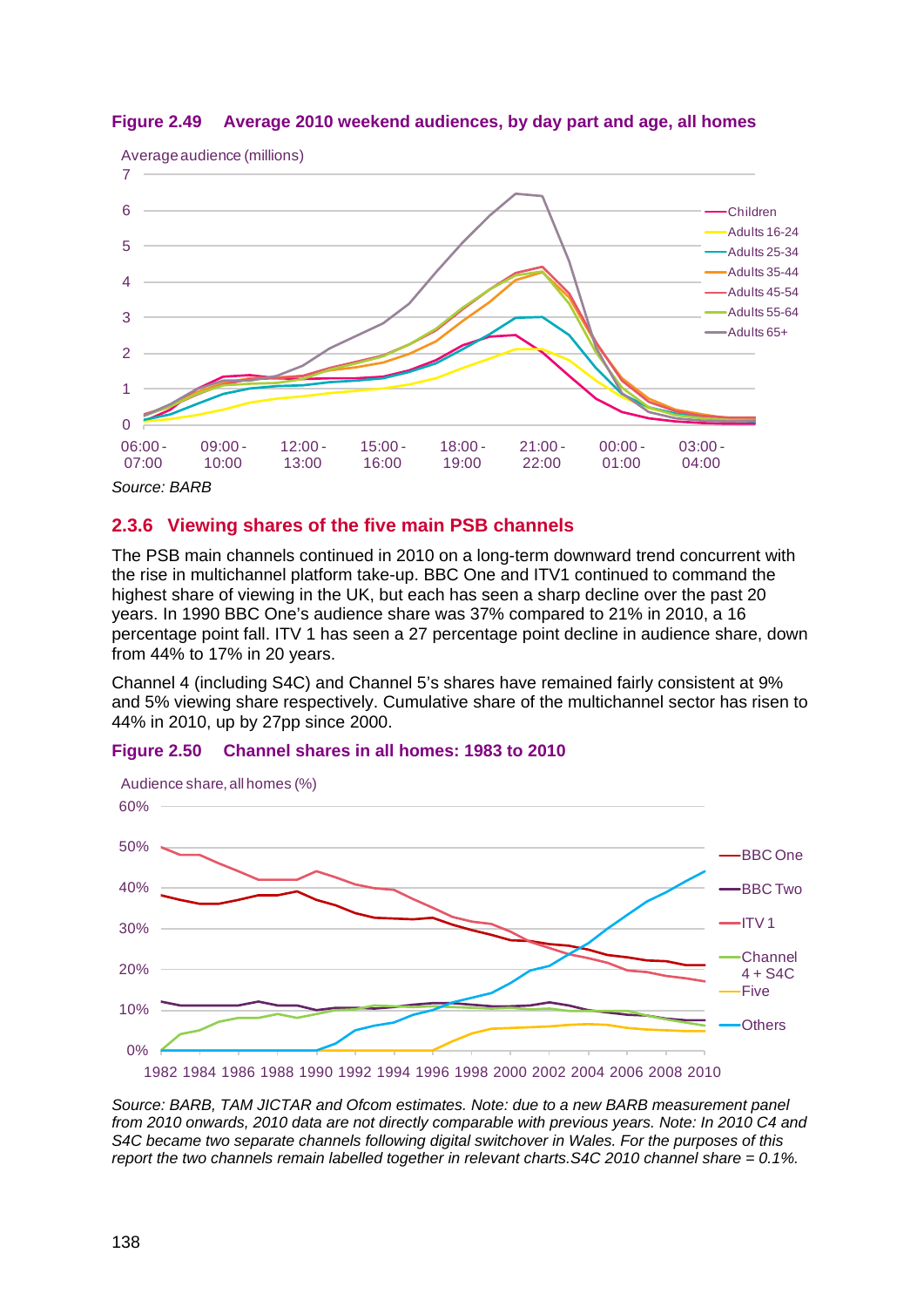# **The combined share of the five main PSB channels stood at 55.5% in 2010, down by 2.3 percentage points year on year**

The five main PSB channels accounted for 55.5% of all viewing in 2010. Although still attracting more than half of all viewer hours, this reduction has come about as a result of viewing share fragmenting across multichannel services. [Figure 2.51](#page-44-0) shows the current shares of the five main PSB channels. While changes in the BARB panel mean that 2010 data are not directly comparable with those of previous years, the latest figures appear to be consistent with the historic downward trend.



# <span id="page-44-0"></span>**Figure 2.51 Five main PSB channels' audience share, all homes**

*Source: BARB. Note: due to a new BARB measurement panel from 2010 onwards, 2010 data are not directly comparable with previous years. Note: In 2010 C4 and S4C became two separate channels following digital switchover in Wales. For the purposes of this report the two channels remain labelled together in relevant charts.S4C 2010 channel share = 0.1%.*

[Figure 2.52](#page-45-0) compares the shares of the five main PSB channels' audience shares by platform. On analogue terrestrial television, the main PSB channels remain the only option and therefore command 100% of viewer hours.

Across the other digital television platforms, the PSBs' audience share appears to correlate with the number of channels available. For example, over the cable and satellite platforms, the combined viewing share of the five main PSB channels stood at 49% in December 2010, compared to 56% on the DTT platform; the average was 56% in December 2010.

Although any comparison of 2010 data should be viewed with caution due to the January 2010 BARB panel change, over the five-year period there appears to be multichannel platform convergence in the viewing shares of the five main PSB channels.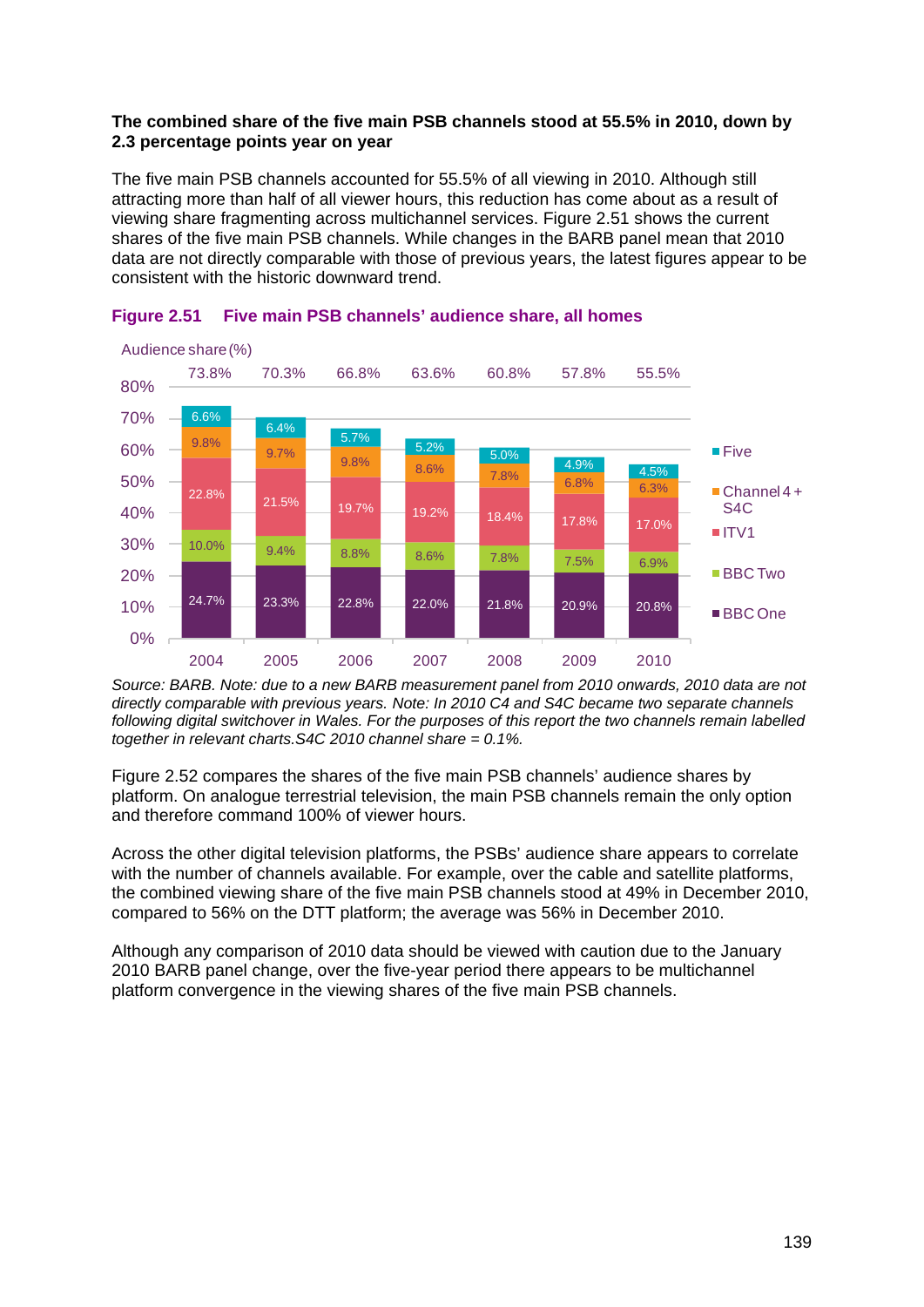

# <span id="page-45-0"></span>**Figure 2.52 Five main PSB channels' audience shares, by platform**

*Source: BARB, all homes, all viewers, various platforms. Note: due to a new BARB measurement panel from 2010 onwards, 2010 data are not directly comparable with previous years. Note: In 2010 C4 and S4C became two separate channels following digital switchover in Wales. For the purposes of this report the two channels remain grouped together in relevant charts.S4C 2010 channel share (all homes)= 0.1%.*

Audience shares for the five main PSB channels varied by platform [\(Figure 2.53\)](#page-46-1). During 2010 BBC One and ITV1 were the two most popular channels on all platforms. In analogue terrestrial homes, they attracted a combined viewing share of 65%, greater than the share they attracted on any other platform.

Among digital television platforms, the individual channels had a higher viewing share in DTT homes, followed by digital cable and digital satellite, in each case. On other channels, viewing share followed the reverse pattern, increasing incrementally between DTT, cable and satellite homes. This may be explained in part by the progressively larger number of additional channels available on each platform (within the basic channel packages that each has on offer).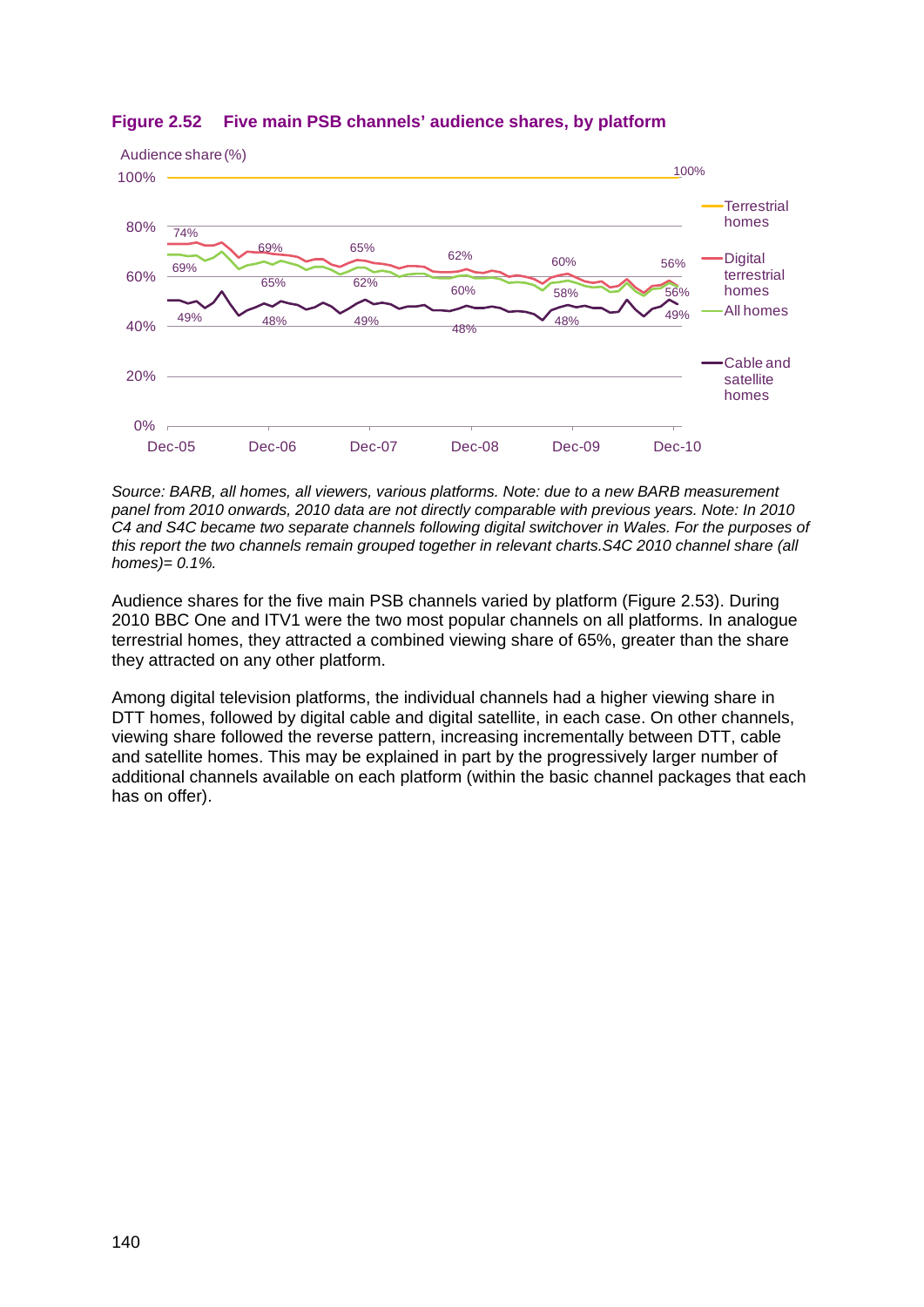

# <span id="page-46-1"></span>**Figure 2.53 Channel share, by platform: 2010**

*Source: BARB. Note: In 2010 C4 and S4C became two separate channels following digital switchover*  in Wales. For the purposes of this report the two channels remain labelled together in relevant *charts.S4C 2010 channel share (all homes) = 0.1%.*

# <span id="page-46-0"></span>**2.3.7 Multichannel broadcaster shares**

### **The five PSB channels and portfolio services accounted for 71% of viewing in multichannel homes in 2010 – the same as 2009**

In addition to the five main PSB channels, PSBs broadcast a number of other channels available on multichannel platforms. These comprise BBC Three, BBC Four, CBBC, CBeebies, BBC News, BBC Parliament, ITV2, ITV3, ITV4, CITV, E4, More4, Filme4, 5\* and 5USA. Taken together, these channels, along with the five main PSBs, attracted 71.4% of all viewer hours in 2010. Of this, 17.4% was from portfolio channels alone. Services not owned by a PSB had a 28.6% audience share in 2010. In the five years to 2009 (before BARB reconfigured its panel), the five main PSB services' share fell from 57.5% to 54.8% (a 2.7 percentage point reduction), and the portfolio channels' share rose from 7.4% to 16.9% over the same period (a 9.5 percentage point rise).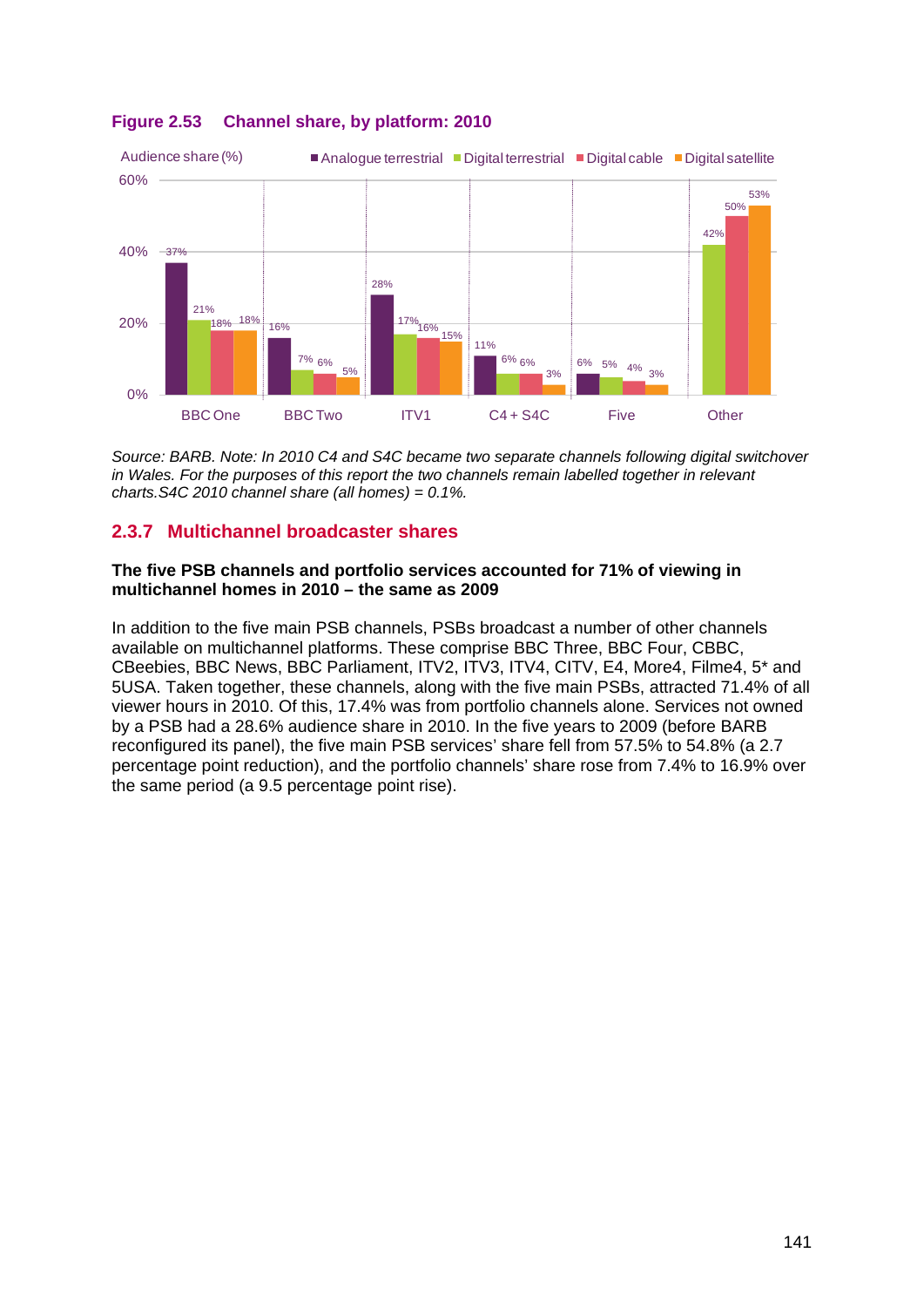

<span id="page-47-0"></span>**Figure 2.54 PSB and portfolio channel shares in multichannel homes**

*Source: BARB. Note: due to a new BARB measurement panel from 2010 onwards, 2010 data are not directly comparable with previous years. Note: In 2010 C4 and S4C became two separate channels following digital switchover in Wales. For the purposes of this report the two channels remain grouped together in relevant charts.S4C 2010 channel share = 0.1%.*

The make-up of individual broadcasters' audience shares in multichannel homes is explored in [Figure 2.55.](#page-48-0) The BBC had the largest single share in 2010, attracting nearly a third (32.3%) of all viewer hours across its two main services and its portfolio channels. ITV and Channel 4 followed in 2010, with shares of 22.7% and 11.5% respectively. The newest PSB, Channel 5, had an audience share of 5.9% in 2010.

Of the 28.6% of audience share attracted by channels run by non-PSBs, BSkyB services accounted for 7.3 percentage points of that total. Virgin Media, whose channel portfolio was acquired by BSkyB toward the end of the year, had a further 1.5%. UKTV, which is a joint venture between BBC Worldwide and Virgin Media, accounted for a 4.1% share in 2010. Viacom, with channels including MTV and Comedy Central, accounted for 1.9% of viewer hours in multichannel homes. Other digital channels with smaller audience shares collectively represented 12.8% of the total.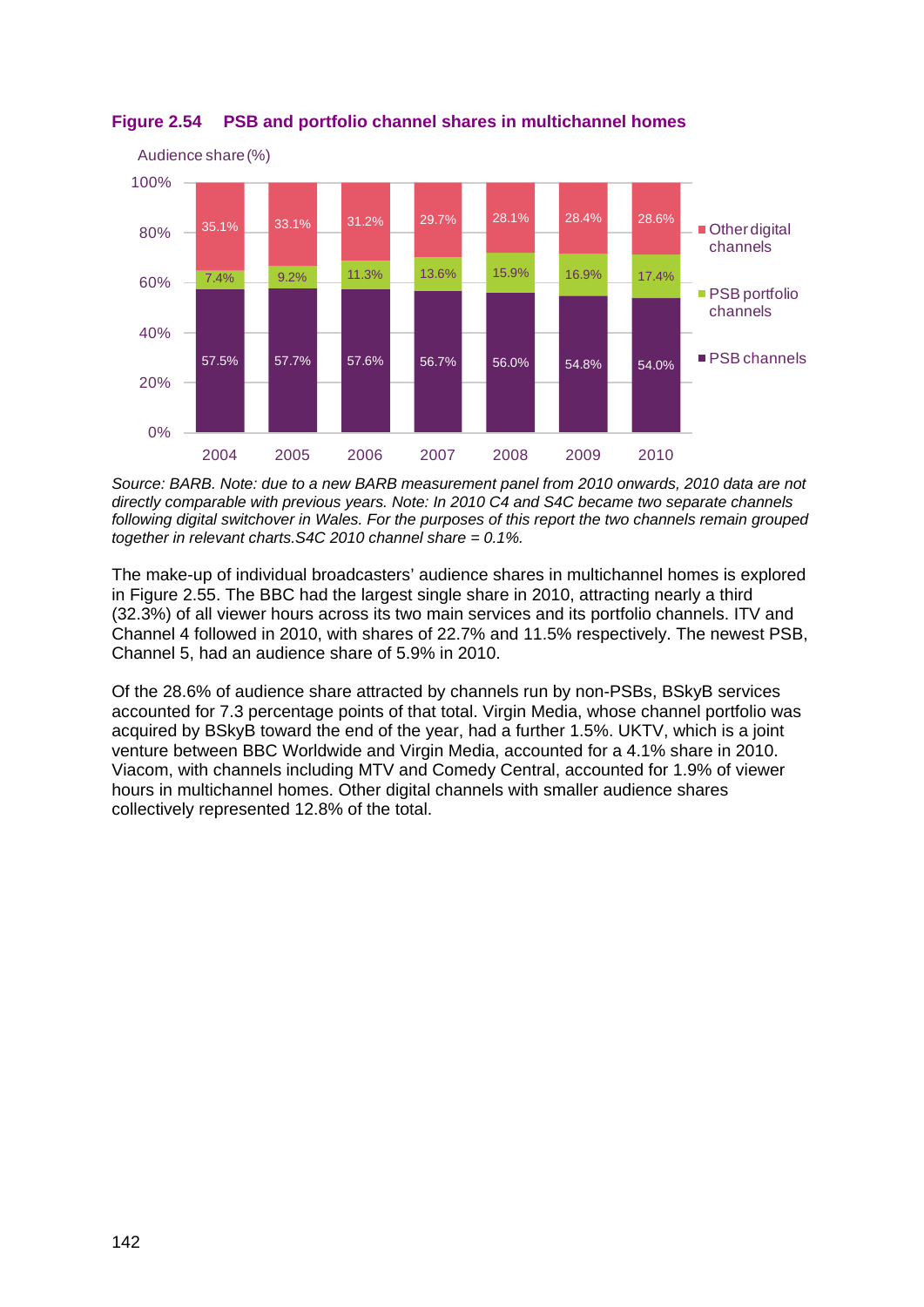

# <span id="page-48-0"></span>**Figure 2.55 Broadcaster portfolio shares in multichannel homes**

*Source: BARB. Note: due to a new BARB measurement panel from 2010 onwards, 2010 data are not directly comparable with previous years.\*BSkyB took ownership of VMTV in June 2010, Virgin Media TV portfolio shares are included in the BSkyB figure for the whole of 2010. ITV includes all ITV network channels, not just those owned by ITV plc. Note: In 2010 C4 and S4C became two separate channels following digital switchover in Wales. For the purposes of this report the two channels remain grouped together in relevant charts.S4C 2010 channel share = 0.1%.*

[Figure 2.56](#page-48-1) breaks down the BBC's audience share by channel. In 2010 BBC One accounted for the largest proportion of its viewer hours, with a share of 20.2% in multichannel homes. BBC Two accounted for a further 6.6%, while the BBC's remaining digital-only channels collectively represented a further 5.4%.



#### <span id="page-48-1"></span>**Figure 2.56 BBC portfolio share in multichannel homes**

*Source: BARB Note: 'Other' includes BBC Parliament, BBC Choice, BBC HD and BBC Knowledge. Due to a new BARB measurement panel from 2010 onwards, 2010 data are not directly comparable with previous years*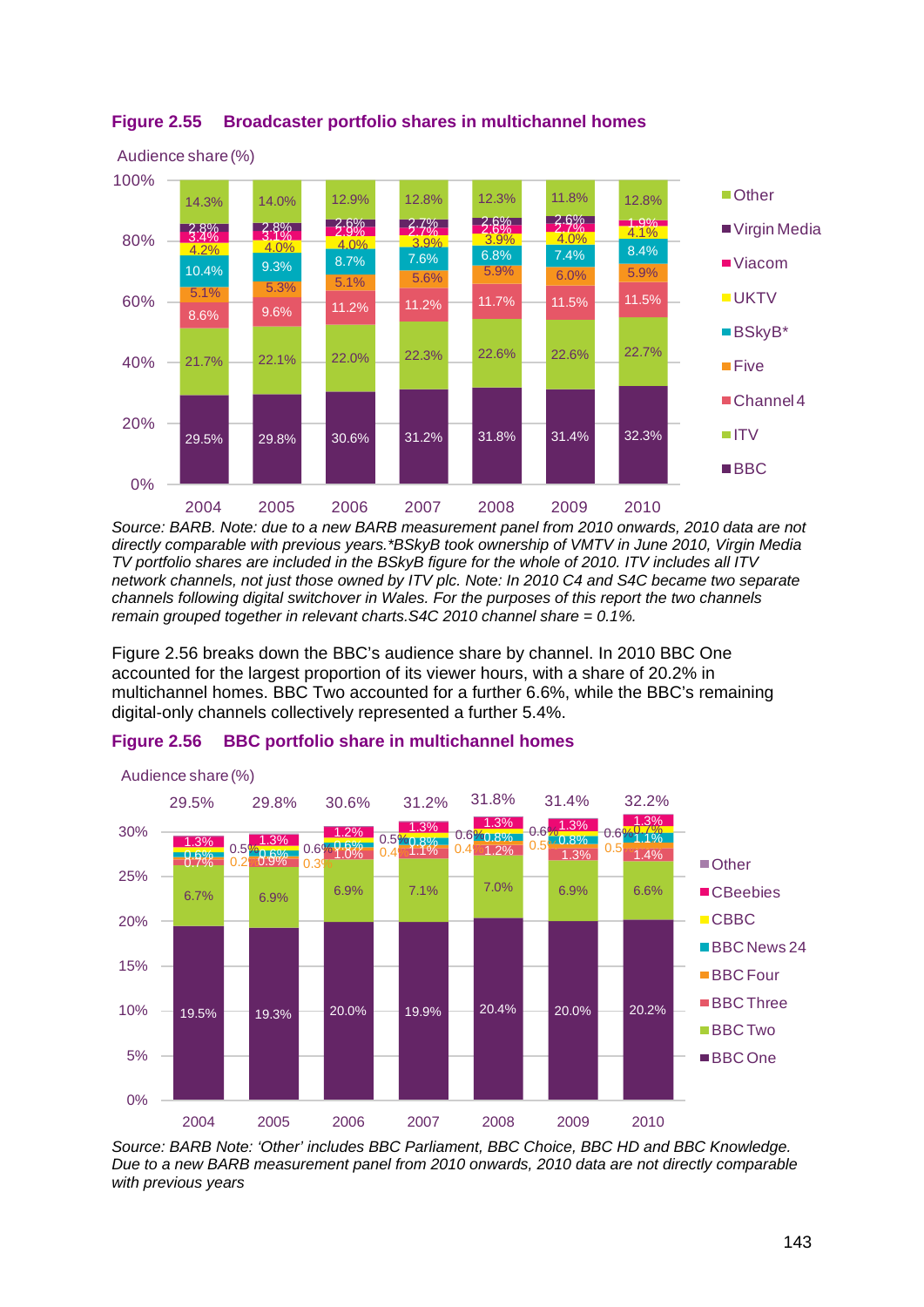ITV1 provided 73% of ITV's total audience share in 2010, with a share of 16.6% of UK multichannel viewer hours. The ITV network digital portfolio attracted a further 6.1% of those hours, with ITV2's share highest of all ITV network digital channels, at 2.6%.





*Source: BARB Note: 'Other' includes (when relevant) ITV Play, Men & Motors, GMTV2, Granada Breeze, Plus, ITV News. ITV1, ITV2, ITV3 and ITV4 and include +1 services' share and HD services from 2010. Due to a new BARB measurement panel from 2010 onwards, 2010 data are not directly comparable with previous years.*

Channel 4's audience share was, in 2010, proportionally more weighted towards its digitalonly channels than the other PSBs, as shown in [Figure 2.58.](#page-50-0) Nearly half (47%) of its share was derived from its digital channels during 2010. This compared with 17% for the BBC. 29% for ITV and 24% for Channel 5. Channel 4's most-watched digital channel was E4, with 1.9% of audience share. Film4 and More4 made up a further 1.2% of audience share each.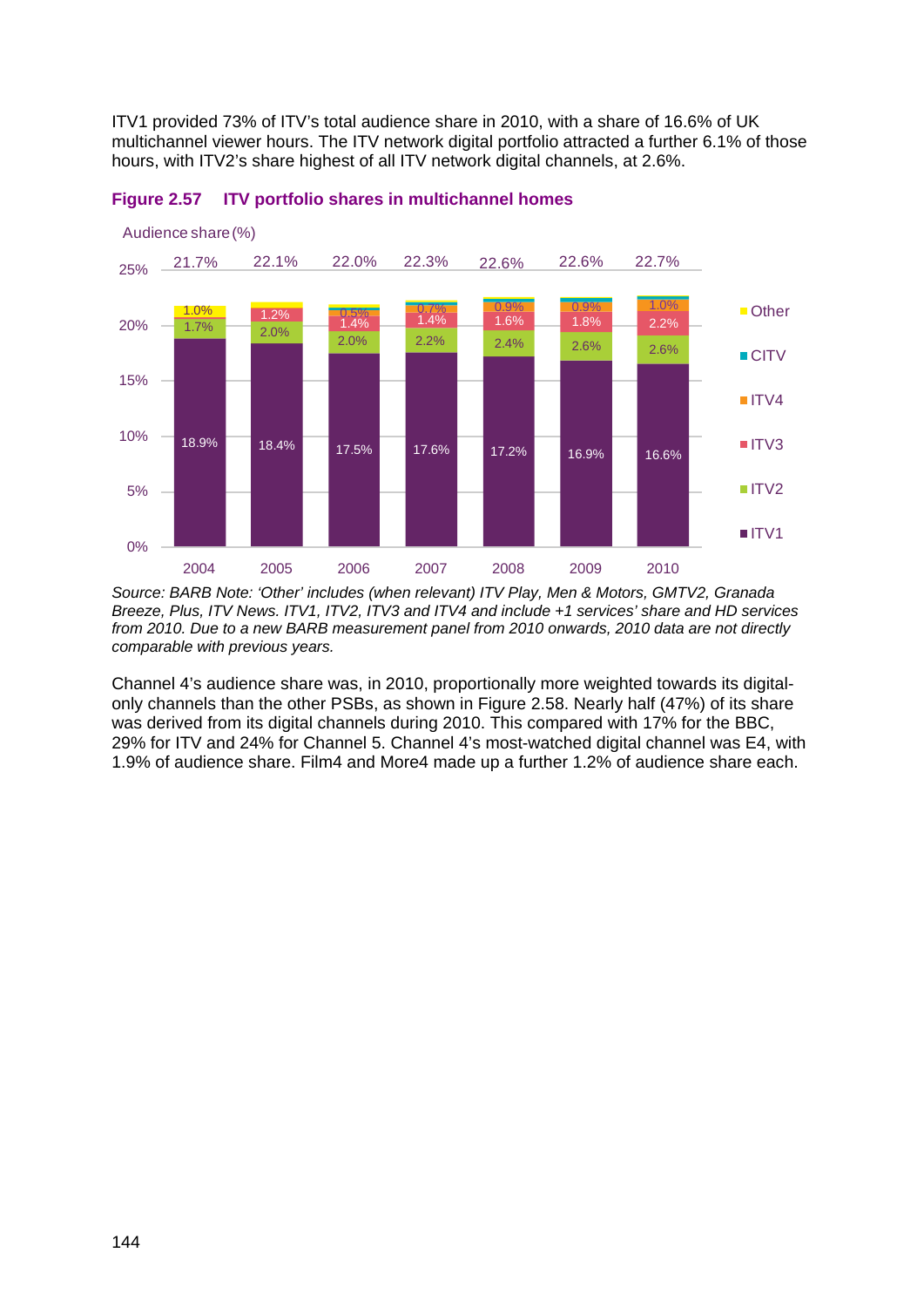

# <span id="page-50-0"></span>**Figure 2.58 Channel 4 portfolio shares in multichannel homes**

*Source: BARB. Note: due to a new BARB measurement panel from 2010 onwards, 2010 data are not directly comparable with previous years.E4, More4 and Film 4 respective +1 channel shares are included. Note: In 2010 C4 and S4C became two separate channels following digital switchover in*  Wales. For the purposes of this report the two channels remain labelled together in relevant *charts.S4C 2010 channel share = 0.1%.*

Channel 5's main service made up the majority of its share in 2010 – accounting for 4.5 percentage points of Five's total 5.9% in 2010. 5\* (formerly Fiver) made up 0.5% of total audience share, while Five USA represented a further 0.9%.



#### **Figure 2.59 Five portfolio shares in multichannel homes**

*Source: BARB Note: 5\* and 5 US include their +1 service share. Due to a new BARB measurement panel from 2010 onwards, 2010 data are not directly comparable with previous years*

BSkyB's portfolio of channels achieved a 6.9% share of total multichannel viewing in 2010. Sky News and Sky Three (recently rebranded as PickTV in 2011) were the only channels in BSkyB's portfolio to be available on the free-to-air platform Freeview during 2010. Premium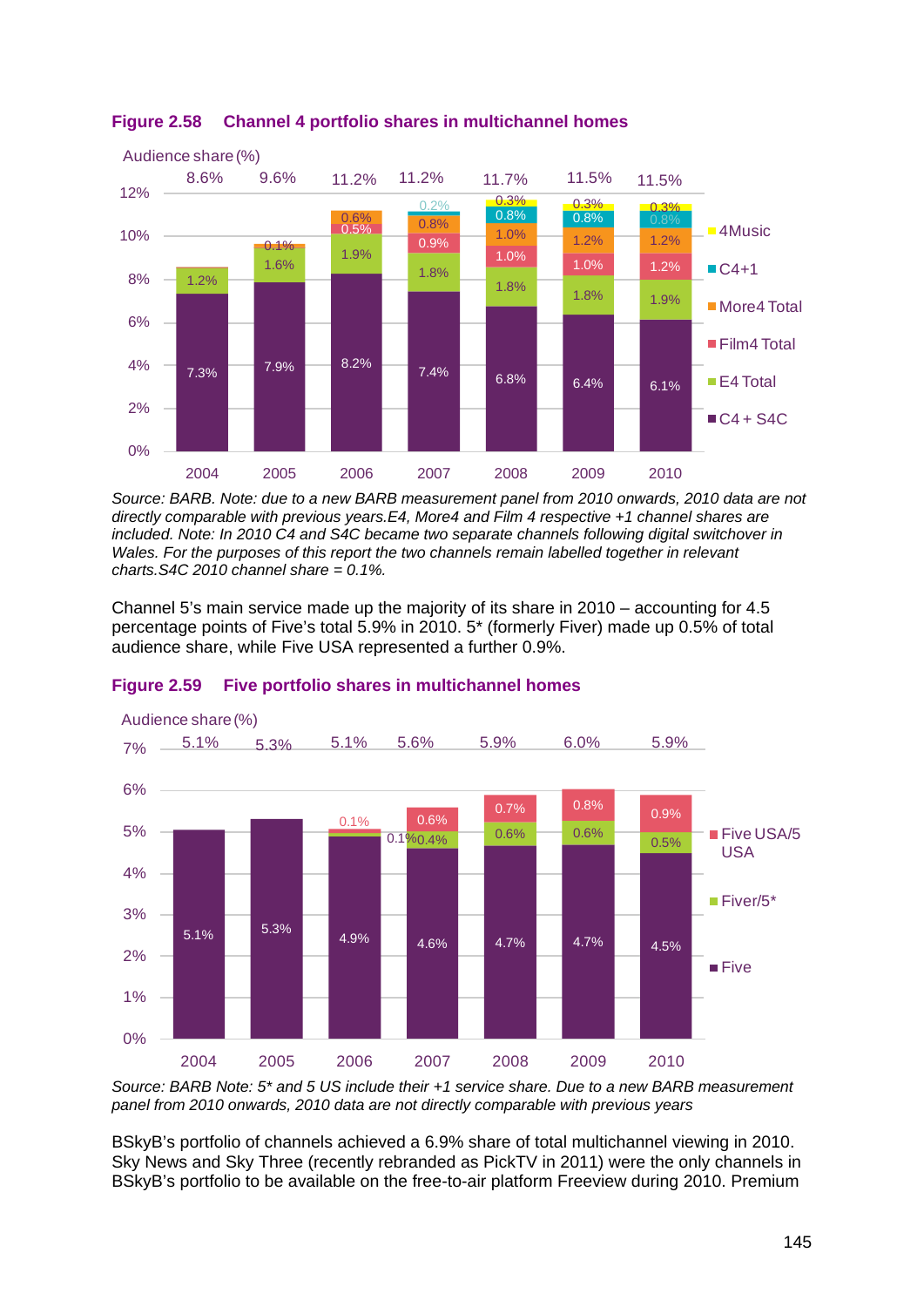sports subscription channels, available as part of the Sky Sports packages, represented the largest proportion of viewing share, at 2.7%. This compares to BSkyB's premium film channels, which generated a further audience share of 1.3%. BSkyB's entertainment channels were the second largest contributor to Sky's audience share, at 2.2%.



#### **Figure 2.60 BSkyB portfolio shares in multichannel homes**

*Source: BARB. Note: due to a new BARB measurement panel from 2010 onwards, 2010 data are not directly comparable with previous years. \*BSkyB took ownership of VMTV in June 2010, Virgin Media TV portfolio shares are included in the BSkyB figure for the whole of 2010.*

[Figure 2.61](#page-51-0) shows the make-up of UKTV's portfolio audience share. Overall, its channel portfolio had a 4.1% audience share in 2010. Of this, Dave had the largest share, with 1.3%. Watch attracted a similar proportion of viewer hours at 1.2%. The remaining 1.6% was made up by the rest of the UKTV channel portfolio.



## <span id="page-51-0"></span>**Figure 2.61 UKTV portfolio shares in multichannel homes**

*Source: BARB Note: UKTV portfolio channels have evolved over the past twelve months. In the 2008 figures, new channel names and shares have been matched to old channels. Due to a new BARB measurement panel from 2010 onwards, 2010 data are not directly comparable with previous years.*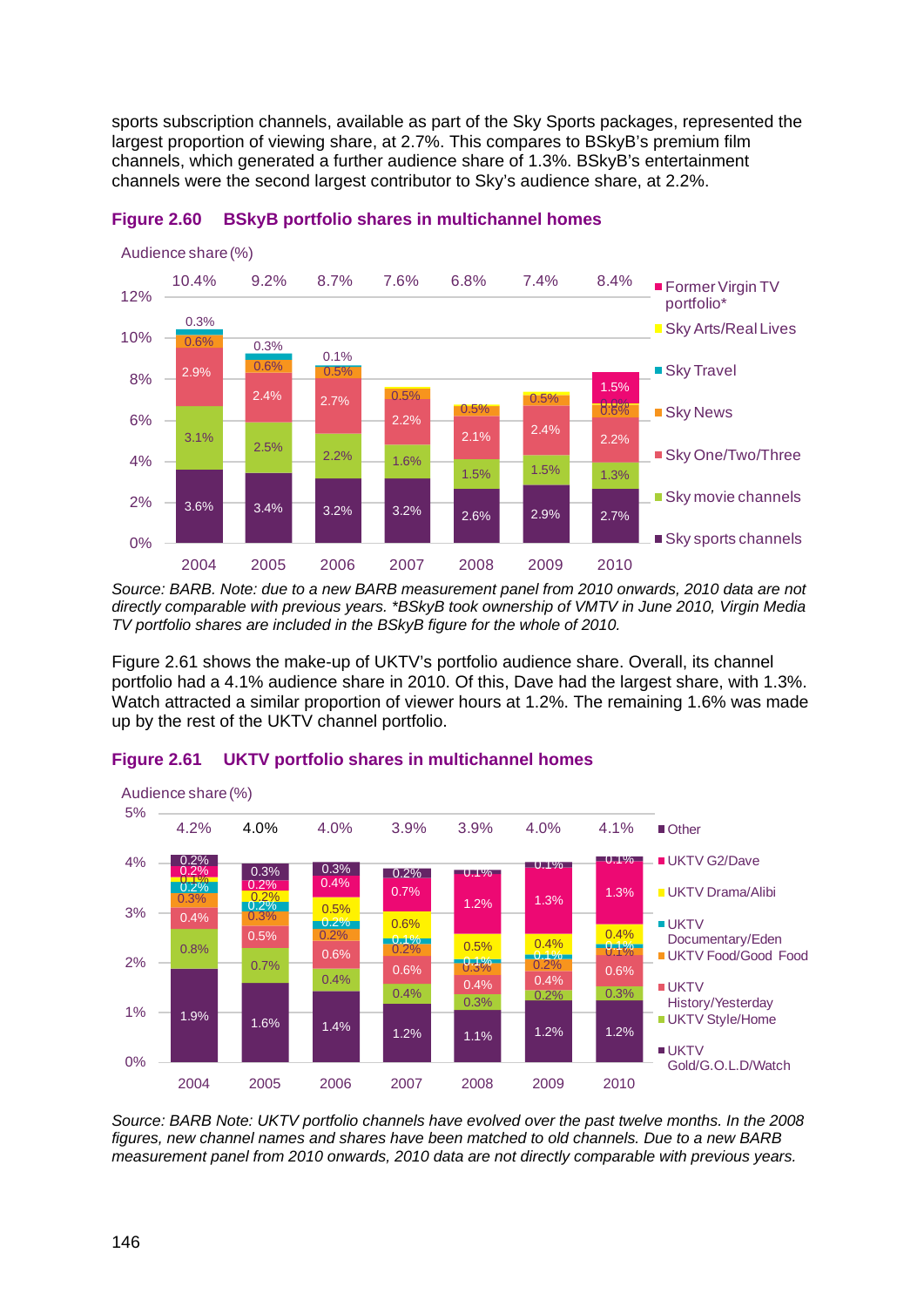[Figure 2.62](#page-52-0) illustrates the aggregate share of channels by genre (as defined by Sky's electronic programme guide, excluding the five main PSB channels). The Entertainment channel category generated the highest collective share, accounting for over a fifth (20.9%) of all viewer hours (excluding the five main channels) during 2010.

The higher share of the Entertainment category can be partly explained by the large number of channels in this group. In 2010 there were 65 channels in this category, compared to the second largest category, Movies, with 33 channels. There are several entertainment channels that are also available on free-to-air multichannel platforms, and which further drove up the share of viewing of this genre of channels.

Children's was the second most-viewed category in 2010, with an average of 6.4% audience share in 2010.



<span id="page-52-0"></span>**Figure 2.62 Aggregate shares of channel genres in multichannel homes**

*Source: BARB. Note: Number of channels does not include '+1' services. Due to a new BARB measurement panel from 2010 onwards, 2010 data are not directly comparable with previous years*

## **PSB portfolio channels made up 15 of the top 20 most-viewed channels in multichannel homes**

All of the top ten channels by audience share (including channels' time-shift +1 services) were either PSB main services or their portfolio channels in 2010. Of the top 20, 15 were PSB-owned channels. BSkyB had four channels in the top 20, Sky Sports 1 was the 13th most viewed while Sky One and Pick TV (formally Sky 3) were the 17th and 18th respectively. BSkyB closed Channel One in February 2011, which had achieved a 0.9% viewing share (19th overall) in 2010. UKTV also had a channel in the top 20, with Dave reaching a 1.2% share, 12th overall.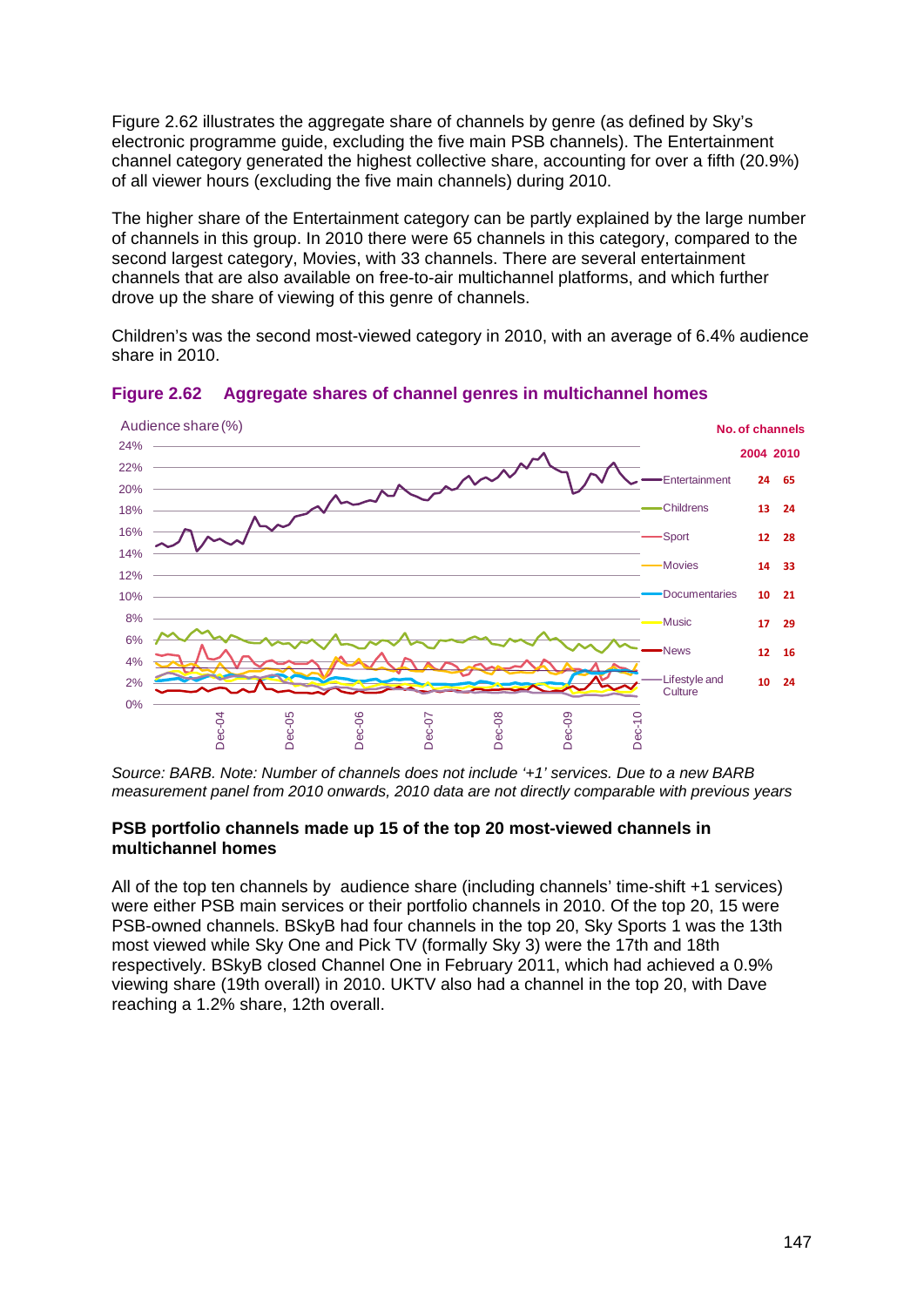|                  | <b>Share</b> | <b>Rank</b>    |                |                     | <b>Share</b> | <b>Rank</b> |      |
|------------------|--------------|----------------|----------------|---------------------|--------------|-------------|------|
| <b>Channel</b>   | 2010         | 2010           | 2009           | <b>Channel</b>      | 2010         | 2010        | 2009 |
| <b>BBC</b> One   | 20.2%        | 1              | 1              | Film4               | 1.2%         | 11          | 15   |
| ITV <sub>1</sub> | 16.6%        | $\overline{2}$ | $\overline{2}$ | Dave                | 1.2%         | 12          | 11   |
| Channel 4        | 7.0%         | 3              | 3              | <b>Sky Sports 1</b> | 1.2%         | 13          | 9    |
| <b>BBC Two</b>   | 6.6%         | $\overline{4}$ | $\overline{4}$ | More 4              | 1.1%         | 14          | 13   |
| <b>Five</b>      | 4.5%         | 5              | 5              | <b>BBC News</b>     | 1.1%         | 15          | 19   |
| ITV <sub>2</sub> | 2.5%         | 6              | 6              | ITV4                | 1.0%         | 16          | 16   |
| ITV3             | 2.3%         | 7              | 8              | <b>Sky One</b>      | 0.9%         | 17          | 14   |
| E <sub>4</sub>   | 1.9%         | 8              | 7              | <b>Pick TV</b>      | 0.9%         | 18          | 21   |
| <b>BBC Three</b> | 1.4%         | 9              | 12             | <b>Channel One</b>  | 0.9%         | 19          | 18   |
| <b>CBeebies</b>  | 1.3%         | 10             | 10             | 5 USA               | 0.9%         | 20          | 22   |

**Figure 2.63 The top channels by share in multichannel homes: 2009 to 2010**

*Source: BARB. Note: Includes channels' +1 services. Due to a new BARB measurement panel from 2010 onwards, 2010 data are not directly comparable with previous years.*

# **Channel demographics**

[Figure 2.64](#page-54-1) illustrates the age and gender profiles of the 30 most-viewed channels during 2010. This is rebased against the average age and genre of the overall television audience in multichannel homes, which is found at the intersection of the two axes.

BBC Three and the two BBC children's channels attracted a younger audience in 2010, which is consistent with their demographic targets. The rest of the BBC channel portfolio has an older than average typical viewer. ITV channels showed a similar pattern, with ITV2 having a slightly younger profile, while the rest of the portfolio had an older than average demographic. Film 4's audience tended to be skewed towards males, while the rest of the Channel 4 portfolio had a female skew.

BSkyB had six channels in the top 30, and four of them – Sky News, Sky 1, Sky Sports 1 and Sky Sports News – profiled significantly more male than average, but Pick TV – the entertainment service available on Freeview – attracted an audience profile close to the multichannel average.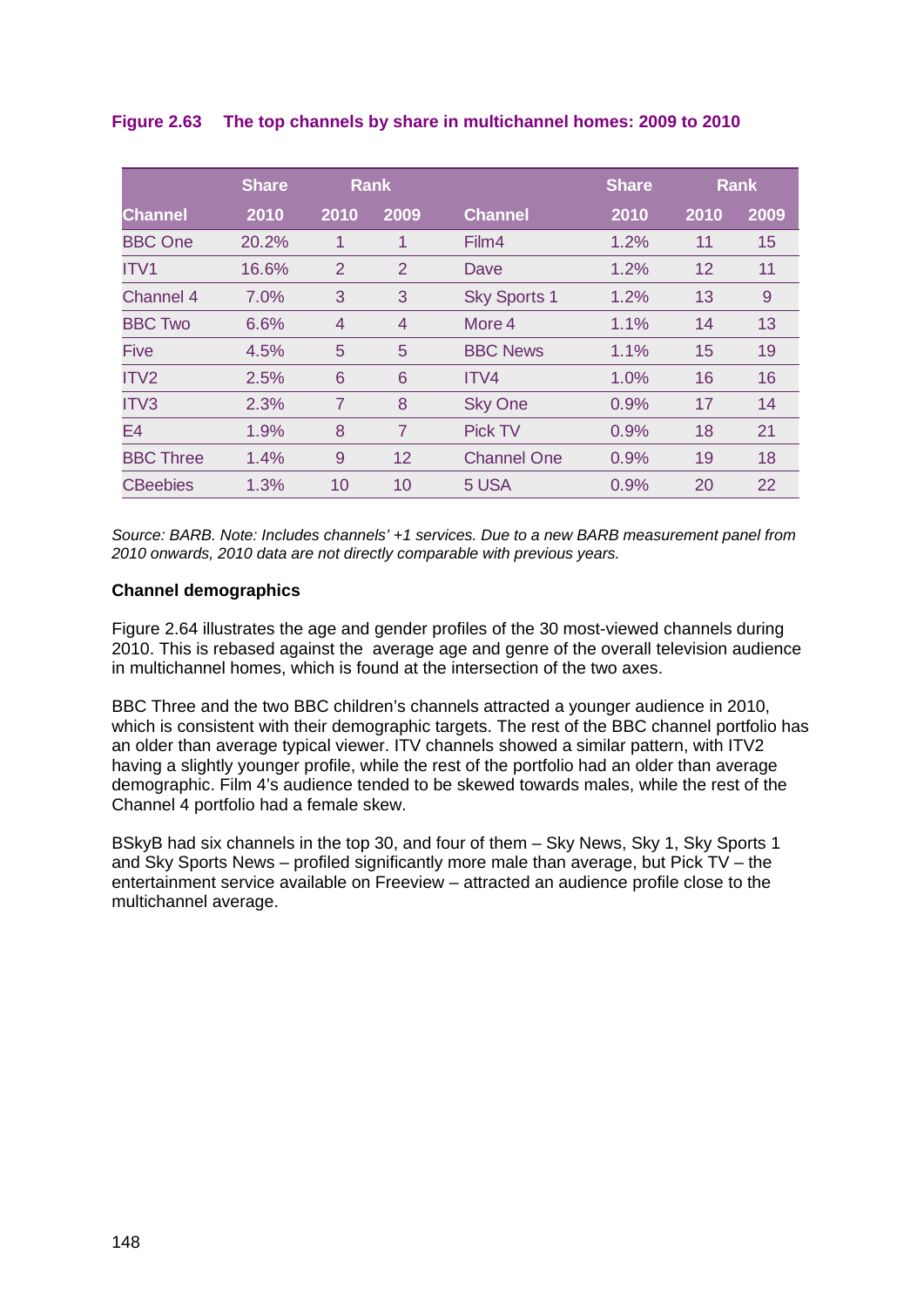# <span id="page-54-1"></span>**Figure 2.64 Age and gender profile of the 30 most-viewed channels in multichannel homes**



*Source: BARB Note: The profile of a channel is calculated relative to the television population in multichannel homes. Includes channel's +1 services.*

# <span id="page-54-0"></span>**2.3.8 Online TV reach and audience**

# **Evidence of consolidation in online TV and film market**

2010 saw industry consolidation but low growth in the user base for online-only on-demand AV services.

With 76% of consumers now having broadband connected at home, a number of service providers offer access to audio-visual content on demand over the internet.

According to UKOM/Nielsen, BlinkBox, a pay-per-view download service, saw its unique audience rise by three-quarters (75%) in the year to April 2011; to 0.6 million, and in April 2011 Tesco announced that it would be acquiring a 80% stake in the business<sup>[21](#page-54-2)</sup>. LoveFilm, which was acquired by Amazon in January 2011 $^{22}$  $^{22}$  $^{22}$ , saw a 13% fall in unique audiences over the same period, to 1.5 million.

MSN Video includes a catch-up service from players including BBC Worldwide and Endemol (alongside user-generated content). It generated a unique audience comparable to LoveFilm in 2010, at just over 1.5 million unique monthly visitors.

<span id="page-54-2"></span> <sup>21</sup> [http://www.tescoplc.com/news/news-releases/2011/tesco-prepares-for-the-next-generation-of](http://www.tescoplc.com/news/news-releases/2011/tesco-prepares-for-the-next-generation-of-home-entertainment-with-majority-stake-in-blinkbox/)[home-entertainment-with-majority-stake-in-blinkbox/](http://www.tescoplc.com/news/news-releases/2011/tesco-prepares-for-the-next-generation-of-home-entertainment-with-majority-stake-in-blinkbox/)

<span id="page-54-3"></span><sup>22</sup> [http://www.amazon.co.uk/gp/press/pr/20110120/ref=amb\\_link\\_158998707\\_101](http://www.amazon.co.uk/gp/press/pr/20110120/ref=amb_link_158998707_101)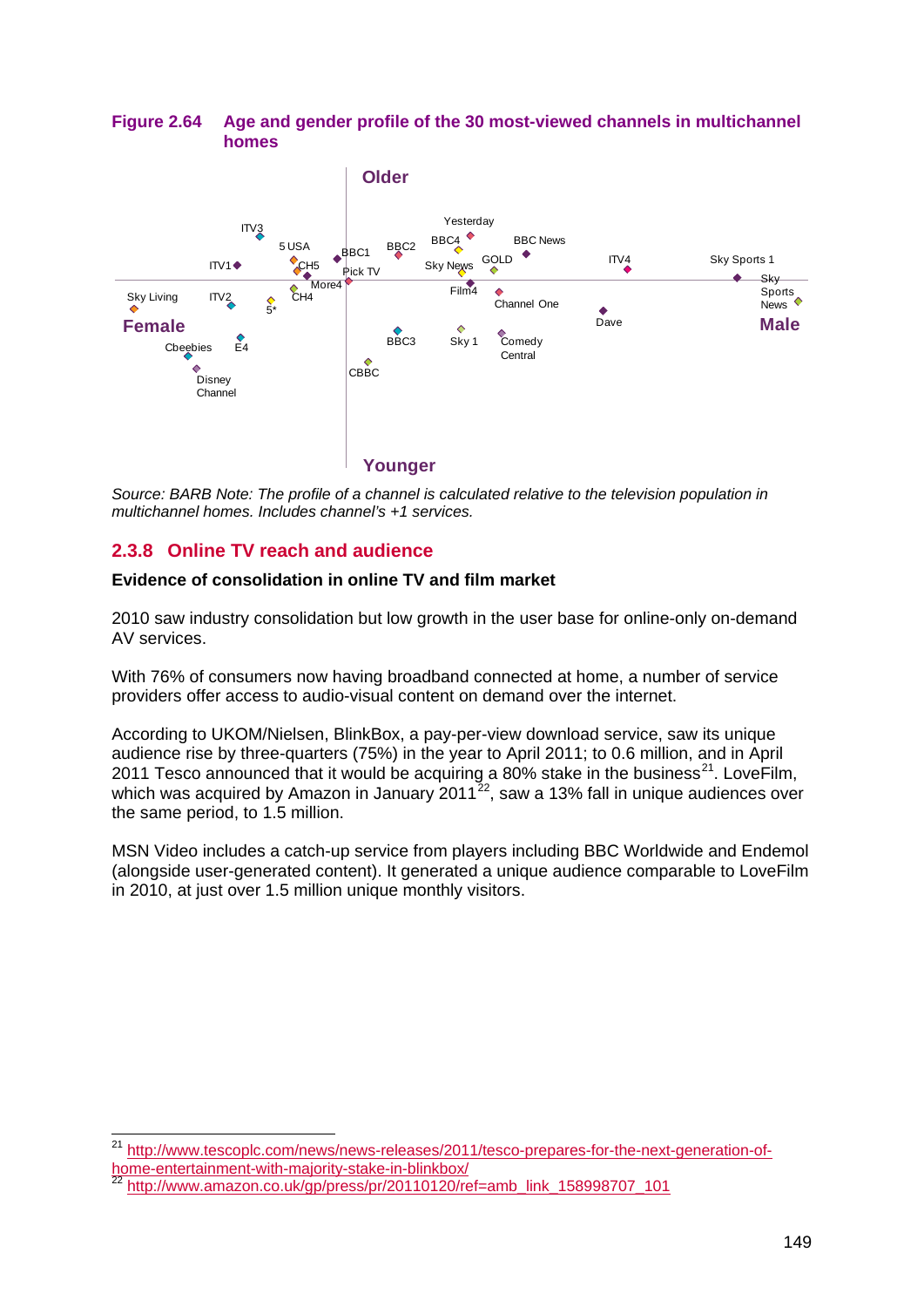

**Figure 2.65 Unique audiences to selected online film and TV sites**

*Source: UKOM/Nielsen, home and work panel*

LoveFilm users spent just over 15 minutes per month on the site on average in April 2011. LoveFilm also offers DVD rentals through the post, so [Figure 2.66](#page-55-1) is likely to primarily represent time spent managing accounts rather than viewing streamed content. For other sites, time spent is generally lower. SeeSaw users spent an average of nearly 20 minutes per month at its peak in December 2010.

# <span id="page-55-1"></span>**Figure 2.66 Monthly time spent per person on selected online film and TV sites**



*Source: UKOM/Nielsen, home and work panel*

# <span id="page-55-0"></span>**2.3.9 Catch-up TV use in homes with internet**

# **35% of adults now use catch-up TV services, up from 23% two years ago**

The growing availability of broadband in the home, coupled with the promotion of catch-up television services on linear television networks, may be contributing to the growing popularity of catch-up services.

In Q1 2011, 35% of adults claimed to use the internet for viewing catch-up television,, a four percentage point increase on Q1 2010 and a 12 percentage point rise over two years. [Figure](#page-56-1)  [2.67](#page-56-1) shows that younger adults and men are most likely to use catch-up; but growth in its use has latterly (since 2009) been fastest among people over 65, with nearly a quarter (24%) claiming to now use catch-up, versus just 10% in Q1 2009.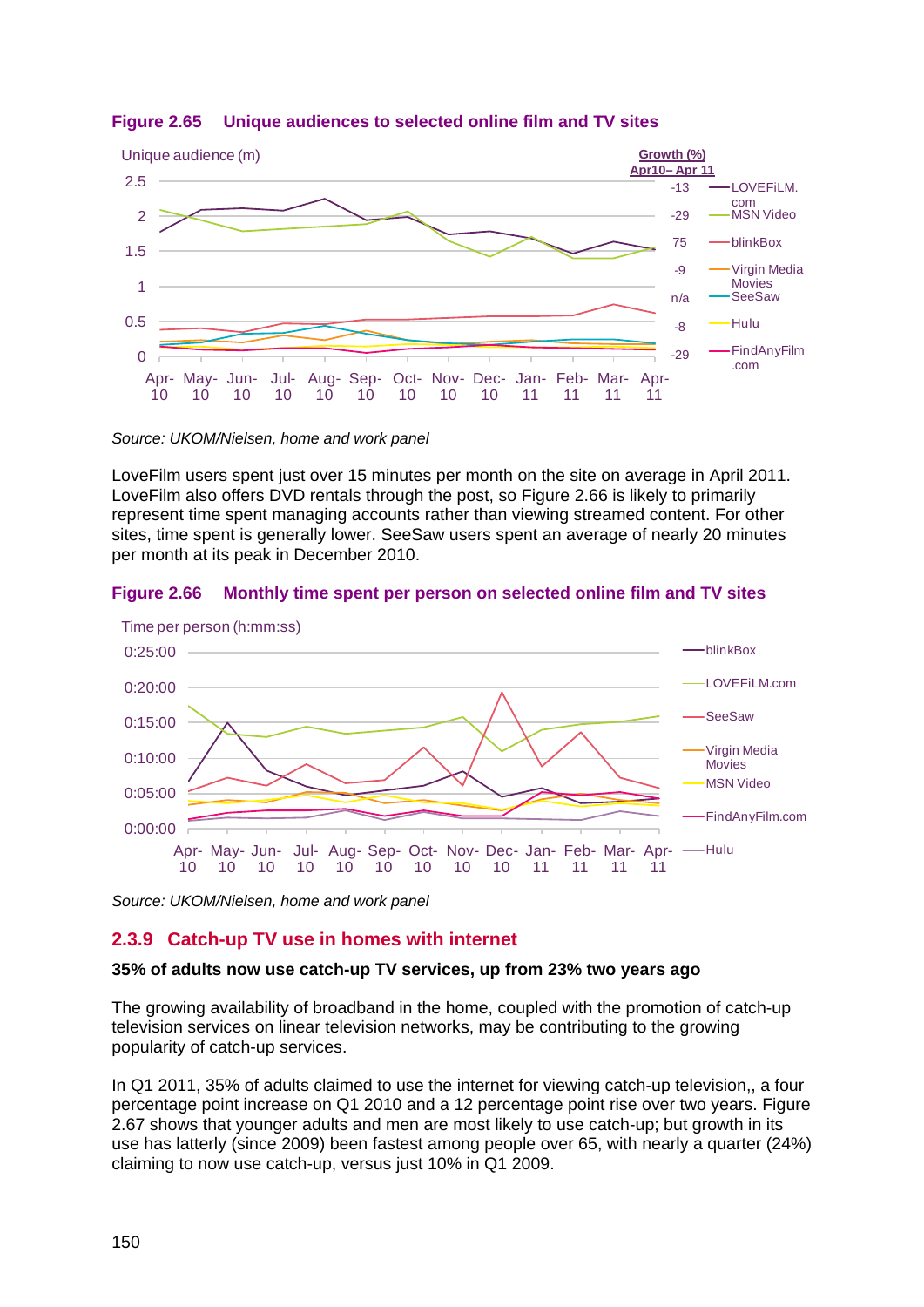

# <span id="page-56-1"></span>**Figure 2.67 Proportion of adults with home internet who watch online catch-up TV**

*Source: Ofcom research Q1 2011 QE12. Which, if any, of these do you or your household use the internet for whilst at home? Base: All adults who have the internet at home (n=2534 UK, 376 16-24, 462 25-34, 1039 35-54, 368 55-64, 289 65+, 1234 Male, 1300 Female)*

# <span id="page-56-0"></span>**2.3.10 VoD use in Virgin Media homes**

# **Virgin Media continues to increase use of video on demand**

**Figure 2.68 Video on demand use in Virgin Media homes**

Thirteen per cent of households had access to Virgin Media's cable TV service by Q1 2011. Virgin Media offers its digital cable customers a range of on-demand content, including TV catch-up and back catalogue programmes as well as pay-per-view services.

Based on Virgin Media company data, its VoD services showed steady growth over the past twelve months; by Q4 2010 monthly reach stood at 64%, a 12 percentage point increase in a year. Service use has risen by 34 million views to 87 million per month; this has been driven by the service's growing reach, since average views per month per user rose by just one view over the period, now standing at 36.





*Source: Virgin Media company results 2008-2010*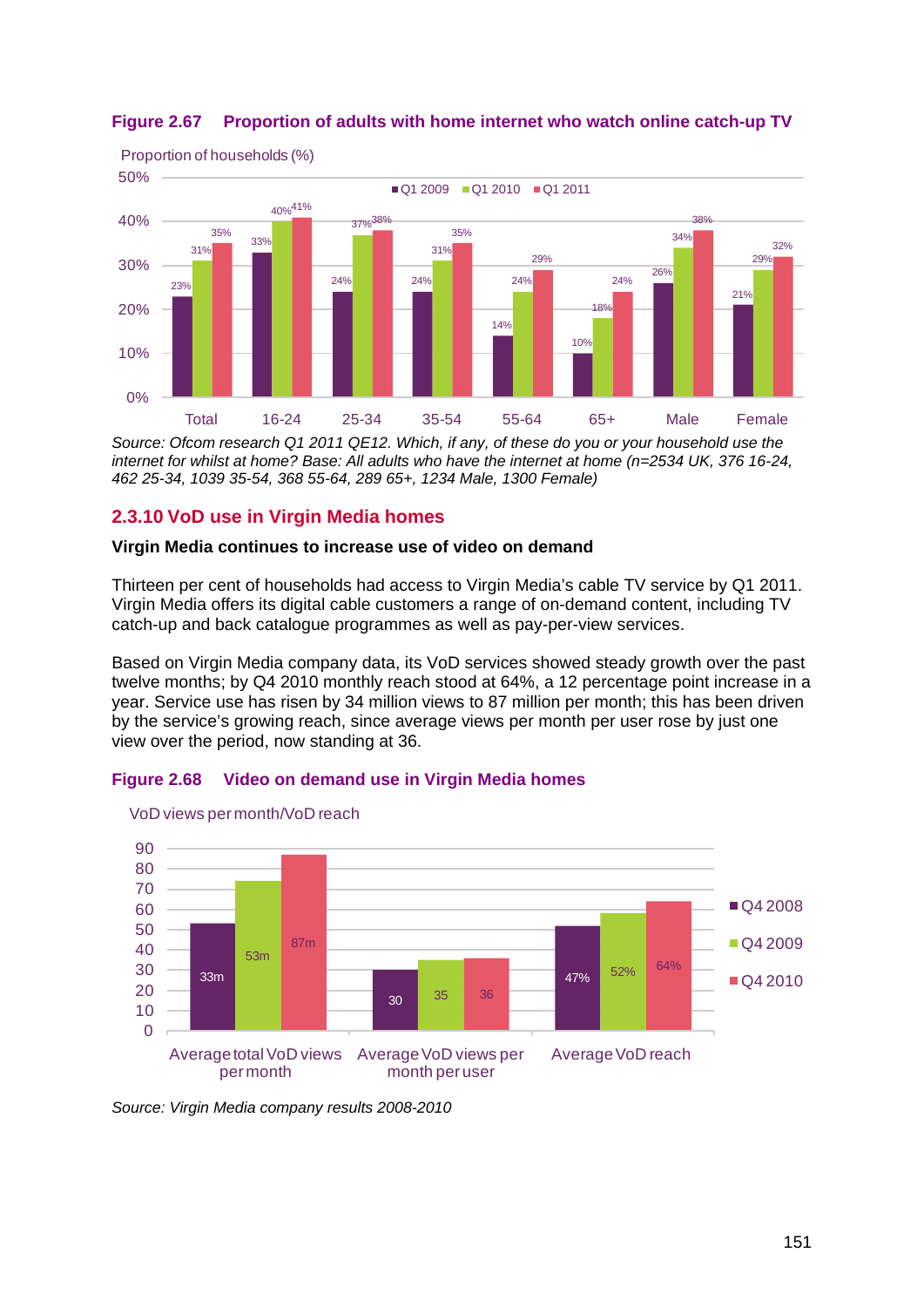# <span id="page-57-0"></span>**2.3.11 Video-sharing sites**

## **Growth in the reach of video-sharing sites plateaus**

As [Figure 2.69](#page-57-1) shows, the UKOM/Nielsen's video/movies category's unique audience contracted by 1% overall over the past year. At the same time, YouTube's unique audience grew by 12% in the year to April 2011.

## <span id="page-57-1"></span>**Figure 2.69 Unique audiences to selected video-sharing sites**



*Source: UKOM/Nielsen, home and work panel*

The amount of time spent on video-sharing sites has remained relatively constant over the last three years at just over one hour of use per month. [Figure 2.70](#page-57-2) further illustrates the significance of YouTube in the video-sharing category.

# <span id="page-57-2"></span>**Figure 2.70 Monthly time spent per person on selected video-sharing sites**



*Source: UKOM/Nielsen, home and work panel*

Within YouTube's sponsored channels, the capacity of established broadcasters to generate large numbers of viewers continues. Of the top ten most-viewed channels, five are from established broadcasters and three are from the music industry. The trend towards professional content producers and rights-holders uploading content directly to YouTube creates the potential for generating a new source of advertising revenue.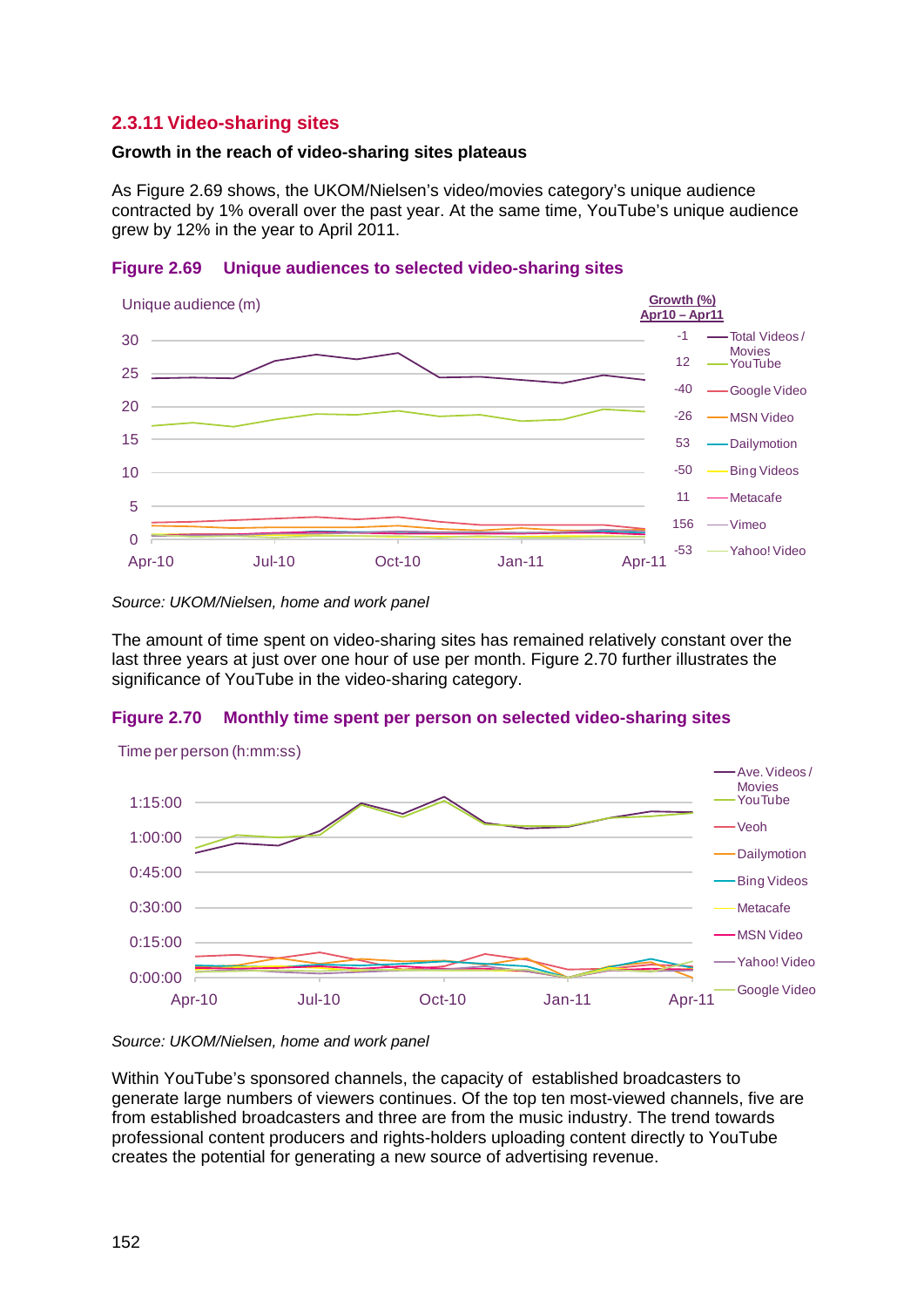

# **Figure 2.71 Popularity of top ten most-viewed UK YouTube channels**

*Source: YouTube statistics June 2011*

# <span id="page-58-0"></span>**2.3.12 Consumer attitudes towards television**

# **Consumer attitudes towards programme quality change with age**

Ofcom's media tracking study research found that in Q2 2011, across all adult groups, 31% believe that programme standards had 'got worse', down by two percentage points on 2009; a further 55% believed that they had stayed the same, while 12% thought that they had improved. Older consumers were more likely to believe that television programme standards had declined, while younger adults were the least likely to take this view. [Figure](#page-58-1)  [2.72](#page-58-1) shows that among over-65s, 48% of respondents believed that programme standards had 'got worse' in the past year. This compared to just 20% of 16-34 year old respondents.



## <span id="page-58-1"></span>**Figure 2.72 Consumer attitudes towards television programme standards, by age: 2010**

*Source: Ofcom 2010 Media Tracker survey. Fieldwork carried out by BDRC Continental Research. Q30 – Do you feel that over the past year, television programmes have improved, got worse or stayed about the same? Base: All adults aged 16+ (2104) (643 aged 16-34, 710 aged 35-54 ,328 aged 55- 64, 423 aged 65+)*